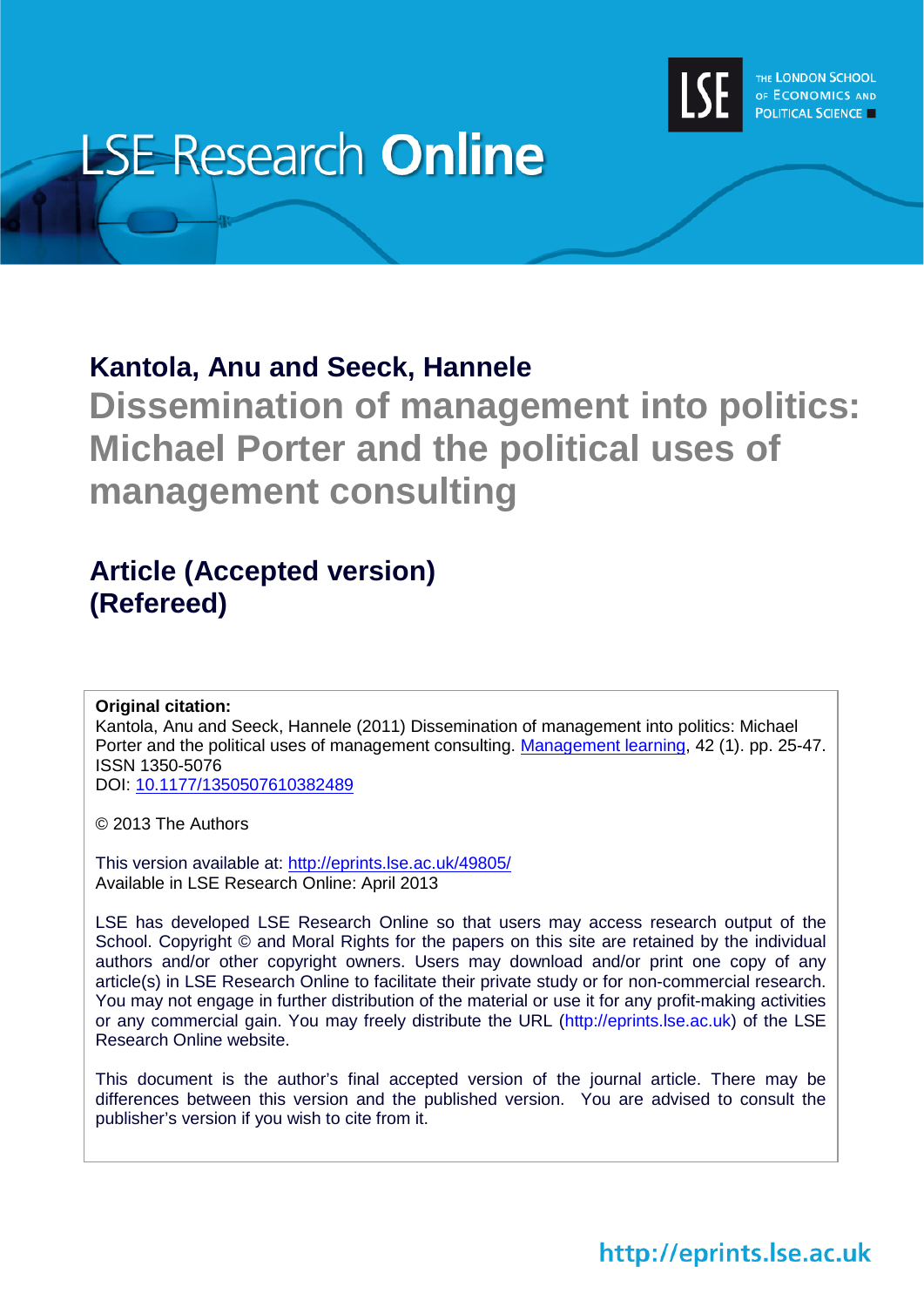This is the final draft post-refereeing (prior copyediting and final layout) for the article

Kantola, Anu & Seeck, Hannele (2011) Dissemination of Management into Politics: Michael Porter and the Political Uses of Management Consulting. Management Learning 42(1), pp. 25-47. Link to publication (abstract)

## Dissemination of Management into Politics: Michael Porter and the Political Uses of Management Consulting

#### Abstract

The paper contributes to the literature on management dissemination by looking at how management fashions are diffused into and circulated in politics. The ideas of management have been increasingly disseminated into the realm of politics during recent decades. To illustrate how this takes place, this paper examines the dissemination of Michael Porter's ideas on national politics. Porter's work is considered a management fashion that has been skilfully packaged; a new form of the 20<sup>th</sup> century tradition of state-led social engineering which takes the form of management fashion-style packaging. For this he is seen as a global guru in national politics, and this development is regarded as a new form of consultocracy in the realm of democracies. In consultoracy, the ideas of management consulting are often adopted into politics as a common justifying rationality of power for the political elites. Thus we call for further research on the underlying dynamics of the power involved as management fashions are disseminated into the realm of politics.

Key words: management dissemination, management fashion, national competitiveness, social engineering, technocracy, consultocracy.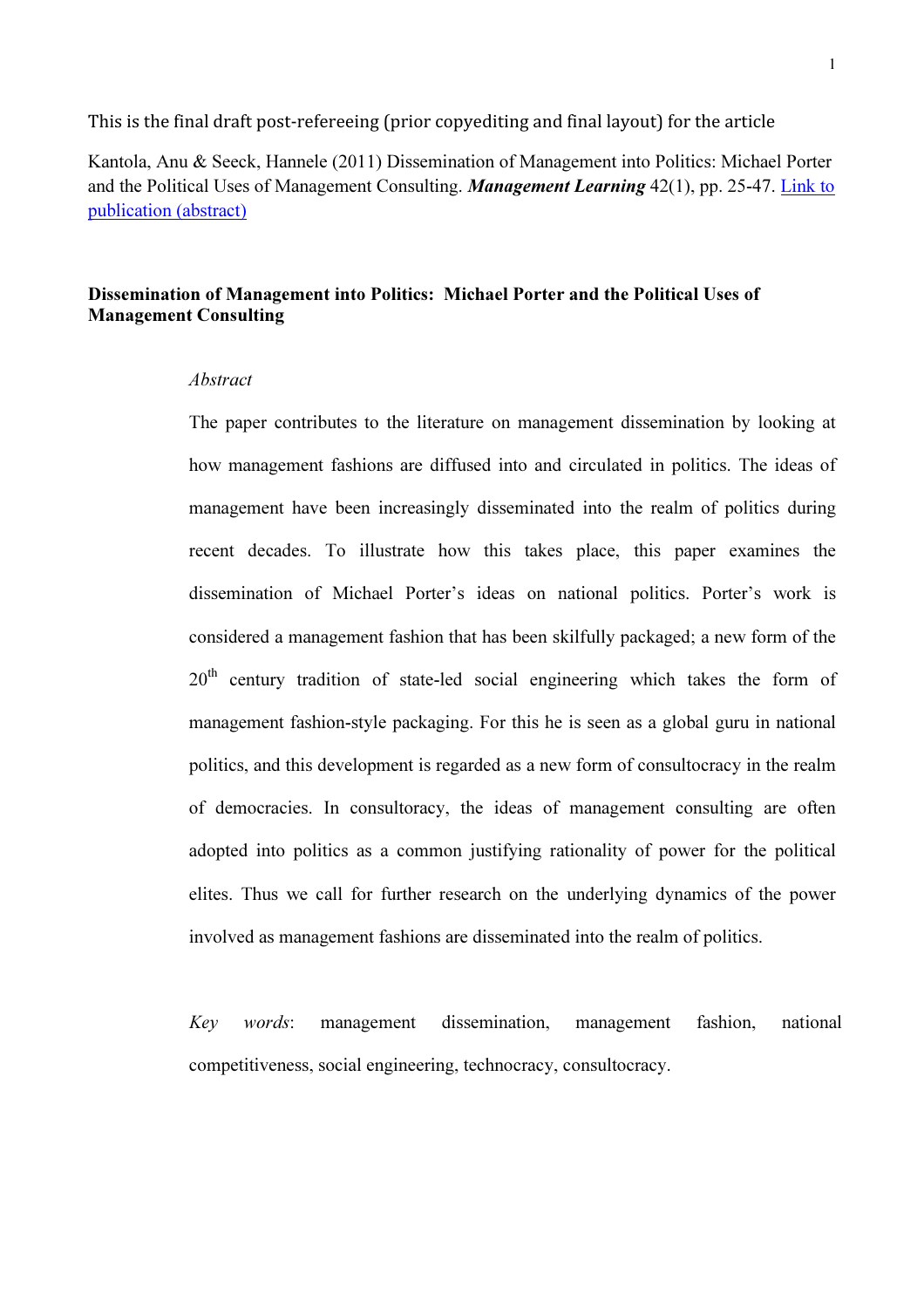#### Introduction

In recent decades, management ideas have been increasingly disseminated into the realms of politics, state and democracies, as there has been an influx of ideas from the business sector into the realm of government and politics (Christensen and Laegreid, 2002; Clarke and Newman, 1997; Considine, 1990; Nethercote, 1989; Pollitt, 1993; Pollitt and Bouckaert, 2004; Saint-Martin, 2000).

We argue that what makes these developments particularly interesting is that "nonpolitical" actors such as management gurus, professors and consultants (Abrahamson, 1996, 1999; Engwall and Kipping 2002, 2004, 2006) have all gained an increasingly important role in the running of the state. Indeed, management ideas have been penetrated into the political realm to an extent which has given rise to questions of "shadow government" and "consultocracy": are consultants usurping the power of elected officials by bringing into their sphere of expertise matters that they define as managerial, but which are essentially political (Saint-Martin, 2000, p. 205-206)? This worry has become all the more pervasive as the growing importance of management practices in the running of the state has been paralleled by a growing sense of politics as something which is opposite to management; something negative or even harmful (Hay, 2006).

We address the question of consultocracy by looking at the global dissemination of Michael Porter's ideas on national competitiveness (Porter 1990/1998a, 1998b). We take his work as an example of how management knowledge has been disseminated into the realm of politics internationally (Ruef, 2002; Ernst and Kieser, 2002; see also Craig, 2005).

The dissemination of management ideas into the realm of politics has often been described as the rise of neoliberal political thought (e.g., Harvey, 2005). Our take in this paper is different. We consider Porter's work reflective of a more general problem of rationalism entering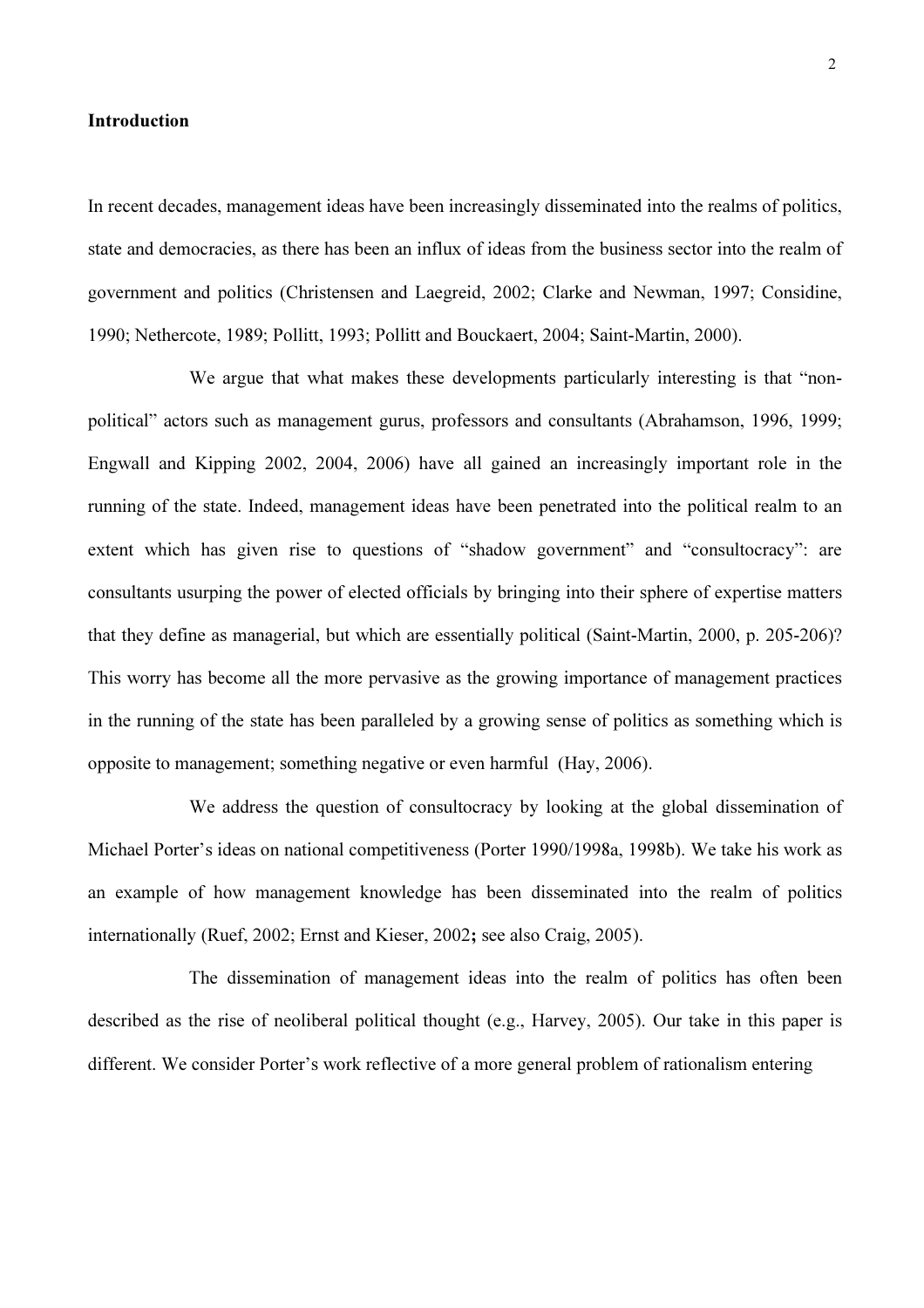politics (Oakeshott, 1991, p. 99-131). In particular, we build here on works which examine stateinitiated social engineering (Scott, 1998) and scientifically grounded administration (Porter, 1995; Poovey, 1998).

The 20<sup>th</sup> century in particular was characterized by the development of state-led social engineering allied with state power, powerful officials and heads of state (Scott, 1998). 'Mechanical objectivity' served as a means of bureaucratization in democracies, as expert judgement and expertise were used to create an impersonal set of decision rules (Scott, 1998, p. 368; Porter, 1995). This perspective has been called as a distinctive optic through which modern politics can be analysed. A perspective through which, for instance, many actual failures of carefully planned development schemes, have been viewed (Scott 1998, p. 3).

Michael Porter's work on national competitiveness is seen in this context as a late  $20<sup>th</sup>$ century form of state-led engineering (Scott 1998, p. 98-99). We, on the other hand posit that it represents a new variation of this, as it has simultaneously worked as a management fashion. The ideational roots of national competitiveness also clearly lie in the business school literature, where it has been a basic concept for strategic analysis (Lall, 2001, p. 1503). Therefore, we also examine it from the viewpoint of management dissemination; as a management fashion entering politics.

We suggest that in Porter's work, state-led social engineering has been combined with the production and dissemination practices of management fashion. This view, we claim, helps us understand why there is very little evidence on the actual effectiveness of the politics and policies of national competitiveness.

National competitiveness became a political buzzword in the 1980s (Rosamond, 2002, p. 168; Hay, 2004; Fougner, 2006; Hämäläinen, 2003). Despite the impressive march of Schumpeterian national competitiveness into the agenda of politics, relatively little has been written on its actual impact. The theories of competitiveness and innovation are often discussed as how-to questions (e.g. Grant, 1991; Talalay et al., 1997; Hämäläinen, 2003), and critics have analysed the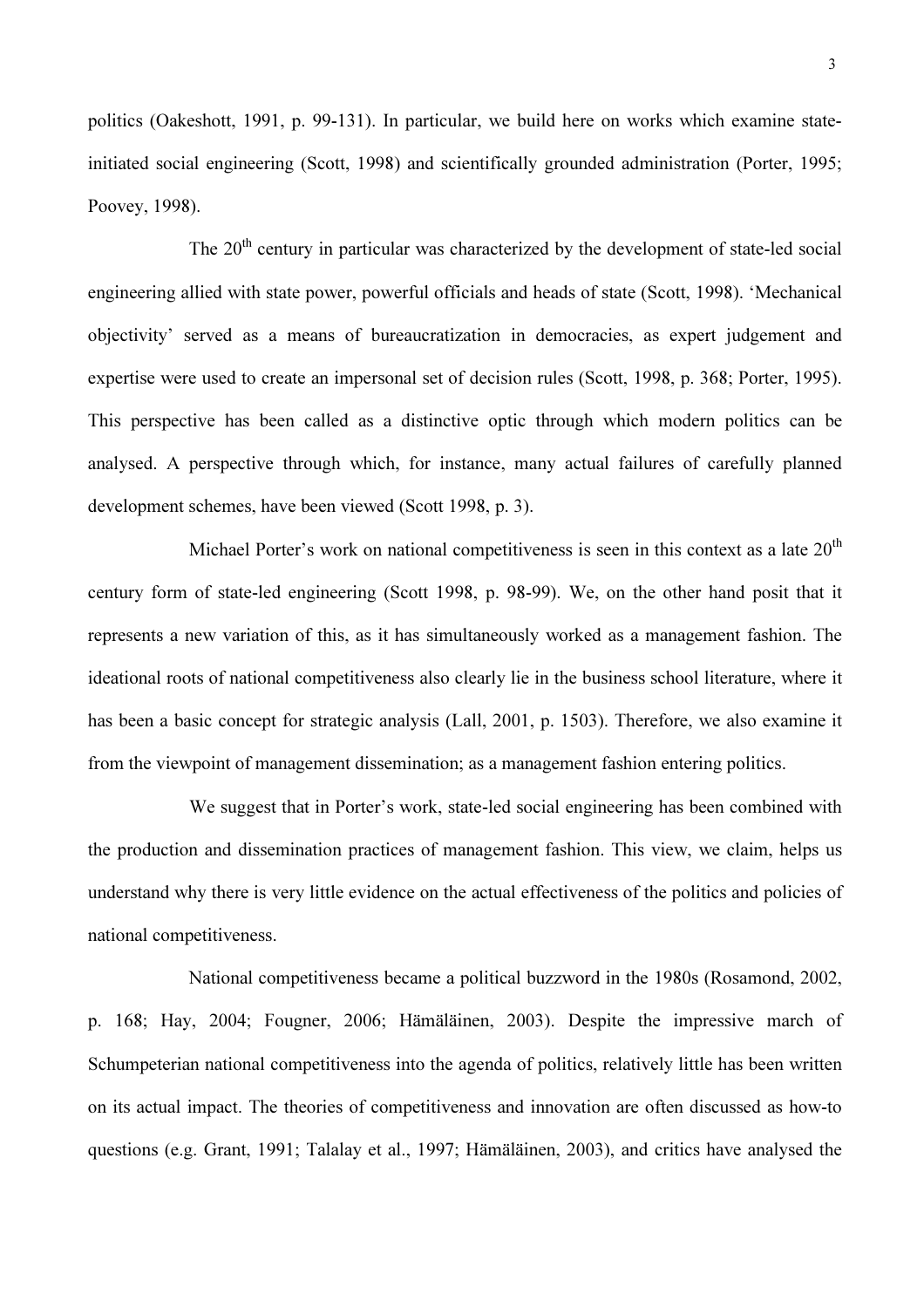notion of competitiveness as a form of economic impetus introduced into the realm of politics (Petrella, 1995; Rodrick, 1997, p. 69-85; Rosamond, 2002; Hay, 2004; Fougner, 2006). However, there is very little evidence on the actual impact of these developments, with regard to improving any nation's economic performance. We suggest that the lack of evidence on the actual efficacy of competitiveness policies suggests that national competitiveness has worked as a management fashion in a way which has relatively little to do with increasing the organization's economic performance and instead has a predominantly symbolic meaning (Abrahamson, 1996; Abrahamson, 1991, p. 588). Moreover, we posit that rather than being an effective way of improving a nation's economic performance, national competitiveness has often been adopted by the political state elites as a common justifying rationality for exercising political power (Flyvbjerg, 1991; McNeill, 2005).

Thus we suggest that the consulting of national competitiveness has the qualities of a global management fashion, which mainly has a symbolic function to signal that the government is innovative, yet rational and functional (Abrahamson, 1996; Abrahamson, 1991; Carson et al. 2000). We propose that the symbolic performances by a global guru form a new kind of variant of the stateinitiated social engineering in this era of economic globalization. The ideas of management are circulated around the world by a global consultocracy, promising a technocratic solution to political problems. As such, ideas of national competitiveness serve to enhance a political imaginary which is anti-political (Barry, 2002), and easily neglect the role of civil society and the civil sphere (Alexander, 2006), which are essential in democratic societies.

We do not maintain that this would be the prime purpose of Porter or any other consultant. Indeed, there may be advantages in terms of increased efficiency in bringing management terms and trends into the political arena; we do not dispute such benefits. However, we find that the context of democracy and civil society should be taken into consideration when democracies and political realms are consulted.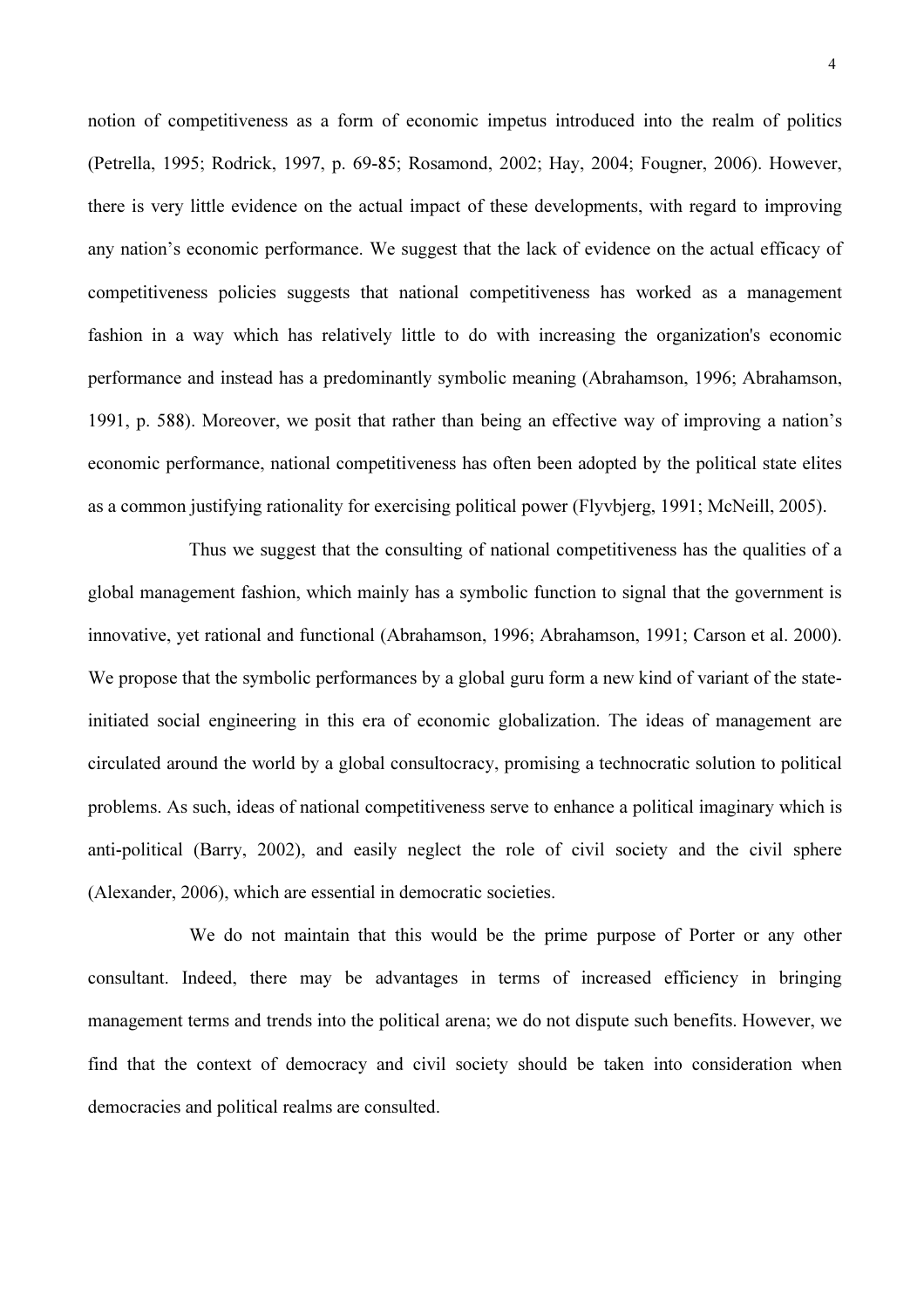The paper is structured as follows: first we review the dissemination of Porter's ideas and theories of national competitiveness in the light of management fashion literature; second, we look at his work and his establishment as a global guru of competitiveness: how his theories of national competitiveness have been developed, packaged and globally disseminated into politics. To demonstrate the practical uses and workings of his theories in political life, we shortly describe the case of Finland. Finally, based on our case study, we suggest questions for further research on the dissemination of management into the realm of politics.

#### On the Dissemination of Management: Porter's national competitiveness

Management fashions and buzzwords change rapidly, and have grown exponentially in number, which has resulted in increased research on the management knowledge industry (Engwall and Kipping, 2004, p. 243). This is illustrated by a growing interest in the dissemination of management paradigms (Barley and Kunda, 1992; Guillén, 1994), management rhetorics (Kieser, 1997), and in particular, management fashions (Abrahamson, 1991, 1996; Carson et al., 2000).

Porter's work on national competitiveness can be viewed as a management fashion or even a paradigm which has been disseminated into the realm of politics. It (Porter 1990/1998a, 1998b) exemplifies the rise of Schumpeterian competitiveness, which became a major way of understanding the role of the nation state in the globalized economy (Freeman 1984, p. 503; Krugman 1995; Hämäläinen, 2003, p. 83). Consequently, Porter developed his model as a new packaged solution applying Schumpeterian competitiveness to the management of the nation state. Management fashions typically appear to provide "efficient means to important ends and new as well as improved relative to older management techniques" (Abrahamson, 1996, p. 255.) They are managerial interventions, the purpose of which is to encourage better organizational performance (Carson et al., 1999, p. 320.). Management by objectives, quality of work life programmes, total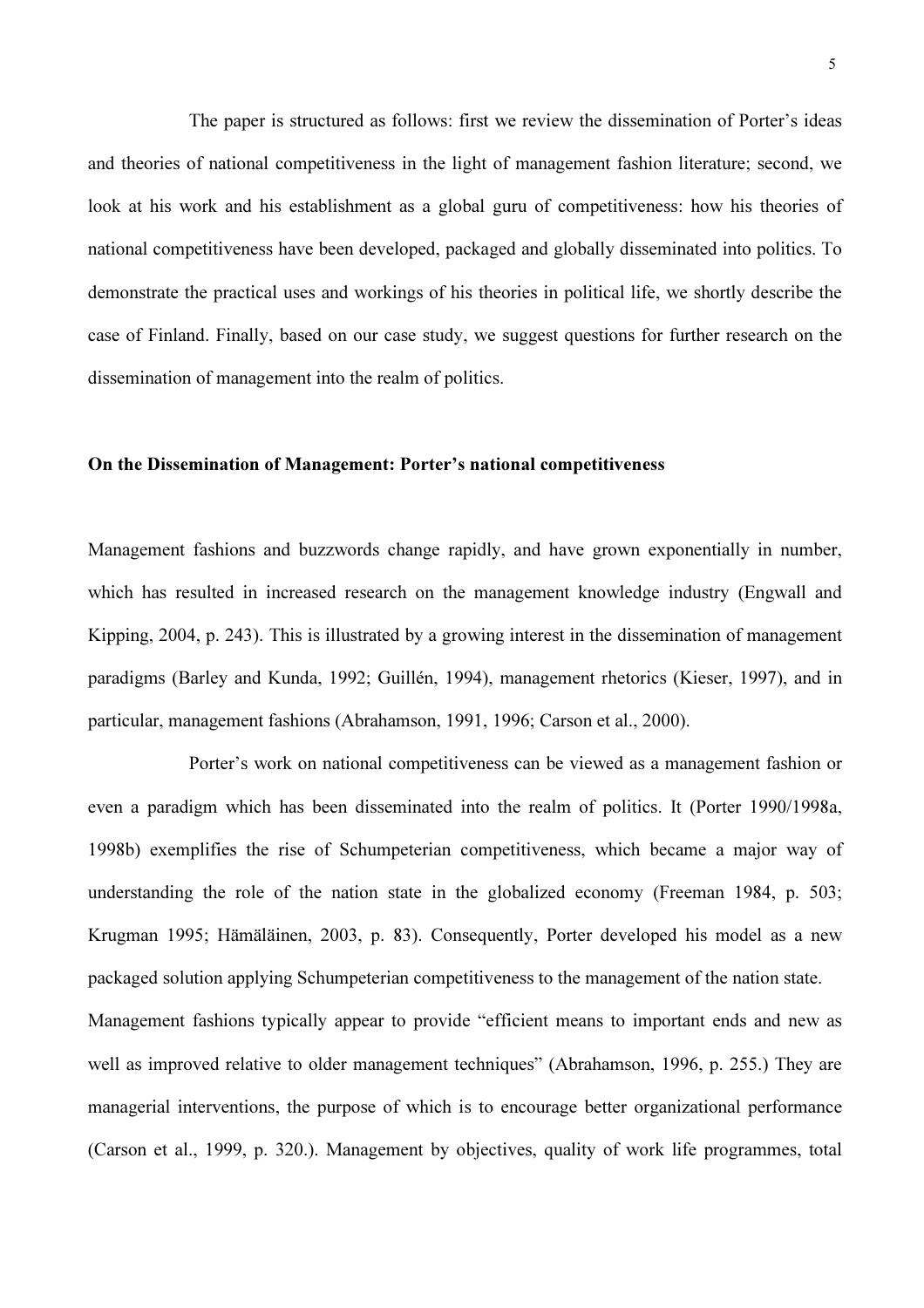quality management, and re-engineering are all examples of management fashions (Carson et al., 2000, p. 1144.) Porter's schema of national competitiveness fills the criteria of a management fashion as it has been introduced as a new, efficient way of managing national politics in rational, functional, and innovative ways, and by encouraging better performance (Carson et al., 1999, p. 320).

Porter has developed his ideas through his research work (Porter 1990/1998a; 1998b), at the same time packaging them with great skill into sellable products: technical solutions to often political problems (such as low national productivity) that can be bought and sold. This packaging clearly carries logic typical for management fashions. As Abrahamson (1996) posits, business schools and consultants fiercely compete over who sets the next fashion, and Porter's home base – Harvard Business School – has a particularly long history of packaging and selling management fashions (O'Connor 1999; Friedman 2004)). In this process, old ideas are often recycled by placing them into a new context. This is typical for Porter's thinking, in which the ideas of strategic management have been put into a new context: the management of nations. In management fashions, ideas are often recycled in ways which make them appear new by using them in a new guise (Koontz 1961, 1980, Lemak 2004, p.1309). This recycling of old ideas can be explained by the economics of management consulting. The management fashion cycle needs to spin because different fashions-setters – consulting firms, management gurus, business mass-media publications and business schools – all live off this process (Abrahamson, 1996; Engwall and Kipping, 2006, p. 97; Engwall, 2007, p. 18).

In Porter's case, the long process of cycling and recycling his ideas has been so successful that his work might also be considered a paradigm, due to its long, broad prevalence. A management paradigm is defined as "systems of interrelated ideas and techniques that offer a distinctive diagnosis and solution to a set of problems" (Guillén, 1994, p. 7.) Scientific management, the human relations school, and structural analysis each provide an example of a paradigm (Guillén,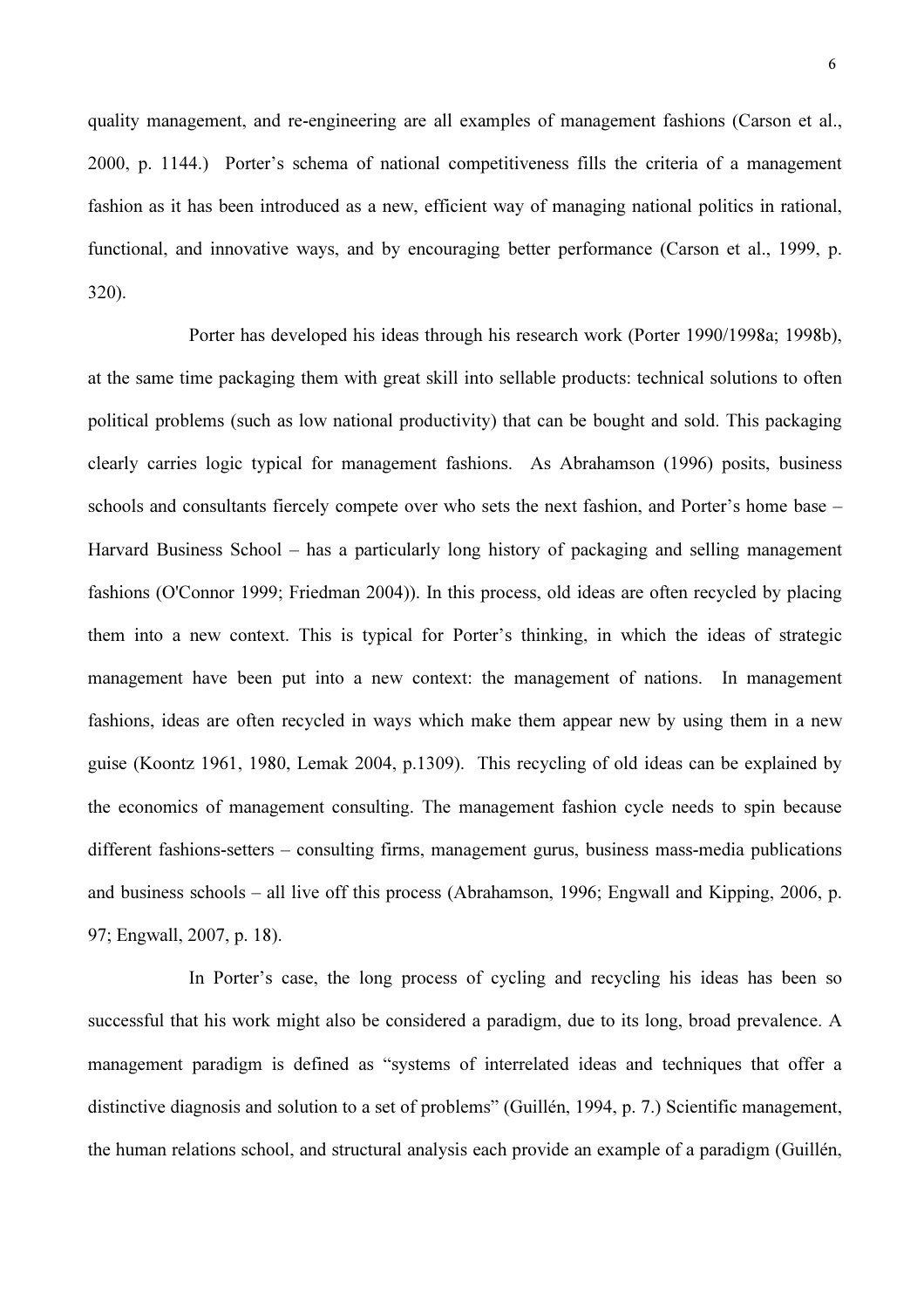1994; Barley and Kunda, 1992; Wren, 2005). Porter's work on national competitiveness has been broadened by adding national case studies to the overall body of his work and by extending his framework of national competitiveness to a variety of policy sectors.

What is also of interest is how Porter's ideas have been carefully packaged as something new: innovative, enticing and attractive solutions brought to light by a global guru. As such, Porter can be considered a major fashion-setter in the realm of politics. Eric Abrahamson (1996) pays particular attention to management fashion-setters, i.e. consultants, academics, management gurus and business media. According to Abrahamson (1996), the management fashionsetting process includes the launching of new management fashions by the different *suppliers* of the management knowledge market (i.e. consultants, academics, management gurus and business media), that compete fiercely over who gets to be the initiator of a new management fashion. The fashion-setters sense management fashion demand, and attempt to meet this demand by creating and selecting management techniques to launch into fashion. Porter's work can be understood as a fashion-setting process whereby he has skilfully seized the moment by developing packaged management fashions as solutions to political problems that nation states are experiencing.

It is particularly interesting to look at how Porter's ideas are used by national political actors in order to legitimize their own position. Porter's ideas have become useful for national politicians who need to launch new ideas and concepts as political solutions for national problems. Economic globalization in particular has created new problems for many countries, and a need has emerged to formulate a political programme that addresses the new conditions of economic globalization in a convincing way. Thus Porter's work has been received enthusiastically, as national leaders have seen him as a channel for showing that a particular country's policies are up-to-date with latest global developments, thus using him to legitimize the position of national leaders. In this sense, Porter's work is similar to other management fashions which also typically thrive to build up rhetorically effective schemas based on the newness and rationality of a particular idea.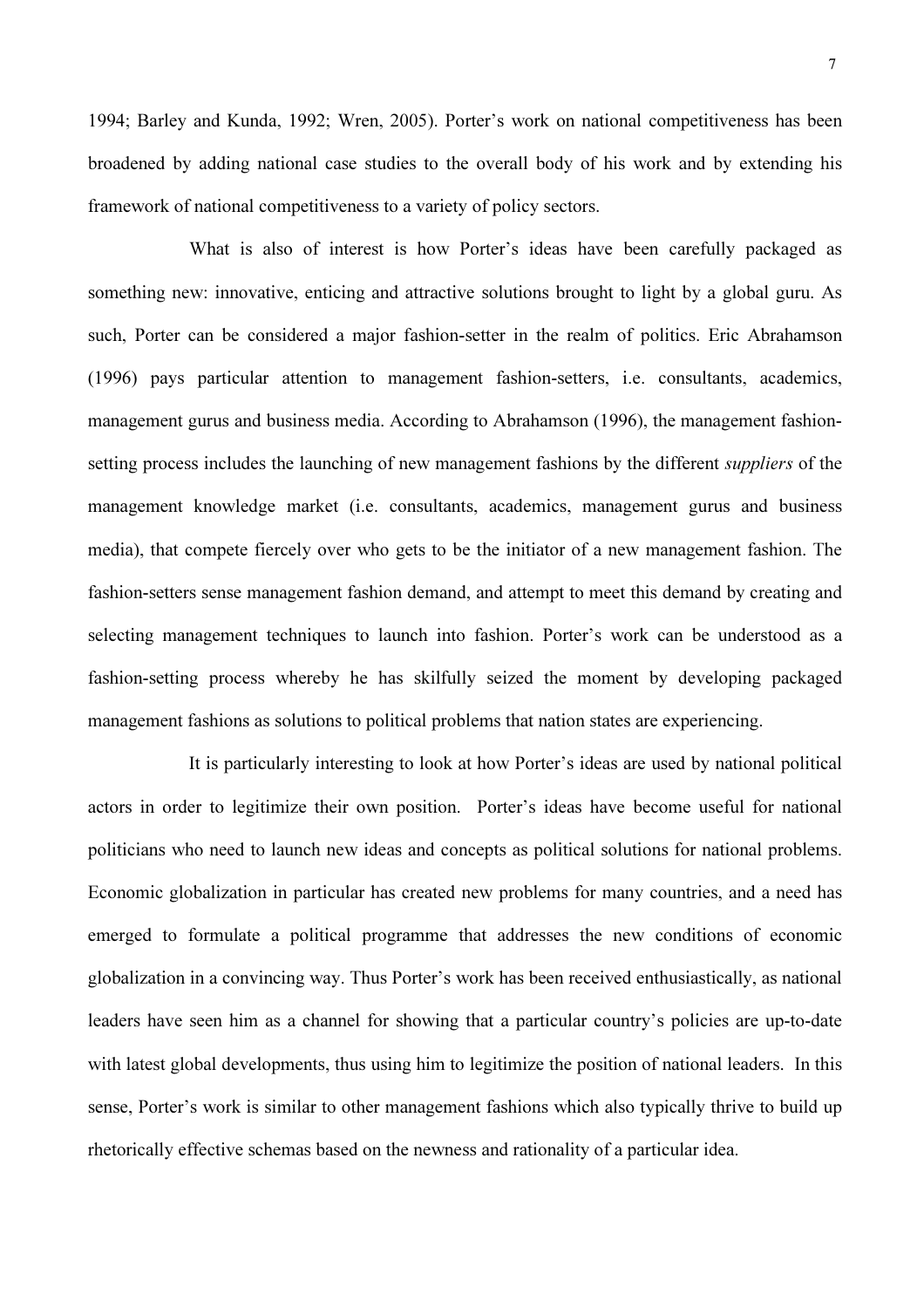#### Politics of management dissemination

What remains perhaps the most interesting issue, however, is the actual outcome of Porter's work. While his work has been presented as packaged solutions to national problems, the question of their real effects remains open. Many argue that the popularity of managerial approaches depends partly on their ability to provide solutions to practical managerial problems (Alvesson, 1990; Guillén, 1994; Abrahamson, 1997), while others claim that they do little to increase organizations' economic performances, and have more of a symbolic function, such as to signal that the organization is indeed innovative (Abrahamson, 1996; Abrahamson, 1991, p. 588). Abrahamson and Fairchild (1999; see Abrahamson and Eisenman, 2001, p. 71) also suggest that the dissemination of management knowledge entails, on the one hand, the amplification of rhetorics revealing organizational performance gaps, and on the other, championing management techniques capable of narrowing down these very gaps.

 In the case of Porter, the crucial question is whether a nation's competitiveness can be improved by management techniques. The critics of national competitiveness claim that state-led engineering is rather useless in the process of enhancing the competitiveness of single businesses, not to mention the competitiveness of a whole nation. There is scant assessment or evidence of the actual outcomes of Porter's work on which we would like to call upon for an evaluative approach to the actual outcomes of these exercises. Whether they are effective in improving the competitiveness of a national economy or whether they are legitimizing devices for political leaders helping to formulate political programmes that make both the fashion-setter and his users appear credible with no or little real life outcomes. In this we are in line with Birkinshaw, Hamel and Mol (2008, p. 825) who explore management paradigms, fashions and trends from the viewpoint of management innovation. They argue that an agency perspective, i.e. a perspective on how management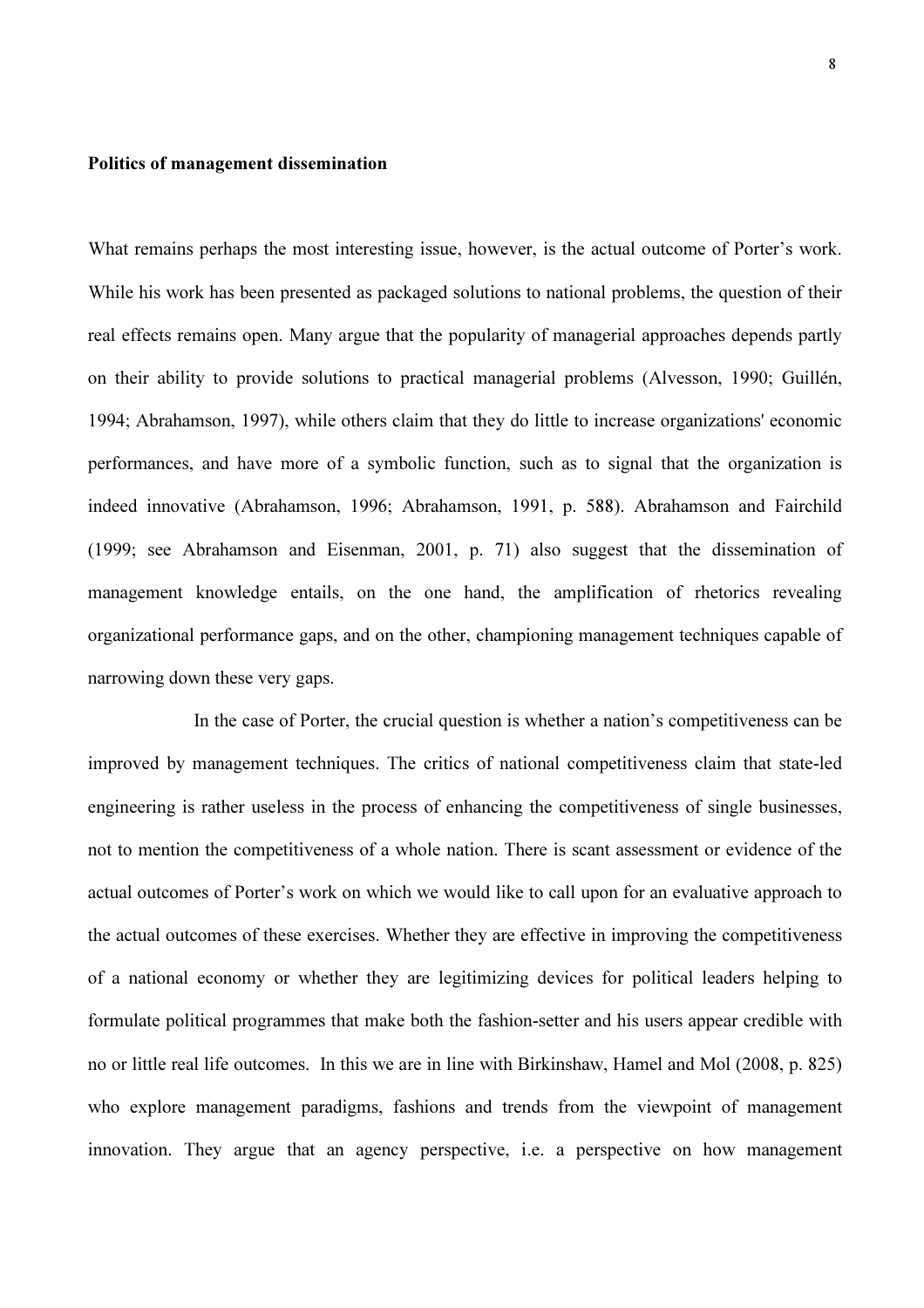innovations and the individuals driving them deliver improvements to organizational effectiveness, is lacking from the more dominant institutional and fashion perspectives, and thus call for more research in this field (ibid. p. 825).

In particular, we argue that with regard to dissemination across dissimilar organizations, the diffusion of management ideas into political life is largely lacking in the literature on management dissemination. Abrahamson and Fairchild posit that management discourses and techniques disseminate across dissimilar organizations, in spite of their context (1999, p. 708; see also Abrahamson, 1991.) The extent to which the organizations adopting management fashions shape the fashions in the adoption process is little researched (Ansari et al. 2010). The different players of the field start to resemble one another, developing a Zeitgeist, the characteristic spirit of a period (Alvesson, 1990). Moreover, institutional isomorphism often develops, in which units facing a similar set of environmental conditions start to resemble each other (DiMaggio and Powell, 1983). This seems to be the case in the concept of competitiveness, which is applied in both the private and the public sector, and across nations. The role of consulting in the diffusion of management fashions has also gained growing interest in recent years (Engwall and Kipping, 2002; Engwall and Kipping, 2004). The role of management consulting in the context of politics has, however, received less attention, though the need to research the use of political rhetoric has been recognized as important (Comtois, Denis and Langley, 2004). Despite think-tank studies, academic analysts, and consultants working for profit-based organizations (Saint-Martin, 2000, p. 206), neither the dissemination of management, nor the role of consulting businesses have been explored in the light of political and democratic theory.

Porter's case on national competitiveness, and the entrance of management fashions into the realm of politics, raises the question of whether management consultants could be seen as fashions-setters in the realm of politics and democracy. We regard Porter's work as fashion-setting, as it has played an important role in introducing the concept of competitiveness into the political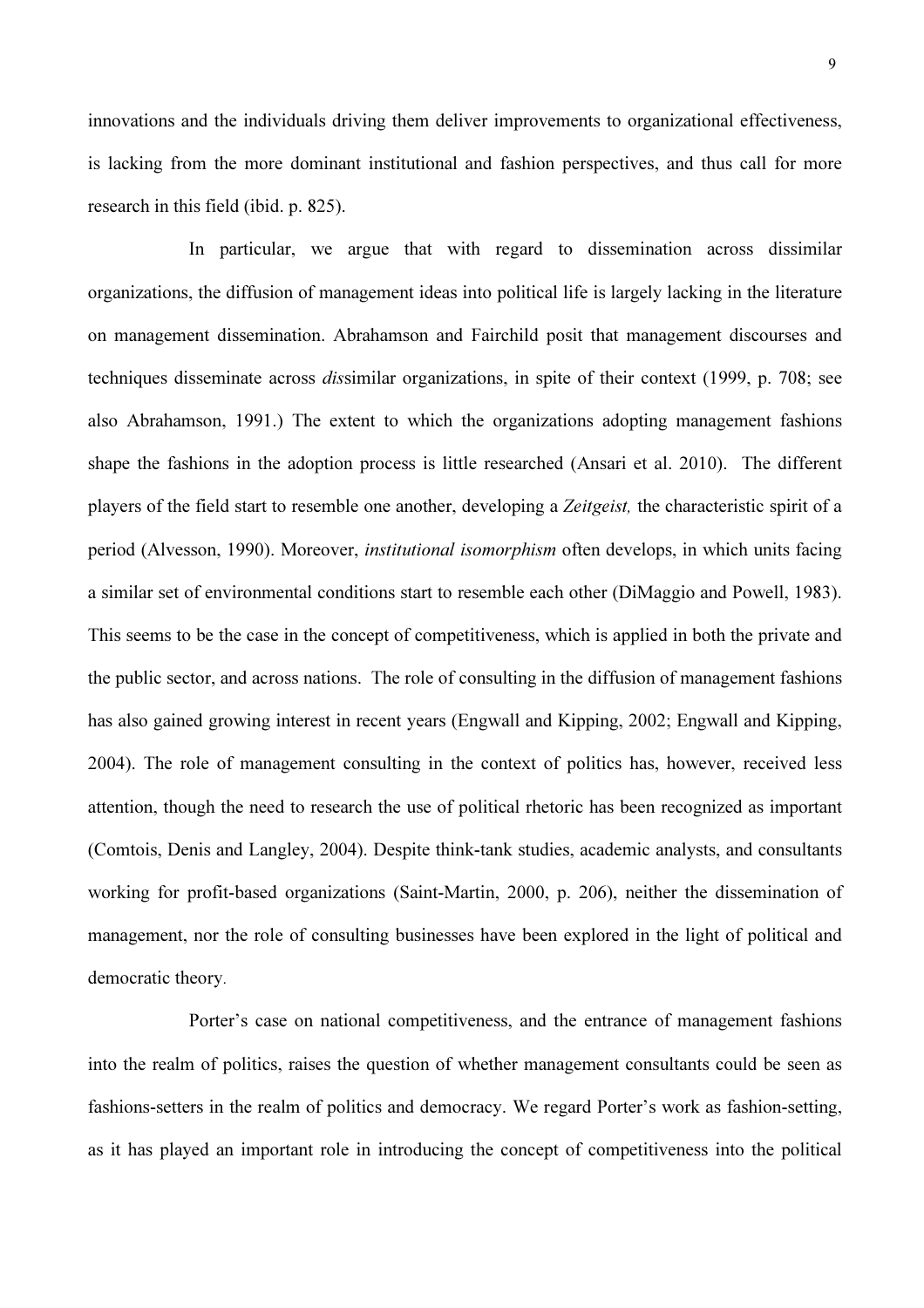sphere. Therefore, we examine how the concept of national competitiveness has been disseminated into the realm of politics.

In doing this, as well as following the management dissemination literature, we bring into the fore a body of research that looks at the dissemination of management ideas from the viewpoint of the rationalization of politics (Oakeshott, 1991). Management consulting has its roots in early 20<sup>th</sup> century engineering ideologies − mainly scientific management − and management consulting practices still bear a resemblance to the technocratic ideas of social engineering. (Scott, 1998, p. 38-40; Ruef, 2002, p. 76). This historical legacy becomes important as management practices are introduced into the realm of politics, democracy and civil society. Historical studies on the forms of state-led social engineering (Scott, 1998) and the construction of scientific and 'objective' rationality (Porter, 1995) in political life have been conducted. With regard to late  $20<sup>th</sup>$ century developments, a growing body of research has been focusing on the technicalization of politics (e.g., Callon, 1998; Foucault, 2007). These works address the question of imposing economic or scientific rationality, or expert knowledge on politics. An important element in these developments is the increasing weakening of democratic processes due to the "managerialization" of politics (Pollitt, 1993; Clarke and Newman, 1997; Saint-Martin, 2000), narrowing down the realms of democracy and politics (Hay, 2006, Schedler, 1997). Management consulting can play an important role in this process, as it has helped to provide common rationality for the exercise of power (Engwall and Kipping, 2002), and we would like to assess whether Porter's work can be understood in terms of narrowing down the political realm , i.e. as a technical solution to political problems.

Moreover, what is of particular interest is the global reach of Porter's ideas. Before this, the adoption of management paradigms and fashions had been predominantly studied on the national (Barley and Kunda, 1992; Banmen, 1971; Merkle, 1980; Kipping, 1997) and institutional level (Guillén, 1994). The use of management practices and techniques in different business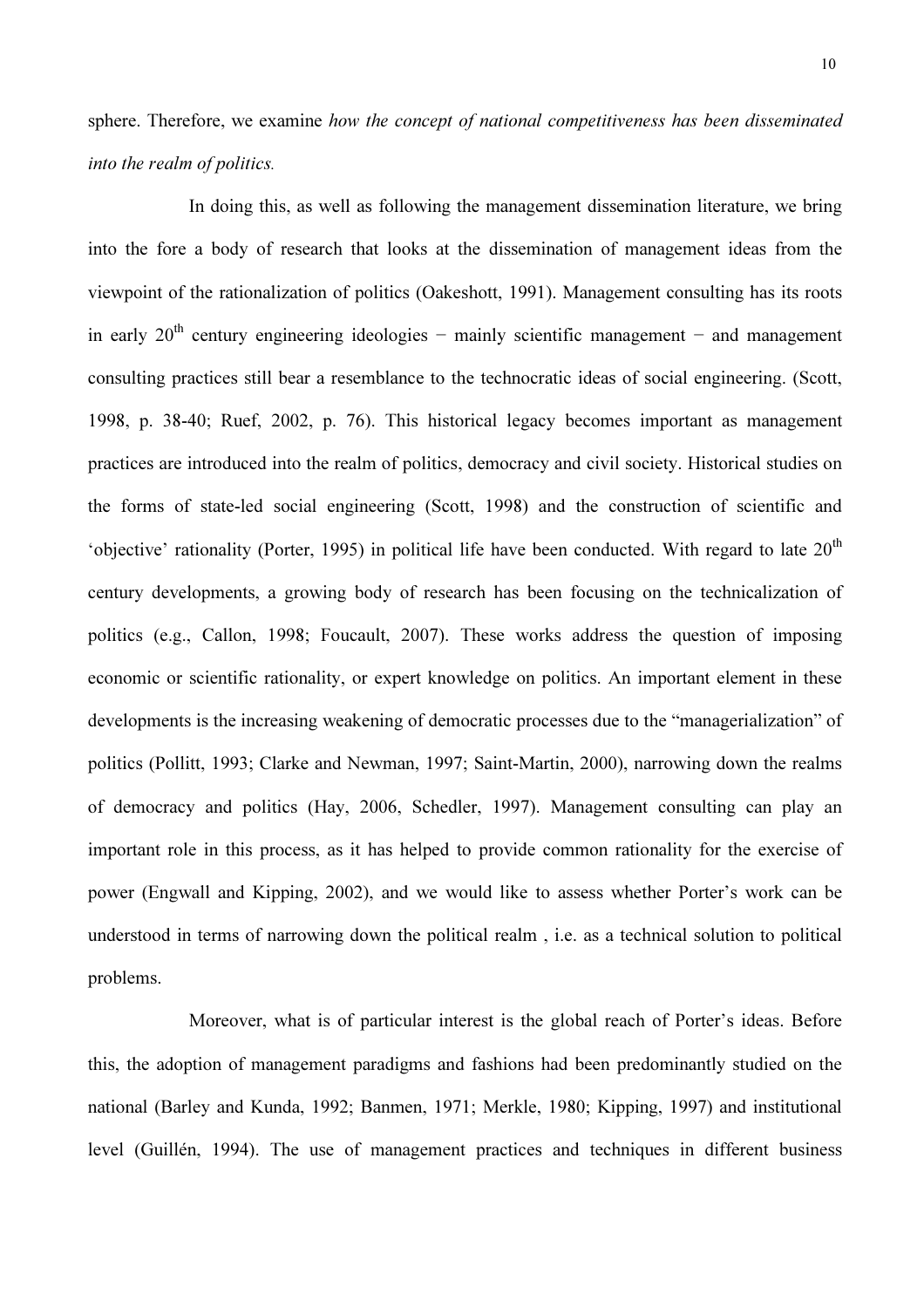branches have also received some attention (Seeck and Eräkivi, 2008). Some studies analysed the arrival and adoption of a single paradigm or fashion in the context of one particular country; for example, the adoption of Taylorism in Japan (Warner, 1994) and Human Relations in Turkey (Üsdiken, 2004a). Research on the dissemination of management ideas has also paid attention to the process of "Americanization" (Schröter, 2005; Üsdiken, 2004b; Engwall, 2004.). Management consulting (Kipping, 1997; Ainamo and Tienari, 2002), and management education (Kipping et al., 2004; Üsdiken, 2004b) in particular have been examined from this point of view. However, lately there has been a growing interest in the global level: how the ideas, objects and practices of management theory are 'travelling' in the global economy (Czarniawska and Sevón 2005, Drori et al., 2006; Stone, 2005). Porter's work on national competitiveness has been used extensively by governments around the world (e.g., Stonehouse and Snowdon, 2007). The dissemination of his work as a "global guru" can be seen as an example of profit-orienteering "policy entrepreneurs" and "research brokers" that work increasingly globally, and have an impact on political life (Maxwell and Stone, 2005). At times, information cascades can lead to herding behaviour. This phenomena is prone to take place in cases where the early adopters of the fashion or practice are "high status individuals or are perceived to have special expertise, leading other firms to imitate them, even if their private information indicates that this adoption is not beneficial (Banerjee 1992, cited in Ansari et al. 2010, p. 70). Porter is a "high status individual" with guru-like characteristics, Harvard is an institution associated with foremost prestige, and national competitiveness has, from its early days, been applied in a number of countries at once. Might we thus witness herding behaviour among nations applying the concept? Hence our question as to whether Porter can be seen as an example of global consultocracy: a case of the dissemination of management fashion into politics on a global scale.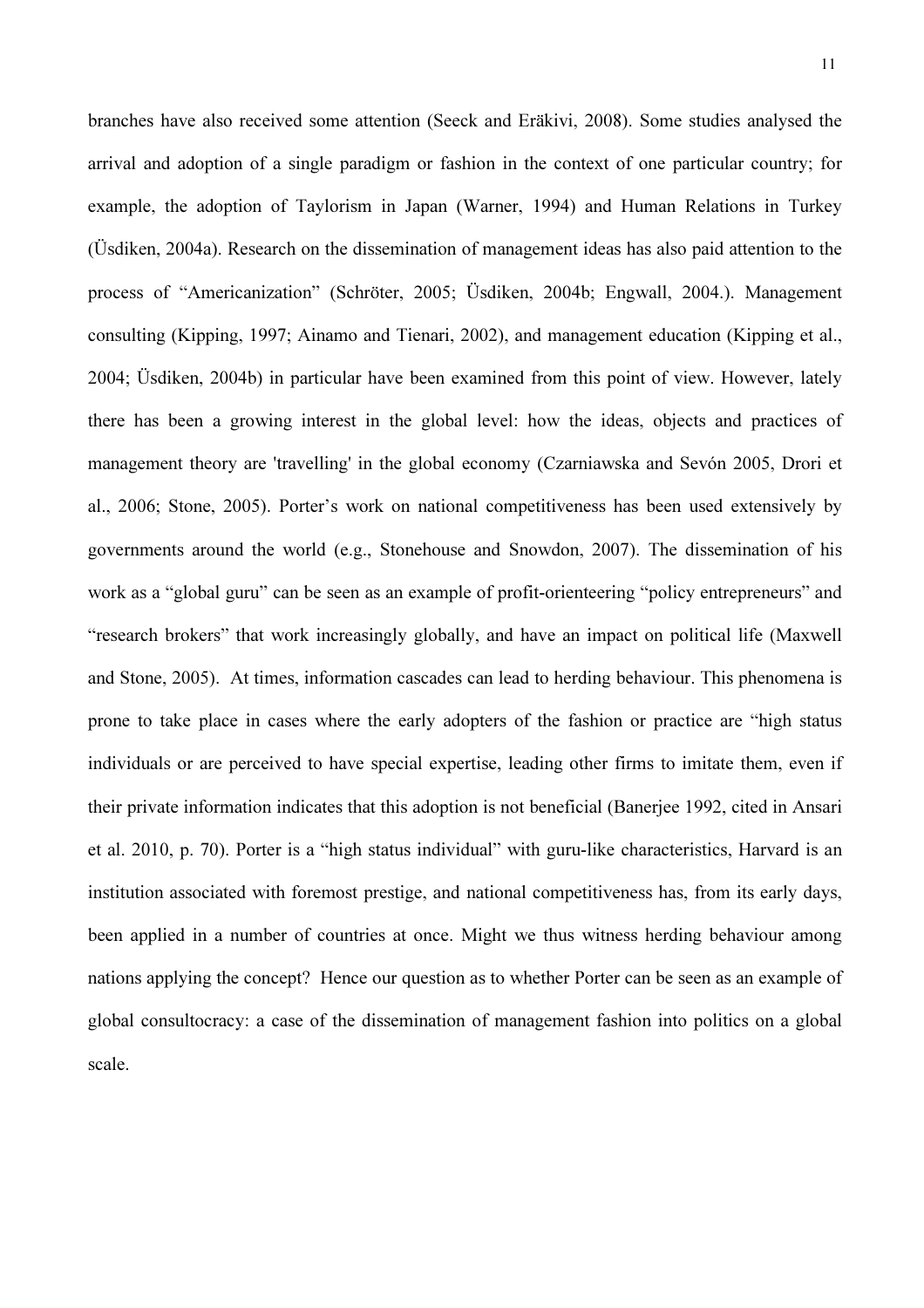#### The rise of Schumpeterian competitiveness

If one were to name the most influential political thinker of the  $20<sup>th</sup>$  century, Joseph Schumpeter would be a plausible option. His ideas started to gain momentum in the 1970s due to the oil crisis and the emergence of new information technologies. By the 1980s, new theories on the importance of innovations and technological change, as well as the structural dynamics of economic development, had become prominent in economics (Freeman, 1984, 1990; Stoneman, 1995; OECD, 1997; World Bank, 1997.) This new trend was backed by increasing research interest in innovations, the role of patents and, most notably here, in the influence of innovation on competitive trade performance Thus trade theories also started to feel the impact of the Schumpeterian imagination.

Since Ricardo, the theories of national competition had been trying to define the factors affecting a given country's competitiveness. In the late 1970s, both Ricardo's classical theory and the most dominant Heckser-Olin model of that time were challenged by Schumpeterian thinking. In the new trade theories, technology-related factors were seen as central to a country's trade performance. Consequently national competitiveness was strongly associated with the Schumpeterian emphasis on technology and innovation (Krugman, 1995; Starr and Ullman, 1988; Stoneman, 1995, p. 1; De la Mothe and Dufour, 1995, p. 219; Sharp, 1997; Fagerberg, 1988, p. 361- 371; Hämäläinen, 2003, p. 35-53, p. 104-112). In the 1980s, technology-driven competitiveness became a central way to redefine the nation state (Freeman 1984, p. 503; Hämäläinen, 2003, p. 83). As the world economy became more liberalized and globalized, the existence of the state needed to be addressed and rectified. Competitiveness fitted the niche nicely, as it seemed to promise a way ahead.

Subsequently a number of organizational management scholars and business practitioners also became interested in national competitiveness (Hämäläinen, 2003, p. 3). Michael Porter, a Harvard professor and consultant whose background was in the competitive analysis of industries and companies and in strategic management (Stonehouse and Snowdon, 2007), was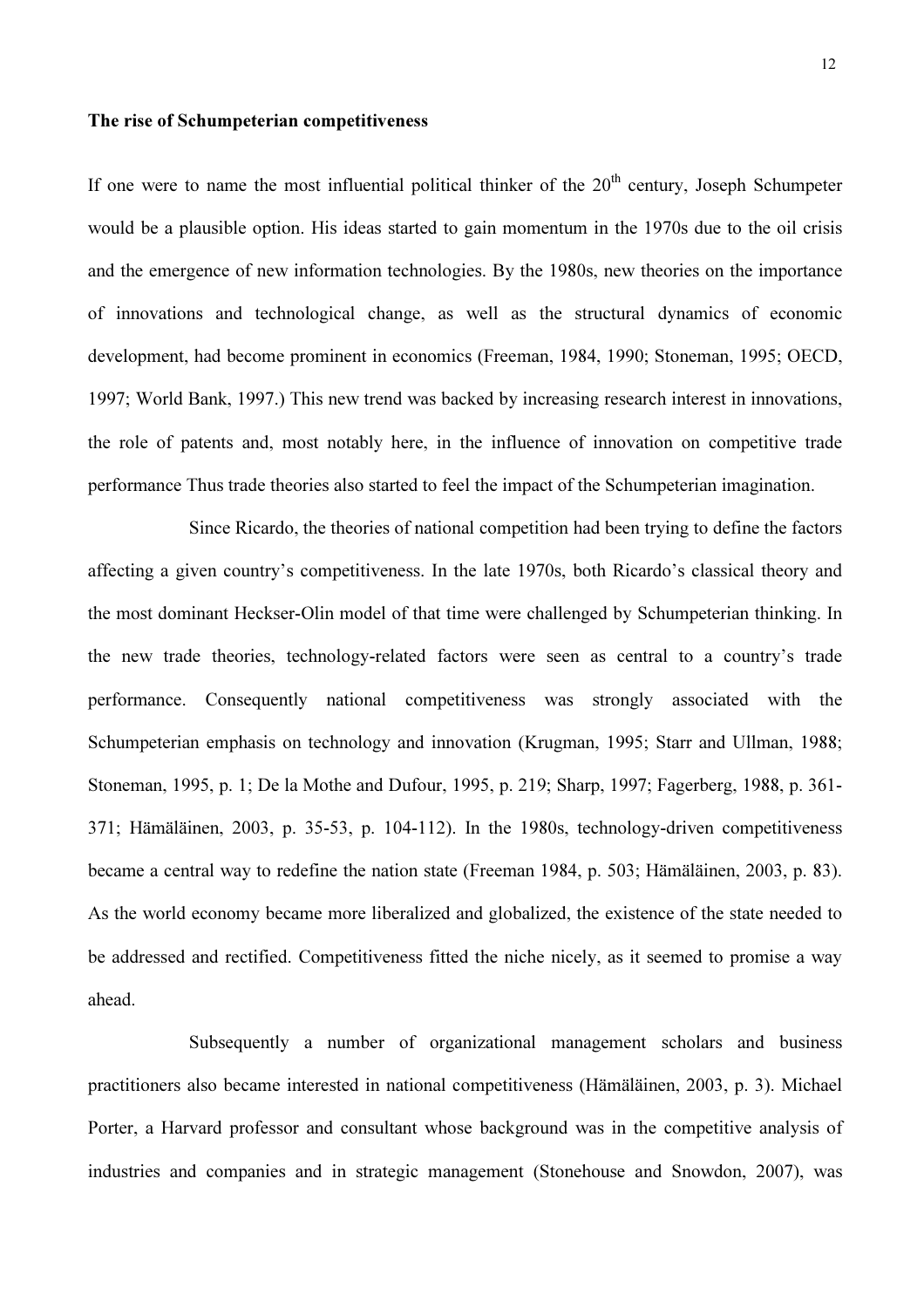appointed to President Reagan's Commission on Industrial Competitiveness in 1983. Porter started to apply his approach to countries and published his Diamond Theory in 1990 in a best-seller book called The Competitive Advantage of Nations, which evolved to become the state-of-the-art theory on nations' competitiveness. Theoretically, Porter stood on Schumpeter's shoulders, combining his ideas with strategic management. Porter asked why some firms based in some nations innovate more than others. (Porter, 1990/1998a, p. 13-20, p. 70.) The answer was found in the tradition of strategic management: "core concepts of competitive and corporate strategy provide the foundation of analysing any competitive situation" (Porter, 1998b, p. 6). Subsequently Porter turned the focus from the industry to its location: governments must strive to think of themselves as business environments in terms of competitive business analysis (Porter, 1990/1998a, p. xxiii).

The success of Porter's theory has been impressive. Porter played an active role in U.S. economic policy as a member of the Executive Committee of the Council on Competitiveness and has advised governments around the world. Most notably Porter has packaged his theories and studies into easy-to-use political tool kits, which have guided economic policy around the world (Porter, 2008). Porter (1990/1998a) originally analysed the competitive advantage of Korea, Italy, Sweden, Japan, Switzerland, Germany, Britain and United States. Next came follow-on books and reviews in Sweden, Denmark, Switzerland, Germany, Korea and India. Porter has also been involved in e.g. competitiveness assessments and national studies in Armenia, Bermuda, Bolivia, Botswana, Bulgaria, Canada, Colombia, El Salvador, Estonia, Finland, Britain, Hong Kong, Ireland, Netherlands, Nicaragua, Norway, Kazakhstan, Peru, Portugal, Russia, Rwanda, Saudi Arabia, Singapore, South Africa, Taiwan, Tartarstan, the United Kingdom, and Venezuela. Moreover he has personally led major studies of economic strategy for the governments of Canada, India, Kazakhstan, Libya, New Zealand, Portugal, and Thailand. (Porter, 2008.) Moreover, competitive analysis of clusters has been carried out in Arizona, California, the Basque Country, Catalonia, Chihuahua, Connecticut, Costa Rica, Massachusetts, Minnesota, Morocco, North Carolina, Northern Ireland,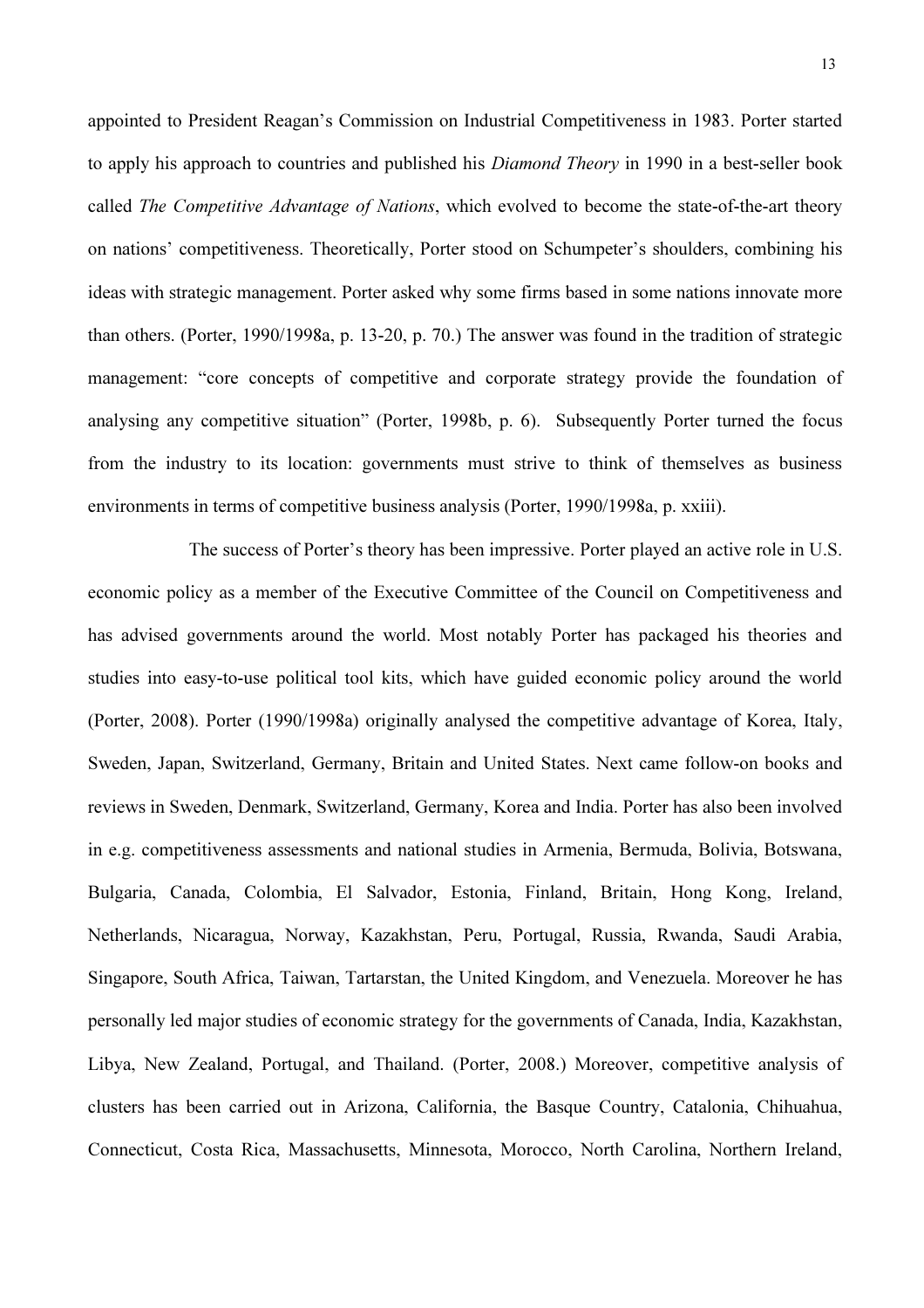Ohio, Oregon, Scotland, and Quebec. The World Bank made cluster work its core strategy. There have also been regional projects in Central America and the Middle East. (Porter 1990/1998a, p. xxiii-xxvi; Porter, 2008; Porter and Ketels, 2003.)

Porter has been active in the development of institutions and indicators of competitiveness and innovation. His courses are taught at 57 universities around the world and in 2001, Harvard created an institute to further his work. (Porter, 2008.) He also co-chairs the Global Competitiveness Report by the World Economic Forum (WEF) in Davos Switzerland. WEF has become especially well known for its work on indicators, which have become a major industry. The importance of competitiveness indicators has been considerable since the concept was brought onto the political agenda. Indicators result in lists of countries, which can be followed up yearly: a host of political discussions over a given county's listing in the indicator follow the publication of the ratings. The first international competitiveness indicator for national competitiveness in 1979 covered 16 European countries. By 2005 it had evolved into a major assessment covering over 100 countries (WEF, 2005). A somewhat similar indicator has been developed by the World Competitiveness Center of the Institute for Management Development, a Swiss-based management school. The IMD also publishes the world competitiveness yearbook which by 2005 rated some 60 countries using over 300 criteria (IMD, 2005).

 Porter has thus skilfully constructed a flourishing consulting "machine", following the traditional Harvard style of packaging ideas into frameworks and applying them to case studies. Porter has moved on from companies and industries to countries, regions and inner-city development, and even further to environmental problems, corporate philanthropy and health care (Porter, 1998b). His success has to do with the Harvard Business School, which is of great reputation and prestige, as it is the best-known business school in the world and has a long history of achieving legitimacy either by itself, or through its 'gurus' providing scientific solutions to industrial problems (O'Connor, 1999, 117-118). Harvard "saleslogy" has developed in a professionalized and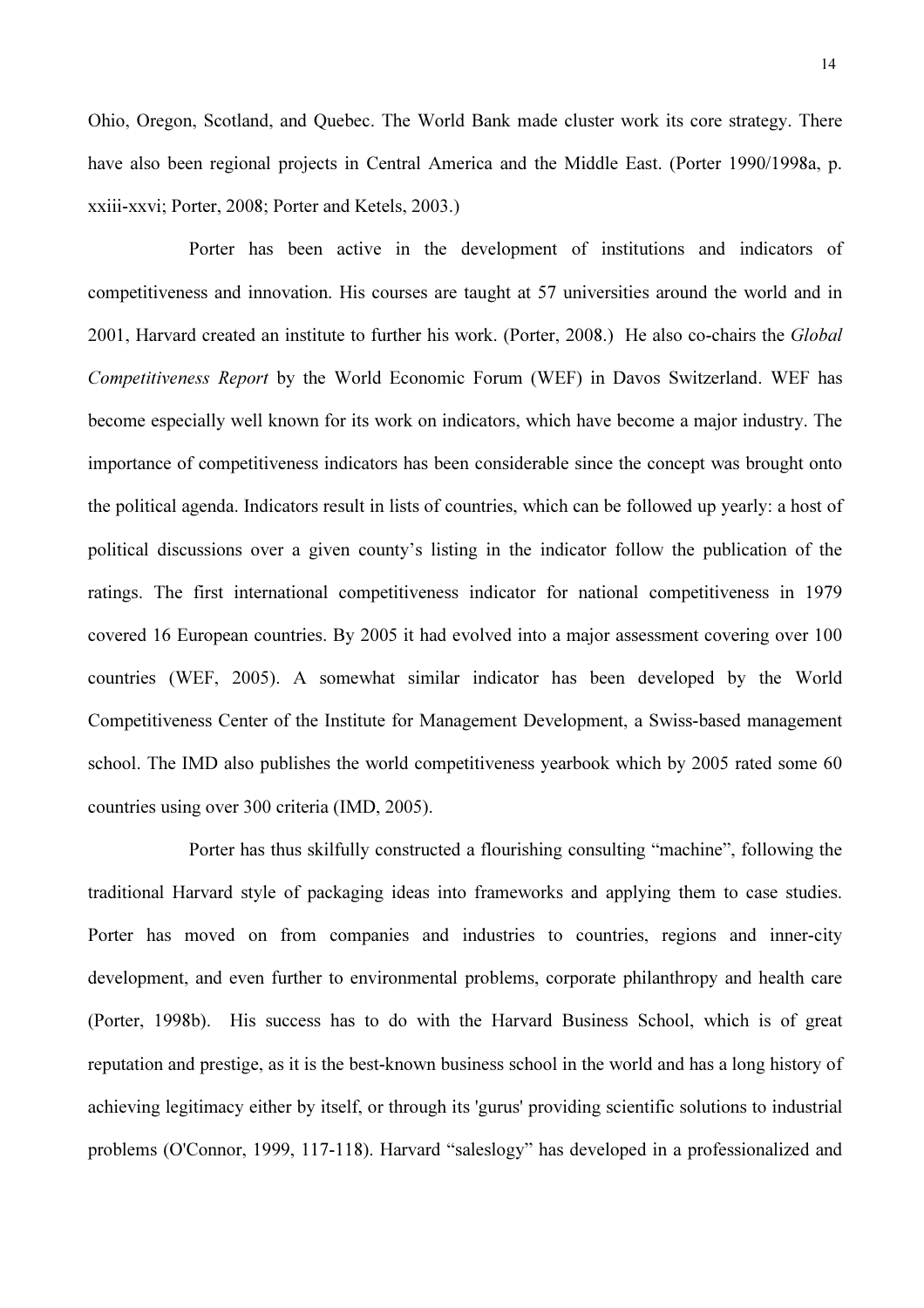carefully orchestrated way through producing management fashions; Harvard has been one of the most important centres of the "science of marketing", by systematically packaging and selling its research (Friedman, 2004, p. 151-166). In particular, the Harvard business school has developed a distinctive method for teaching management knowledge (which it produces), namely the HBS case method (Contardo and Wensley, 2004, p. 212). Harvard has been active in gathering databanks since the early  $20<sup>th</sup>$  century, selling the case studies to business schools around the world (Friedman, 2004, p. 151-166). This method is at the core of business school teaching as well as consulting practice, which has large case banks and references at the core of its operations. Through the case study method, Contardo and Wensley argue, it is possible to observe how managerialism, institutionalism and American capitalism become intertwined (2004, p. 212). The case method packages and sells managerial knowledge and analysis in a compact form:

> "It [the case method] provides a means of packaging 'knowledge' in a standard fashion and according to specific canons which make cases 'good products'. Sold as 'knowledge products' all over the world, the commodified nature of cases allows the school to exercise systematic influence on managerial and educational environments, for the case captures the 'reality' of business in problems those solutions are exemplified in the form of 'best practices'" (Contardo and Wensley, 2004, p. 212).

The case study method, and associated best practice approach, produces a standardized mode of explanation about what business ought to be about. This in turn, on the one hand produces conformity, and on the other hand, greater legitimization (Contardo and Wensley, 2004, p. 212, see also Forman and Rymer, 1999, p. 373.).

In Porter's case, the marketing is directed to the business of states. Subsequently, his work of building on a standardized frame of analysis, ever-burgeoning data bank of case studies, indicators and curriculums of national competitiveness. Moreover, the process of the standard setting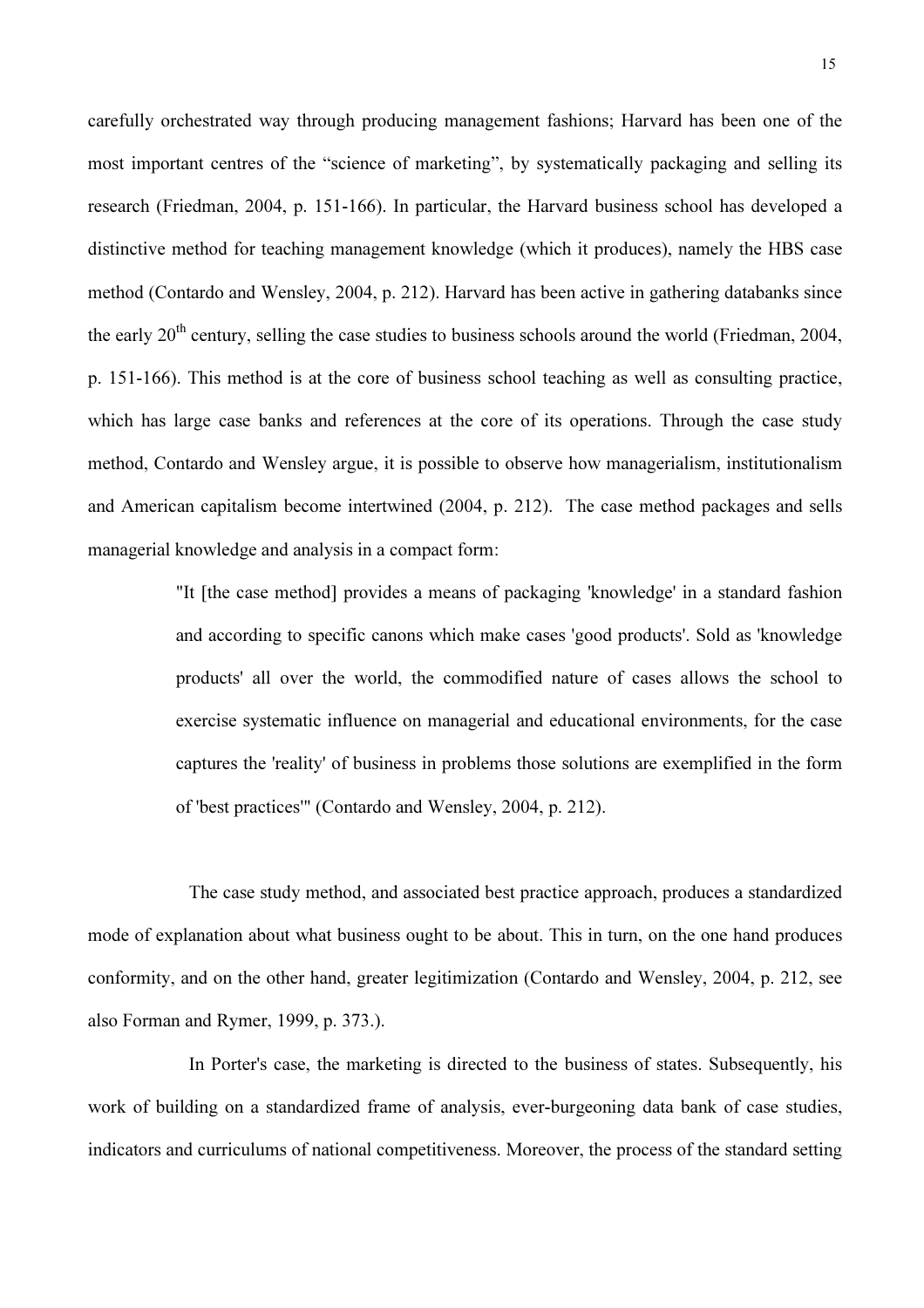of international competitiveness indicators is most likely to have played an important role in institutionalizing the concept. Thus, the prestige of Harvard, combined with the at least seeming objectivity of standards had a role to play in legitimizing the concept of national competitiveness.

#### Porter: technocratic imaginary going global

Porter's work has been appreciated as a landmark theory and there is no question of his importance in the fields in which he works. However, our interest here is in what happens when management practices and fashions are disseminated into the sphere of democracy and politics. From this angle, Porter's theories can be seen as continuing the ideas of state-led and science-based "objective" forms of social engineering (Poovey, 1998; Porter, 1995; Scott, 1998).

James Scott in particular (1998) has argued that the governance of the states in the  $20<sup>th</sup>$ century has been characterized by authoritarian modernism: a utopian project of productivity based on the seemingly rational yet simplified mapping and management of resources. Scott describes  $20<sup>th</sup>$ century state-led engineering as an ideology of the bureaucratic intelligentsia, technicians, planners and engineers, seeing themselves as exemplars of the learning and progressive views to which their compatriots could aspire. Their work was propelled in particular by American Taylorism and the European tradition of "energetics". At the heart of these efforts was the idea of productivism: the simplification of labour and resources into isolated problems of mechanical efficiencies.

Scott (1998, p. 87-99) sums up state-initiated social engineering in four elements. Firstly, it is based on the administrative order of nature and society – the making of simplifications which have transformative power. The second element is a strong reliance on a high-modernist ideology, a belief in science, technology and rationality, and on their capacity to design social order. Both the designers and the state have a crucial role in this process. In order to enforce the planning, one needs an authoritarian state proposing a technocratic fix, a single optimum solution, "best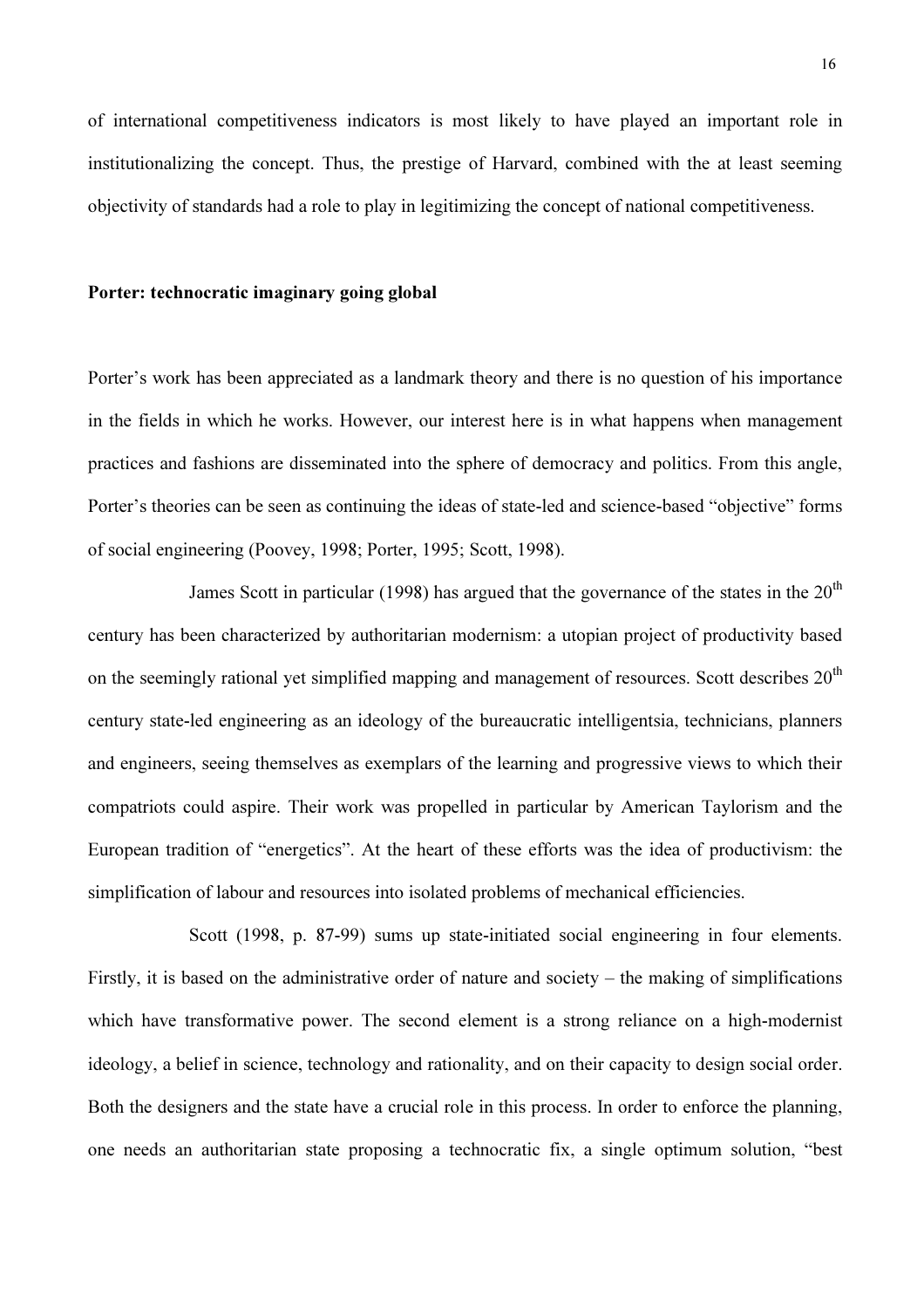practice" or "objective" numbers for political problems. Subsequently, civil society has a minor role and often lacks the capacity to resist the plans. (Scott, 1998, p. 87-99; Porter, 1995, p. 33-48.) Moreover, as Scott contends, productivism has been promiscuous (Scott, 1998, p. 98). These ideas have been endorsed by liberal, socialist, authoritarian, and even communist and fascist states.

From Scott's angle, Porter's theory of national competitiveness can be seen as a variant of state-led social engineering. The core question for Porter is how to increase productivity (Porter, 2004; see also Ketels, 2006, p. 116-117). In particular his Diamond framework fits well with Scott's schema as a form of state-initiated simplified mapping. Porter breaks competitiveness down into factors and delineates a seemingly rational step-to-step procedure for improving competitiveness. His list of factors includes the nation's human and physical knowledge, and capital resources as well as the national infrastructure including, for instance, the transportation system, health care, housing stock and cultural institutions. The task of the government is to analyse all these with respect to their impact on competitiveness and consequently start working on "factor creation" in order to enhance the competitiveness of the nation. (Porter, 1990/1998a, p. 74-81.) Subsequently he maintains that the "diamond theory offers a positive and constructive role for virtually all of the nation's institutions in competitiveness" (ibid., xxiii).

The Diamond model is also an idealized simplification. It offers a scientific and rational way of solving social problems, as a nation's resources are mapped in a seemingly clear and unquestionable way. As such it is very much a simplified and abridged map for action described by Scott (1998, p. 3-5). These state simplifications have had an important role in state-led social engineering. They do not present the actual reality of society, but are simplified maps allied with state power for moulding the reality they claim to depict. An important aspect in these state maps is their legitimating force, and they offer a sound basis for top-down political power and action.

Porter himself describes his Diamond model as a bottom-up model and as complementary to the "more traditional top-down approach to economic development", as he is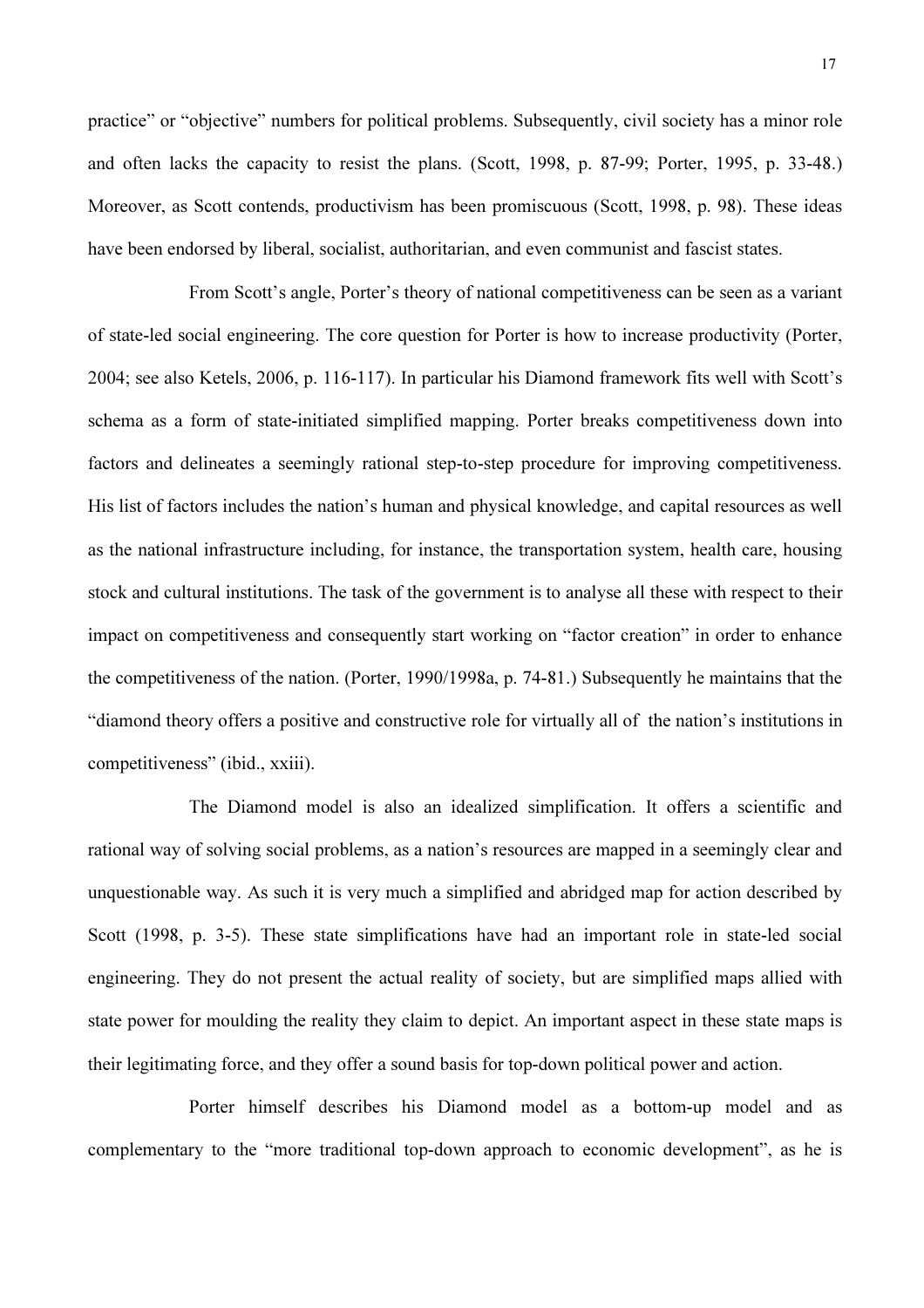interested, in the Schumpeterian vein, in how firms compete (Stonehouse and Snowdon, 2007, p. 263). However, at the same time, he implicitly ends up as a top-down consultant of national competitiveness, as he claims that there is a rational way of planning and increasing productivity. The role that is given to each "nation's institution" is conditioned by the overall plan of increasing productivity. Thus, as Porter ponders the role of culture in economic "progress" he sees that the key lies in changing the rules. As he claims: "I think that economic culture is very heavily derived from the incentives and reality that people face" (Stonehouse and Snowdon, 2007, p. 270). Thus Porter ends up recommending changing the rules if one wants to change the culture in a country with low productivity. This approach is very much a top-down model. The target of change is given: the population should become more productive. And in order to impose the change, one needs to develop incentives which make people act more productively.

This technocratic tone is also evident in the place of civil society in Porter's thinking. Instead of looking at the bottom level, he places his hopes on the leaders, as "government leaders have a role to play in creating or elevating the national priority placed on competition" (Porter, 1990/1998a, p. 681, p. 615). Porter describes a society disciplined through competition and rivalry and the task of the government is to think about building incentives for its citizens whether they like it or not. "There is a vital role for pressure, and adversity is the process of creating national competitive advantage" and governments must push firms "even though this may be an unsettling and even unpleasant process." (Porter, 1990/1998a, p. 681.)

There is no real place for civil sphere or civil society, which have been the cornerstones of political life (Alexander, 2006); citizens have no say in the conduct of affairs. Instead the leaders have the right knowledge and an obligation to guide and pressure the citizens accordingly. In this sense, the Porterian imaginary is an authoritarian one. As Scott describes stateled social engineering: it is the ideology of the bureaucratic intelligentsia, technicians, planners, and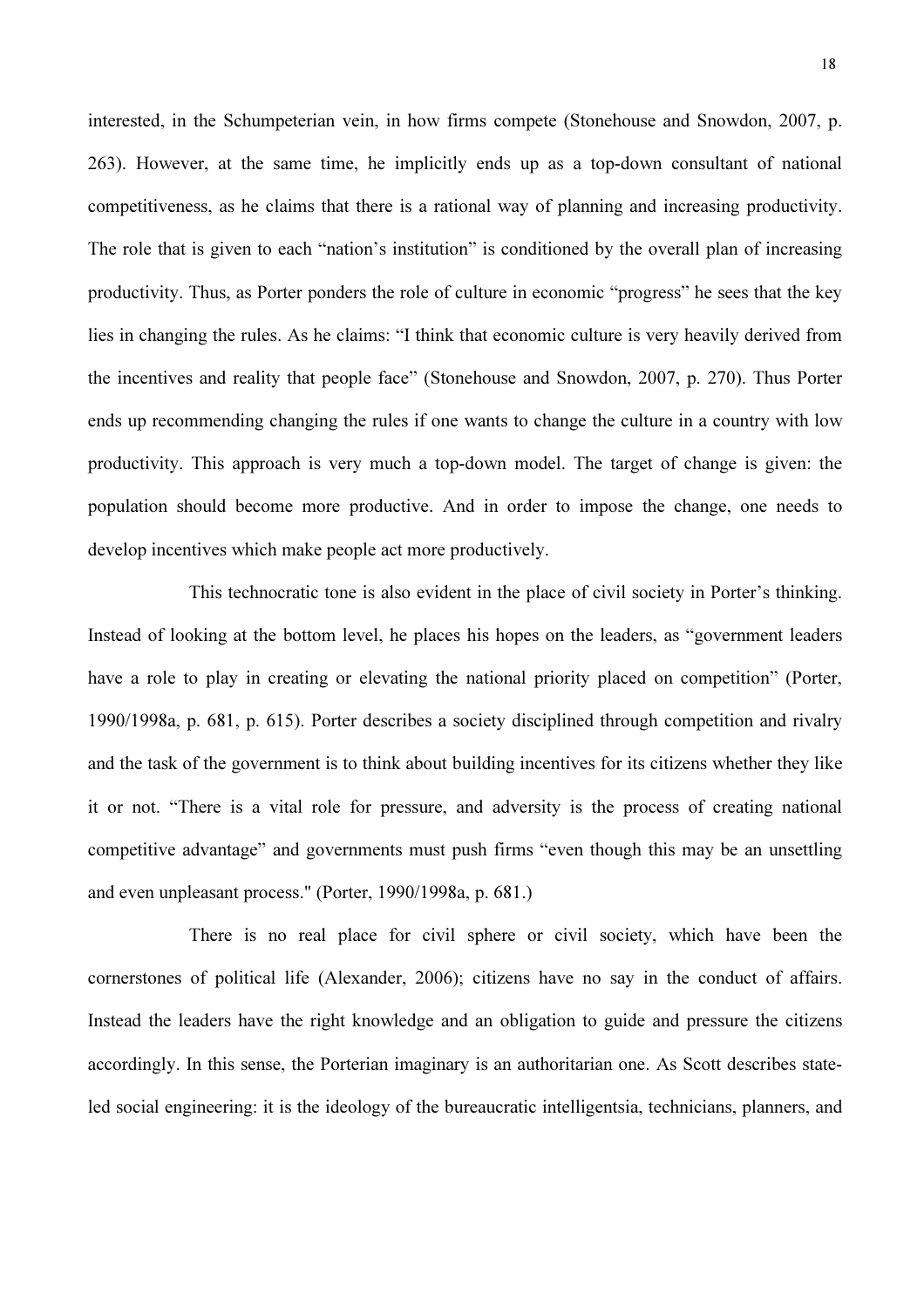engineers: "The elites who elaborate such plans implicitly represent themselves as exemplars of the learning and progressive views to which their compatriots might aspire" (Scott, 1998, p. 96).

The top-down ideas of leadership are of course understandable in the case of business management. However, in the case of a nation, management trust in leadership and top-down planning easily turns into social engineering. As Scott points out in his account, an assumption exists that something called the nation's competitiveness can be improved by careful rational planning. This is a firm belief in the power of planning: things will happen if they are planned carefully enough. This echoes the teachings Frederick Taylor among others, which date back to the beginning of the twentieth century. This belief forms the core of the technocratic imaginary. Scott defines technocracy as a belief in the Plan (Scott, 1998, p. 112-113), a conviction that the human problem has a unique solution, which an expert can discover and execute. The ideas of national competiveness suggest that there is a pool of national resources, people and industries that can be rationally mapped and consequently engineered. This idealized schemata is legitimized and performed by the assessment methods and indicators of competitiveness and innovativeness. Thus, the introduction of competiveness seems to form another version of state-led engineering and productivism, in particular in the late  $20<sup>th</sup>$  century conditions of globalization.

Accordingly, national competitiveness as a political goal promotes consensus and convergence in management theory (De Cock and Jeanes, 2006). Distinctions and political cleavages within the country lose their meaning as the common struggle for creating a competitive environment takes over and helps to reorganize the state along the logic of competition. As the U.S. Competitiveness Policy Council announced in its report in 1993:

> "The United States must adopt a comprehensive competitiveness strategy. Each key component of the problem must be addressed. Among other things this will require new governmental mechanisms to formulate and coordinate policy across the widely diverse array of issue-areas." (Competitiveness Policy Council, 1993.)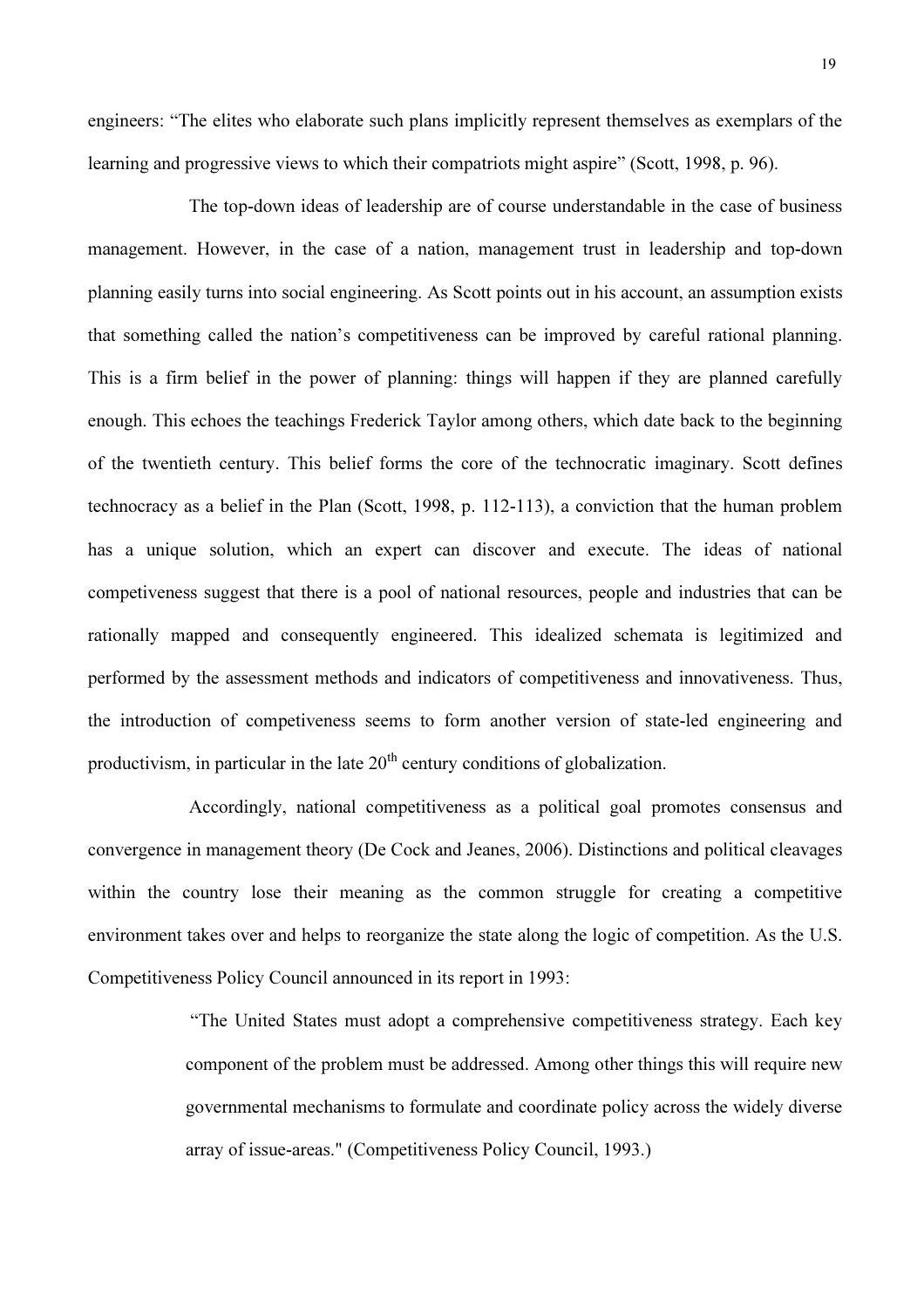What is also interesting in Porter's case, is the careful orchestration of his work as public performance. Traditionally it has been asserted that the technocratic imaginary works on simplified and seemingly rational plans (Scott, 1998) and 'objective' numbers (Porter, 1995). However, Porter's work is typified by carefully orchestrated performances; a consulting business of national competitiveness following the tradition of Harvard style saleslogy (Friedman, 2004, p. 151- 166). Porter has taken an active and visible role in the marketing of his ideas and has developed a wellorganized, skilfully managed business; inventing, producing, packaging, selling, and performing what might also be seen as political ideas. When he assesses a given nation's competitiveness, the assessment often has a high public profile. The launch of his ideas and recommendations for a given country is carefully orchestrated as a major occasion in national publicity including public appearance, seminars, talks and discussions among elites, as well as public interviews. Thus a global guru appears, whose credibility is carefully orchestrated by the consulting machine: theory, case studies, institutions and indicators, carefully packaged and delivered, communicating an aura of authority and credibility.

This side of Porter's work brings out an important element of management knowledge dissemination: the rise of performative consultants in political life. Management gurus and consultants have gained a very visible role in societies and in politics (Ernst and Kieser, 2002, Huczynski, 1998, Saint-Martin, 2000). As Thomas Osborne suggests, a new group of "mediators" has emerged; intellectual workers as enablers, catalysts and brokers of ideas. Management fashions are operations which are carefully planned and orchestrated, in order to reach the right audience (Abrahamson, 1996). Ideas are not used unless they are capable of being "mediatised" in the sense of being performative, capable of arousing attention and making a communicative difference (Osborne 2004, p. 440-441).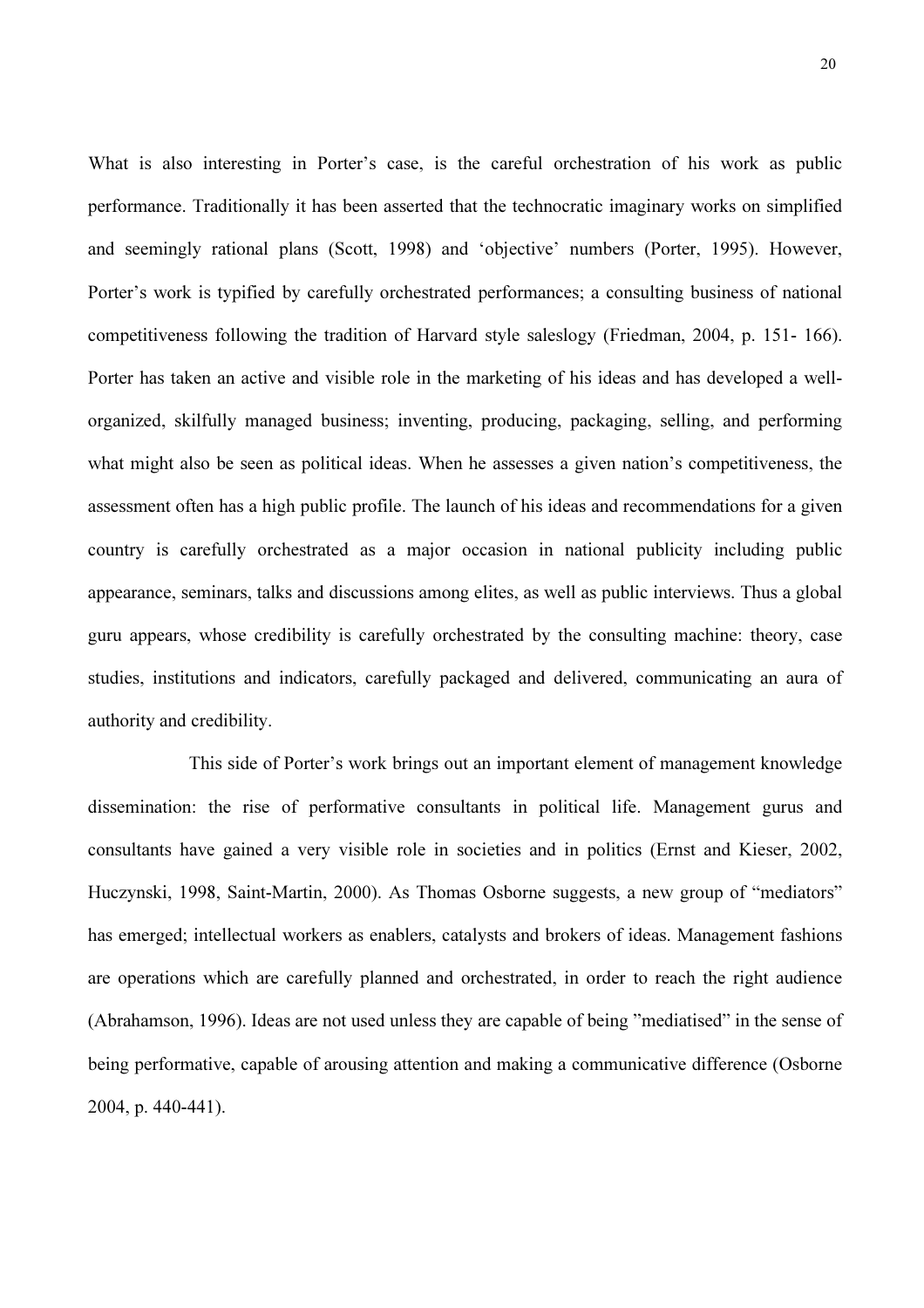Porter's performative style suggests that a new performative element has emerged, combined with state-led engineering. Clark and Greatbatch (2004, p. 417) interestingly point out how gurus and management fashions are produced as worldwide media-driven events that capture the attention of the media public. Mass media act as gatekeepers in management diffusion (Hirsch, 1972). Similarly, Porter pays great attention to the ways in which his message is communicated and performed. As Porter's theories are linked with the practices of strategic planning and competitive market analysis, they become packed as globally marketed tool-kits for developing societies from above, as rational planning which gains its objectives from scientific and 'objective' methods. At the same time this imaginary is, par excellence, the global imaginary of technocracy from above.

#### In the Name of Competitiveness: Political uses of competitiveness

So how should one understand the popularity of national competitiveness schemes in political life? From the viewpoint of trade theory, Paul Krugman has challenged the use of national competitiveness, as he sees that nations do not compete with each other in the same way as corporations do. International trade is not a zero-sum game: the major industrial countries are also each others' main export markets and each others' useful suppliers of useful imports. Krugman sees the concept of national competitiveness as "mindless" or, at most, "a poetic way of saying productivity". Krugman also has a critical eye on the new trade theories emphasizing the importance of technology, innovations and knowledge. He claims that the models are "too flexible" as "too many things can happen" (Krugman, 1994, 1995, p. 360-361.). Their actual ability to measure or predict is thus weak. Similarly Paul Stoneman suggests that questions on competitiveness might have grown faster than our ability to answer them. (Stoneman, 1995.)

This is the central dilemma regarding the political uses of competitiveness. It is a concept which is easy to toss around but hard to meaningfully define. In real life, the world does not stand still and wait for the general strategic plan and planners to take the lead. (Boyett and Boeytt,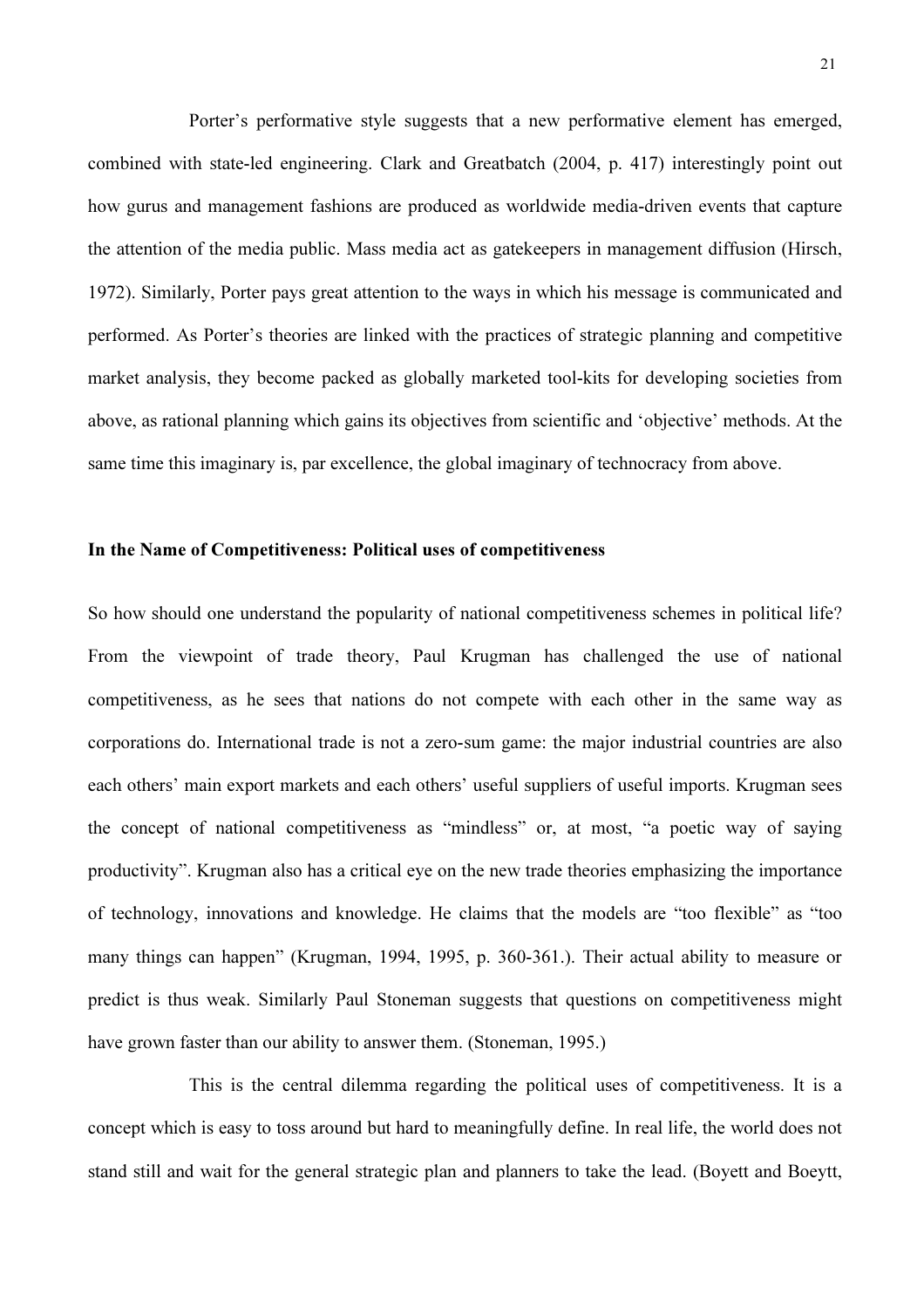1998, p. 192-194.) Gary Hamel and C.K. Prahalad self-critically recognize the problem of competitiveness on a company level:

> "Driven by the need to understand the dynamics of battles like these we have turned competitiveness into a growth industry. Companies and industries have been analysed in mind-dumping detail, autopsies performed, and verdicts rendered. Yet when it comes to understanding where competitiveness comes from and where it goes, we are like doctors who have diagnosed a problem – and have even found ways to treat some of its symptoms – but who still don't know how to keep people from getting sick in the first place" (Hamel and Prahalad, 1998, p. 35.)

Their problem is a clear one: it is hard to predict the success of a company. When the same prediction is supposed to take place for a whole nation, a definitive answer is even harder to give (see also Fagerberg, 1988, p. 355). Consequently, the indicators of national competiveness have been very poor in predicting the economic success of a given country (Rouvinen, 2005). Sanjaya Lall analysed The Global Competitiveness Report, and found several deficiencies: the definitions were too broad, the approach biased, and methodology flawed. Many qualitative measures were vague and redundant, severely weakening the value of the indices for policy purposes (Lall, 2001).

There are also the familiar and mundane difficulties of scientific measuring. As Buduru and Pal (2008, p. 14) point out, there are several risks involved with aggregating individual indicators. The problems usually boil down to the specifity of the original indicators, which are submerged. This may lead to a less meaningful indicator, as it is hard to know what is actually measured. The IMD, for instance, has included over 300 factors in its indicator, listing e.g. domestic trade, international trade, employment, prices, public finances, fiscal policies, institutional frameworks, societal frameworks, productivity, labour market, finance, management practices, attitudes and values, scientific infrastructure, health, environment and education. (IMD, 2005.) All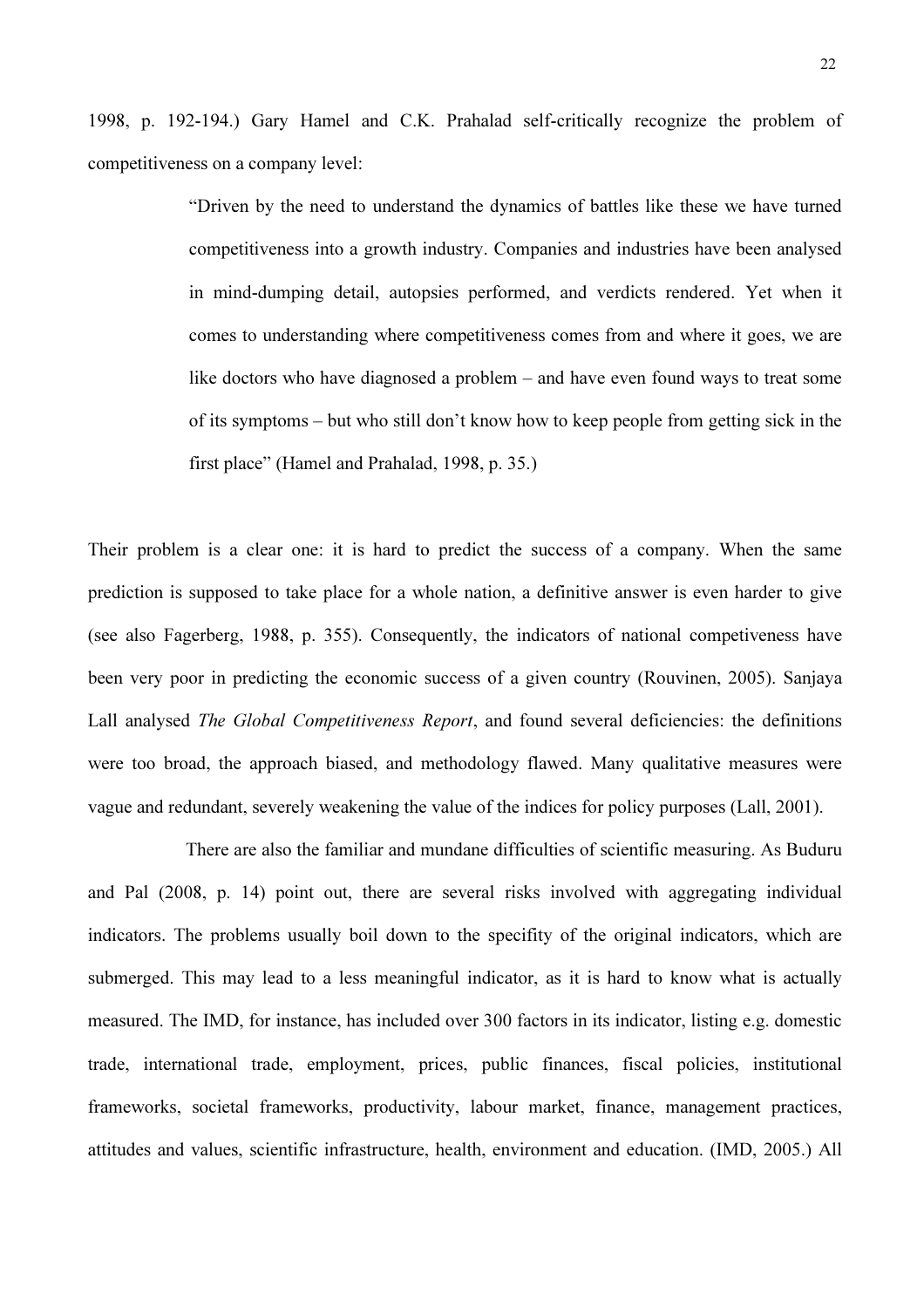these are summed up and covered by precise ratings, which position countries according to their alleged competitiveness. Moreover, many of the indicators are also opinion-based and may thus be unreliable (Buduru and Pal, 2008, p. 14).

These problems and weaknesses of national competitiveness have not been able to stop its widespread uses. In practice, the policies of national competitiveness have had a strong element of state-led development. The concept has been utilized as an overtly national concept, e.g. in the U.S. (Godin, 2004, p. 1221-1222; Krugman, 1994), the U.K. (Keep and Mayhew, 1999, p. 2; Oughton, 1997, p. 1487), in German-speaking and Nordic countries (Streeck, 1998, p. 438-440.), and in the EU (Heidersohn and Hibbert, 1997, p. 25-26). Most notably, competitiveness also ranked high in the political vocabularies of the left. Clinton's advisors became known for their analyses on the competitiveness of the US economy (Krugman, 1994). In the UK, the new Labour government invited Michael Porter to investigate UK Competitiveness in 2003, focusing on "the productivitygap with our main competitors" (Beath, 2002; Porter and Ketels, 2003). In Germany, competitiveness entered the political agenda in 1998 with Germany's new red-green government. Moreover, a number of collective Pacts for Employment and Competitiveness (PECs) were particularly popular in Germany and the Netherlands. Thus Streeck talks about a new European "peace formula" between capital and labour. The post-war regime of full employment and income growth has been replaced by a new national regime of competitiveness. (Streeck, 1998, p. 438-440.) In the case of developing countries, talk of competiveness has been developed into discussions on national development (Lall, 2001), the core question boiling down to making a national plan for choosing the right kind of "technological avenue" to prosperity (Knudsen and Kotlen, 2006).

How would one explain this wide dissemination and popularity of national competitiveness in political life in national settings? In this sense, research which particularly focuses on the ways management knowledge is translated, edited or used to legitimize certain decisions or actors (e.g. Engwall and Kipping, 2004; Czarniawska and Sevón, 1996), seems to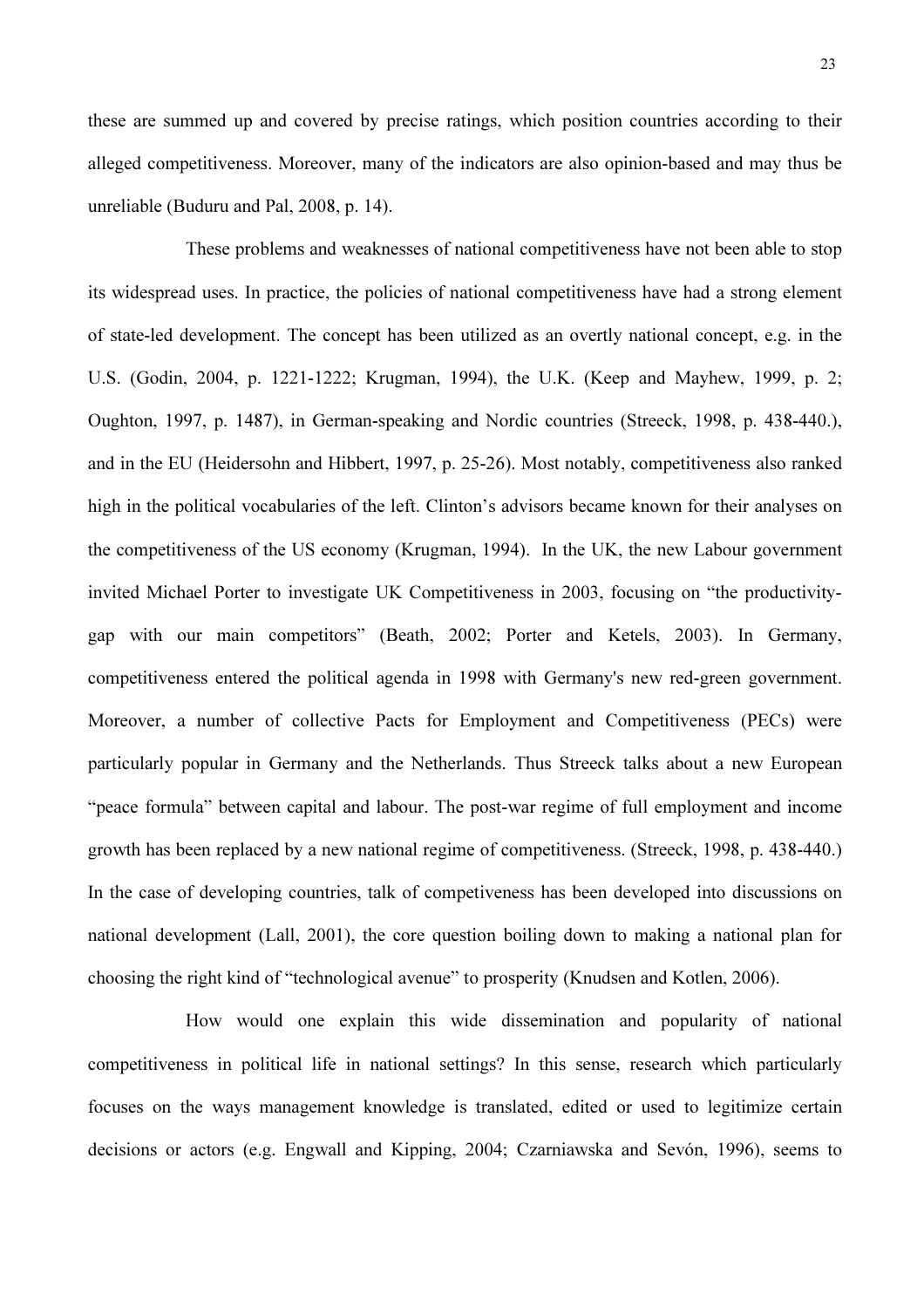provide a useful insight. Management knowledge is indeed often translated in order to legitimize the aims of certain actors (Abrahamson 1996; Czarniawska and Sevón, 1996). In political life, this function is particularly helpful for politicians, who need legitimating rationalities, i.e. programmes and guidelines to steer and justify their actions. Management knowledge can be particularly useful for fulfilling this need for legitimative knowledge, as it can often be presented as a neutral, technical solution (e.g. Hendry 2006), which seems to have no political stance, thus carrying an air of neutral authority.

Often, of course, this air of factual neutrality is rather a matter of skilful performative technique than an actual fact. Thus, in the case of national competitiveness, critics have pointed out the obscurity of this notion, the basic problem being that it is easy to talk about a nation's competitiveness, but in practice, hard to measure, not to mention improve.

More interestingly, its uses have been in the area of state-led politics. The Schumpeterian idea of competitiveness seemed to be an attempt to reduce the role of the state and increase the competitive dynamics within a society, as competition is the basic mechanism of the marketorientated society (e.g., Beath, 2002, p. 7). However, the actual consequences of this on the dissemination of Porter's work are dependent on local conditions, and should be studied in the particular localised setting. As an example, we have looked at the uses Porter's ideas in Finland, a country that has remained high in international competitiveness rankings since 2000, though its position has in recent years declined.

#### Example of the Use of National Competitiveness: Some Remarks on the Finnish Case

Porter's ideas were originally used to change the direction of Finnish industrial policies (Kantola, 2010; Ylä-Anttila and Palmberg, 2007; Jääskeläinen, 2001, p. 227 - 240). Finland was hit by a major economic downturn due to the overheating of the financial sector in the early 1990s. Consequently,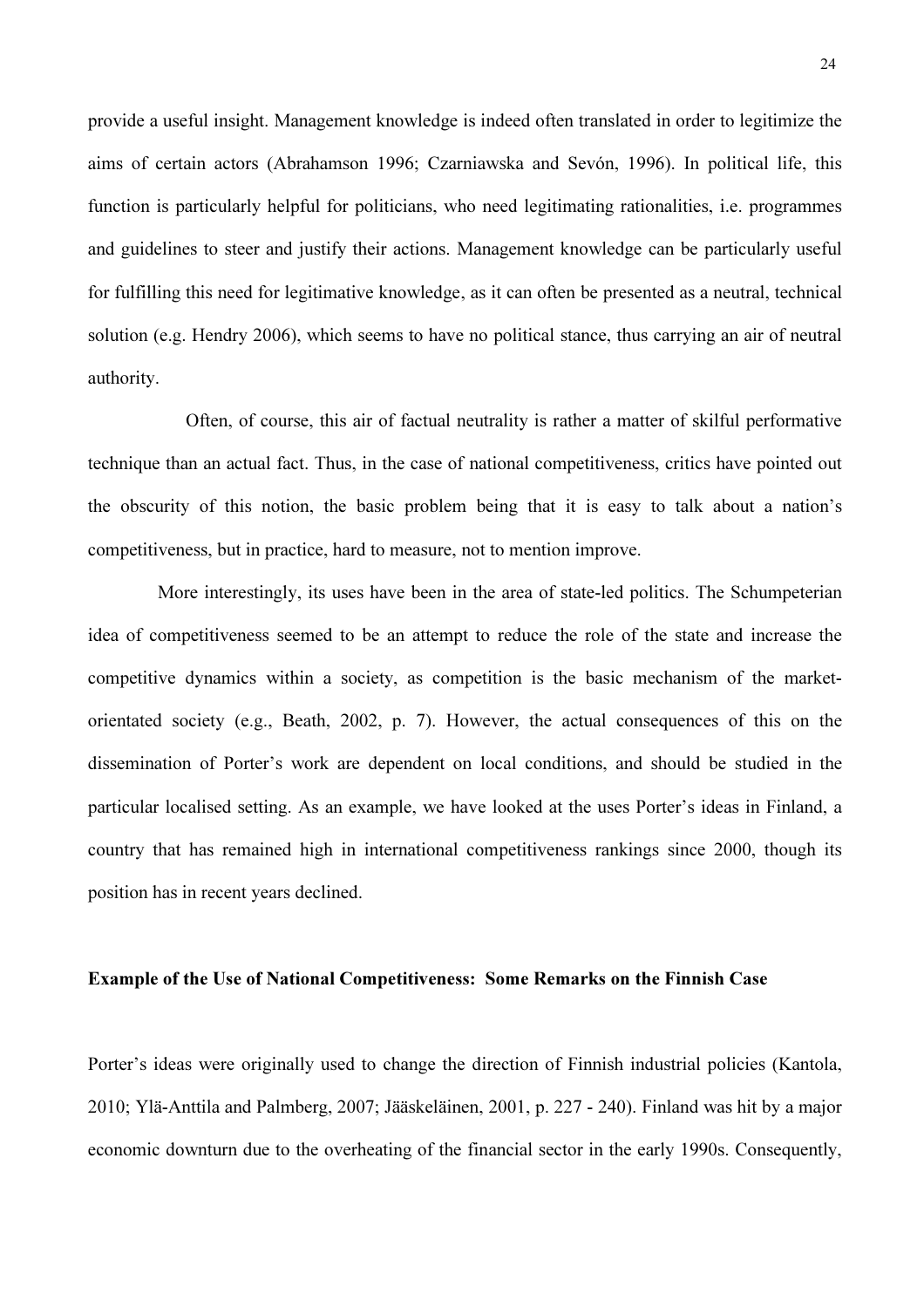Porter's Diamond model was introduced in the country as a new guideline to help the Finland out of recession. Porter's ideas were perceived as a new and promising solution in the economic turmoil, and linked to advancing economic globalization. Porter's ideas on national competitiveness were taken up first by a joint committee of Finnish economists trying to find solutions to the crisis, and then used as a backbone for a national industrial strategy (Jääskeläinen 2001; 227-240).

The major outcomes of Porter's ideas have not so much been in the realm of improving the competitiveness of Finnish industries: there is no proper evidence on their impact in that sense. However, several major political developments have been legitimized by using Porter's ideas and notions of national competitiveness. The major impacts have been in the allocation of public funding.

First, there was a surge of public funding into private sector research and development activities in industrial policies. The government sold major state enterprises and allocated the funds to research and development activities, centres of excellence, industrial clusters, and venture capital activities. The major industries organized themselves into clusters entitled to public support, and the business sector quickly gained 70 percent of public research funding. (Jääskeläinen, 2001, p. 227- 240.) In 2006, Finland used 3.4 percent of its GNP for research and development activities and topped the list together with Sweden. These two were the only countries in which public funding on research and development activities exceeded three percent (VNK/Prime Minister's Office, 2007, p. 10-11, VNK/Prime Minister's Office, 2005a, p. 38).

Second, at the same time, the idea of national competitiveness was disseminated into new realms: in budgetary policies it was used to legitimize cuts, particularly in the welfare sector (Määttä, 2005, p. 240-247). As a result, Finland's Nordic welfare model has begun to wane, as the public sector now employs four to seven percent less people than the other Nordic countries (VNK/Prime Minister's Office, 2005a, p. 22, p. 34; VNK/Prime Minister's Office, 2005b, p. 99). Social and health services in particular, the core of the Nordic welfare model, have been subject to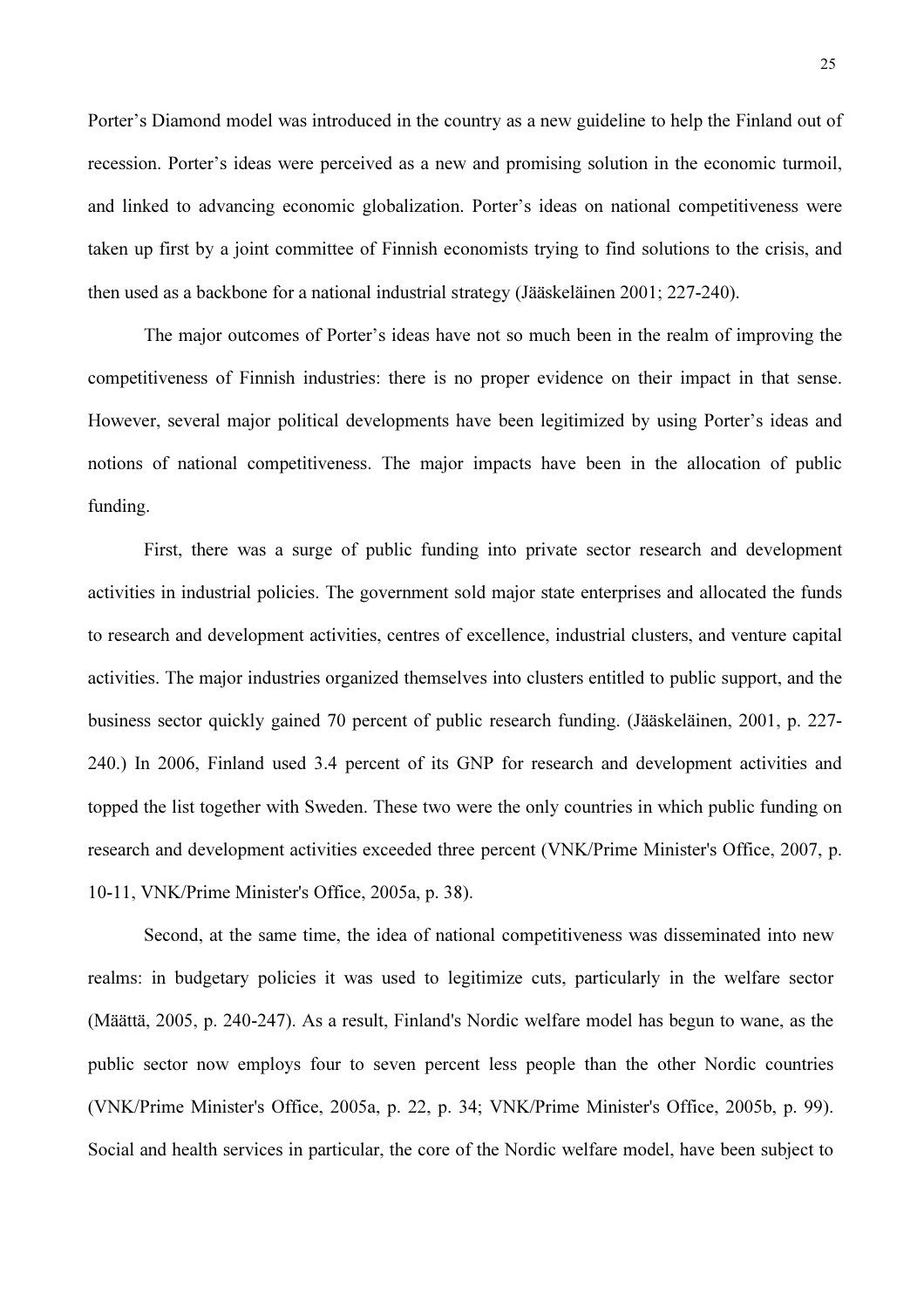cuts, and from 1990 to 2005, their budget discipline has been the strictest of all the E15 countries (VNK/Prime Minister's Office, 2005b, p. 95-96).

 Moreover, competitiveness developed into a political keyword to build up a common rationale for consensual governments. As industrial policies were redefined in the name of competitiveness, other policy sectors followed, and in the late 1990s, competitiveness was used in government programmes to back up, for instance, agricultural, environmental, cultural, and social policies (Kantola, 2006). In the Finnish consensual system, the crucial aim of exercising political power is often to find a common rationality (Flyvbjerg, 1998) and to build "a clan" (Weatherford, 1985) of like-minded actors. The idea of competitiveness was used to fill up the vacuum and to find a common legitimizing rationale for governments, which in turn increased budget allocations for the private sector and dismantled the politics of the Nordic welfare model. At the same time, while the impact of Porter's ideas was decisive in the redirection of public funds, assessments have failed to demonstrate the actual outcomes of these investments. (Kantola 2010, p. 110-116.)

 The Finnish case thus demonstrates how Porter's ideas were disseminated into politics as a management fashion that was perceived as a rational and effective solution to grave political problems. They were utilized at a moment when the political elite was especially in need of new legitimizing ideas in order to find a way out of a problematic situation.

 The ideas clearly had a role in introducing and legitimizing major changes in the allocation of public funding. The changes we introduced as matters of fact pertaining to national competitiveness. In this sense, they were used as a form of global consultocracy and state-led engineering, used by national political elites to legitimize their policies. In some sense, they were also used to back up the national political elite rationality. While the Finnish governments used the ideas of competitiveness to dismantle the financing of the Nordic welfare state, political parties (Nygård, 2006) and citizens (Forma & Saarinen, 2008, p. 169-171; Blomberg & Kroll, 1999) remained supportive of the welfare state. Thus it can be argued that national competitiveness was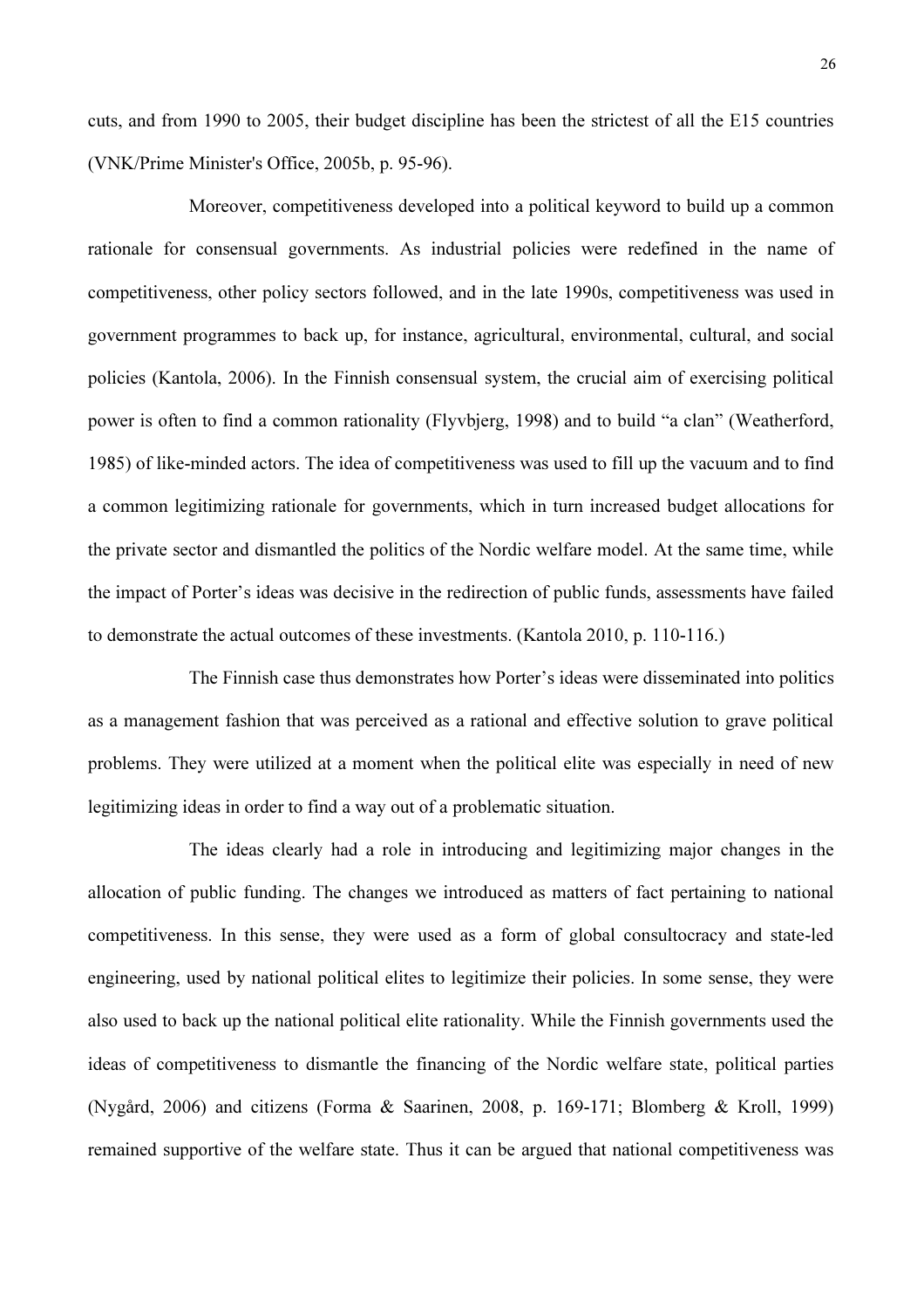introduced in Finland as a state-led social engineering dismissive of civil society, a concept under which the governments were able to overcome their internal differences and find a common rationale for action.

#### Competitiveness as an elite mentality of social engineering

Judging from the Finnish case study, and also by looking at the wider dissemination of national competitiveness in political life since the 1980s, we suggest that national competitiveness has succeeded in matching the needs and mentalities of political elites. The dissemination of management fashion and their popularity depends on their intellectual and theoretical qualities, as well as on the needs of the dominant elite groups (Alvesson, 1990, p. 33). Elite mentalities are defined by Guillén (1994, p. 25) as "spiritual dispositions"; implicit, subjective and non-reflective assumptions of how the world works, and the prevalent elite mentalities have an impact on whether or not a particular paradigm is adopted (Guillén, 1994). The elites also often need to find a justifying rationality for political action and the exercise of power (Flyvbjerg, 1991; Scott, 1998, p. 3). The actual political uses of national competitiveness seem to suggest that the notion has been used mainly as a legitimating device rather than an actually effective way to raise the productivity of a nation. Political elites are often at the junction of somewhat conflicting interests; the political demands of their "own" voters and their political ideas. This conflict is often solved by developing a common elite rationality under which a variety of interests can be adjusted. A common rationality needs to be found and worked out as a common denominator of the regime. As the notion of national competitiveness is a wide-reaching concept granting everyone a task under the common rationality, it can be used to build a consensual base for the political elites. Similarly, for example, Clintonite Laura d'Andrea Tyson discussed competitiveness in 1995: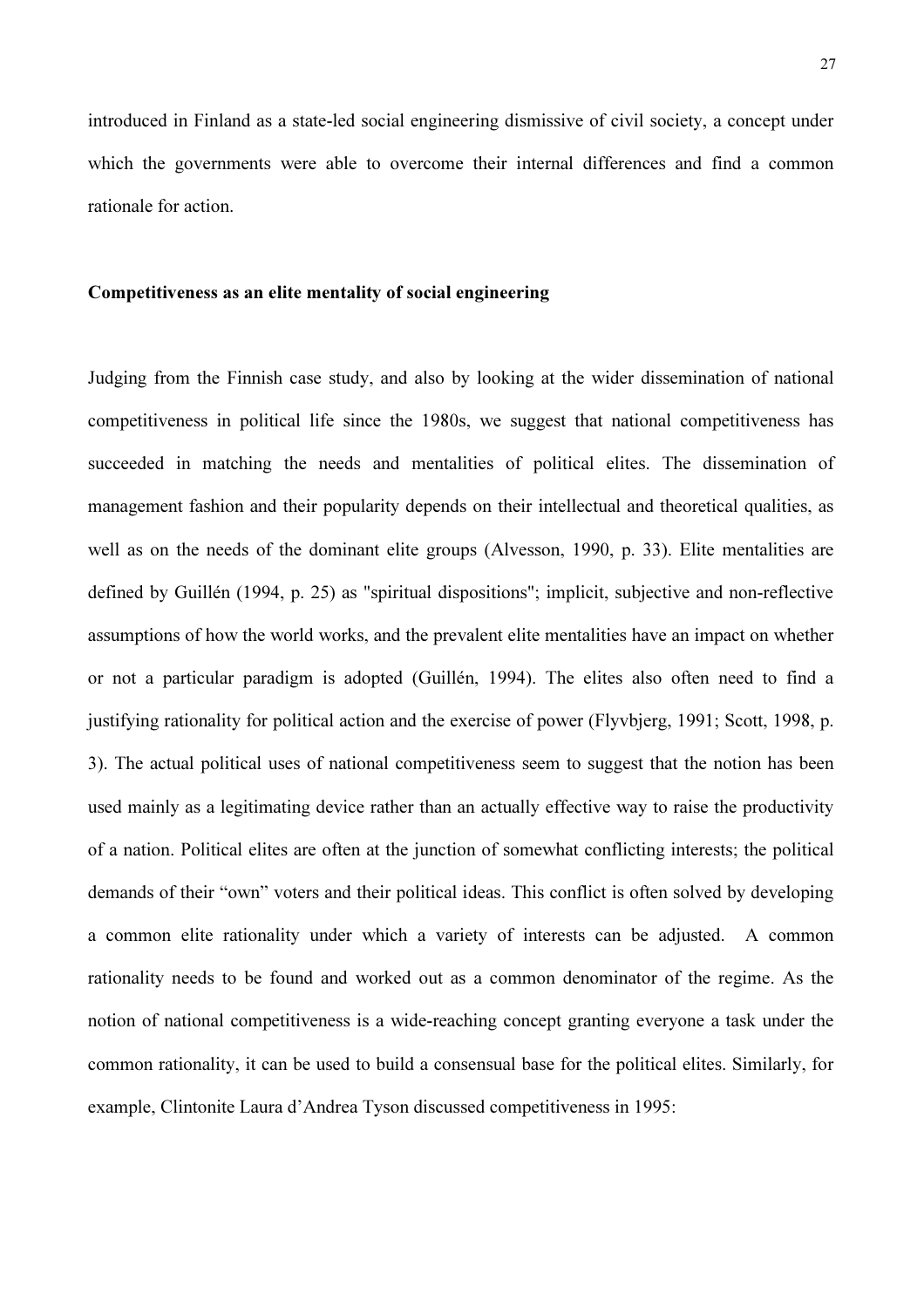"Like most buzzwords, competitiveness has symbolic significance. It draws national attention to the unassailable fact that the position of the United States in the world economy is weakening. America can no longer rest comfortably in the belief that it will continue to be the premiere economic power in the world" (Tyson, 1995, p. 96).

The political uses of national competitiveness can be seen as a "Machiavellian" art of politics: the notion of competitiveness seems to overcome political cleavages and thus provide a common rationality for those in power. At the same time, they draw from the tradition of state-led productivism and social engineering (Scott, 1998) which has survived both totalitarian and liberal governments, and seems to be alive and kicking in early 20<sup>th</sup> century political life. Helpers are needed in this process: mediators of ideas, in this case academics, management consultants and think tanks, to provide ideas and political rationalizations. As Krugman described the US policies in 1994: "A whole industry of councils of competitiveness, 'geo-economists' and managed trade theorists has sprung up in Washington and linked these people to the Clinton administration". (Krugman, 1994.)

 Porter in particular has developed the notion of national competiveness into a "how-to" technique that can be used for achieving competitive success in real life. His ideas have been disseminated effectively by institutionalizing them with careful Harvard style packaging and selling them as case studies, indicators and performances. Porter has also developed himself as a fashion setter: a global guru who can offer solutions to the problems of national competitiveness and whose global experience packaged in the skillful Harvard style builds him authority in the more mundane realm national politics.

However, despite the fact that while we may indeed be able to describe the elements of national competitiveness, there is still a long way to go before we can actually improve it with a technical tool kit (Hendry, 2006, p. 276). Instead, managers, as helpers of politics, often end up with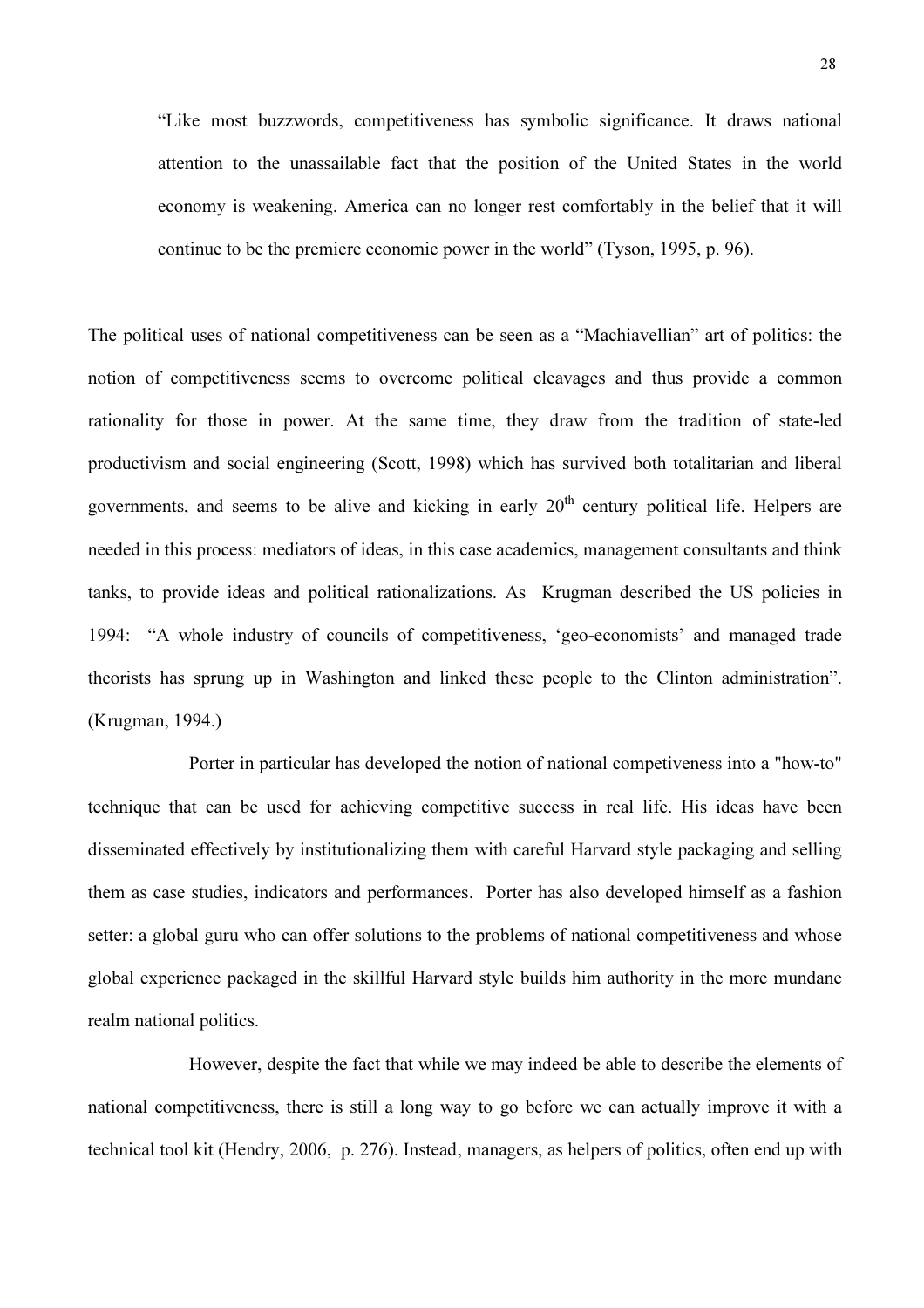technocratic fixes while leaning on the tradition of social engineering and scientific management in particular (Scott, 1998, p. 38-40, Ruef, 2002, p. 76). Management consulting is often built on the technocratic tradition of "the expert" (Humphreys and Nappelbaum, 1997) and incorporated in statecentred engineering (Scott 1998) and administrative expertise (Porter, 1995), aiming to rule by rationality over the political process (Oakeshott, 1991, p. 99-131). Thus management fashions are adopted as tools of state-led engineering and presented as "objective" and technological "fixes" to the often obscure and "messy" political life. As such, they also embody the problems that have been addressed in organizational theory discussion as issues of organizational democracy. As Clarke and Butcher (2006), for instance, have pointed out, there is ongoing tension between hierarchical and democratic ideals in management. This tension is perhaps most acute in cases where managements practices are disseminated to the field of politics, where democracy should reign.

The case of Porter suggests that when management consulting is applied in political life, it easily becomes a form of state-initiated and technocratic social engineering. The ideas of management are formulated into a rationality of power (Flyvbjerg, 1991). Rather than improving the economic performance of a nation, the ideas of national competitiveness have ended up in the hands of existing power structures; nationally-minded politicians, bureaucrats, administrators and ministries of the state, in the search for a justifying symbolic rationale or slogan for their actions. In this sense, the dissemination of management knowledge has taken the form of hierarchical and technocratic management, which can be seen in opposition to the ideas of democracy.

One should not, of course, be naïve and exaggerate the "dangers" of consultocracy. Technocratic bureaucracies and administrations have clearly important tasks in modern societies. Management consulting has obviously become handy in societies which have been looking for ways to reform their public sectors, and there is no overt reason why the consulting of competitiveness in particular could not result in good outcomes for a nation. However, in the light of the current case,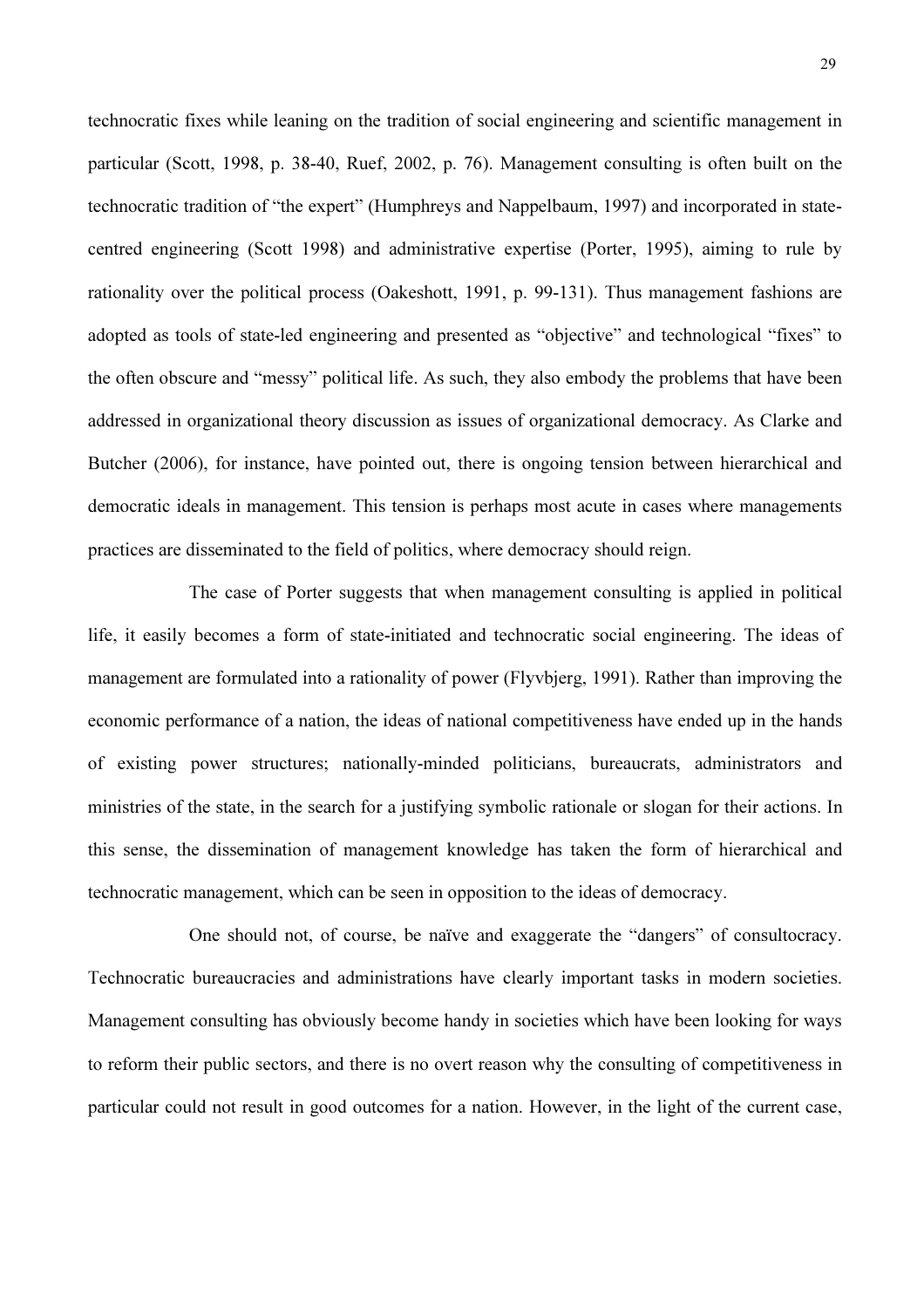we argue that the issue of consultocracy as technocracy should be considered when management fashions are entering the realm of politics.

#### Dissemination of management into politics: agenda for further research

We have suggested in this paper that Michael Porter's work on national competitiveness can be understood as a management fashion, diffused and circulated into politics. Porter has skilfully developed a theory of national competitiveness and through the case study method, transformed it into a sellable product: a managerial solution to political problems. Moreover, his work has been marketed as a globally appealing package that offers new solutions to nation states' problems in surviving in the global economy. Thus Porter has worked as a fashion-setter who typically develops rhetorics, which from the outset, construct a belief that a new doctrine is needed, and subsequently offers a fashionable solution to this need (Abrahamson, 1996, p. 254.)

We also view Porter as an exemplary of a wider phenomenon of consultocracy: management practices entering the realm of politics. By using his case, we have suggested that these processes should be examined from the point of democracy. The dissemination of management fashions is conditioned by consultants' and institutions' needs to sell ideas to customers, and the ideas are often packaged into sellable products. As such, they often take the form of expert knowledge that rationalizes politics. Management in particular can be seen as a form of state-led engineering (Scott 1998) that has a tendency to play down political differences that are inherent in democratic systems and replace them with rational non-political solutions. As management fashions are increasingly and effectively disseminated into politics, this could lead to the development of consultocracy whereby political issues are replaced by the skilful techniques of consulting, and presented as solutions that have no need for democratic processes and discussion. In particular, by using the case study of Finland, we have shown how management practices can develop into a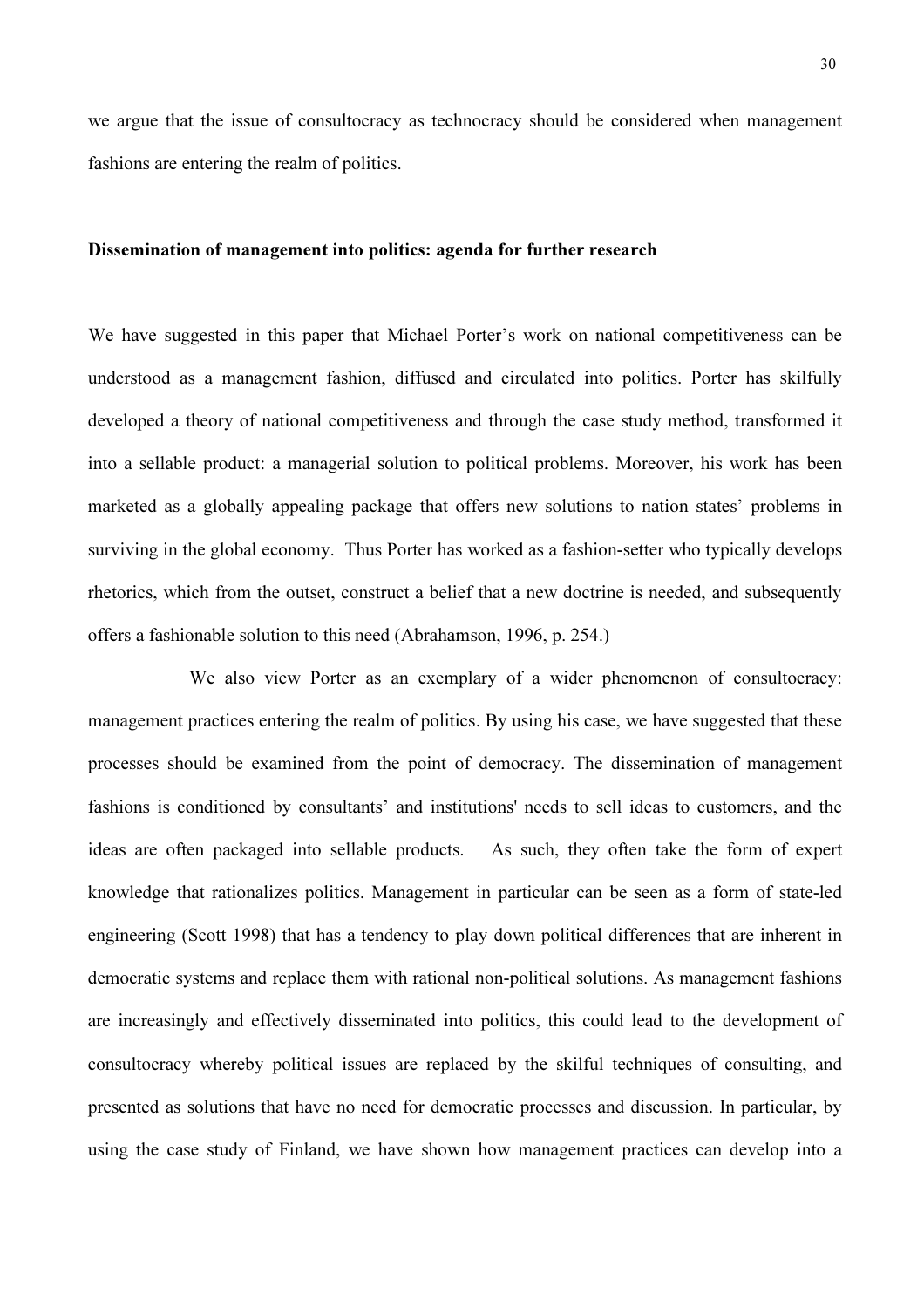rationale of power in politics: the expert knowledge of consulting is adopted as a legitimizing device for political elites as they justify their position in society. The case at hand particularly suggests that global consultocracy might enhance the technocratic element of political life into a dislocated body of knowledge that is bought and sold as profitable packages. Thus we suggest that the management community should also be interested in the real consequences of consulting activities. What is actually happening in the process? Who exactly are benefitting, and how?

At the same time, we recognize that the adoption of national competitiveness may take different forms. The case of Finland, for instance, should be put into a wider context by comparative studies that would take into account a variety of political systems. Therefore we need more empirical research to substantiate the claims for and against the benefits of the usage of national competitiveness. As Ansari et al. note, extensive adaptive and interpretative efforts are often required from the adopters of management fashions and practices, in order to integrate these "into existing organizational technologies, cultural contexts and political arenas" (Ansari et al 2010, p. 85) The adoption of management practices is not invariant, but mutating, as the way in which the same fashion or practice is adopted in different organizations often varies (Ansari et al 2010, p. 67). Hence, in practice, the extent to which it is adopted and the way in which it is adopted varies. We thus suggest that further research is needed on how adopters actively participate in modifying the fashions being disseminated, as they attempt to make them fit both their own and their organizational needs. In line with Czarniawska and Sevon (2005), we feel that different agents translate management fashions to fit their distinctive needs in a particular context. As Abrahamson posits, certain fashions, as opposed to others, are selected for launching. This happens through a dynamic process in which the fashion-setters on the one hand sense a developing demand for new types of management fashions, and on the other hand, shape this demand by "articulating for fashion followers the particular techniques that fit the types followers prefer" (Abrahamson, 1996, p.266).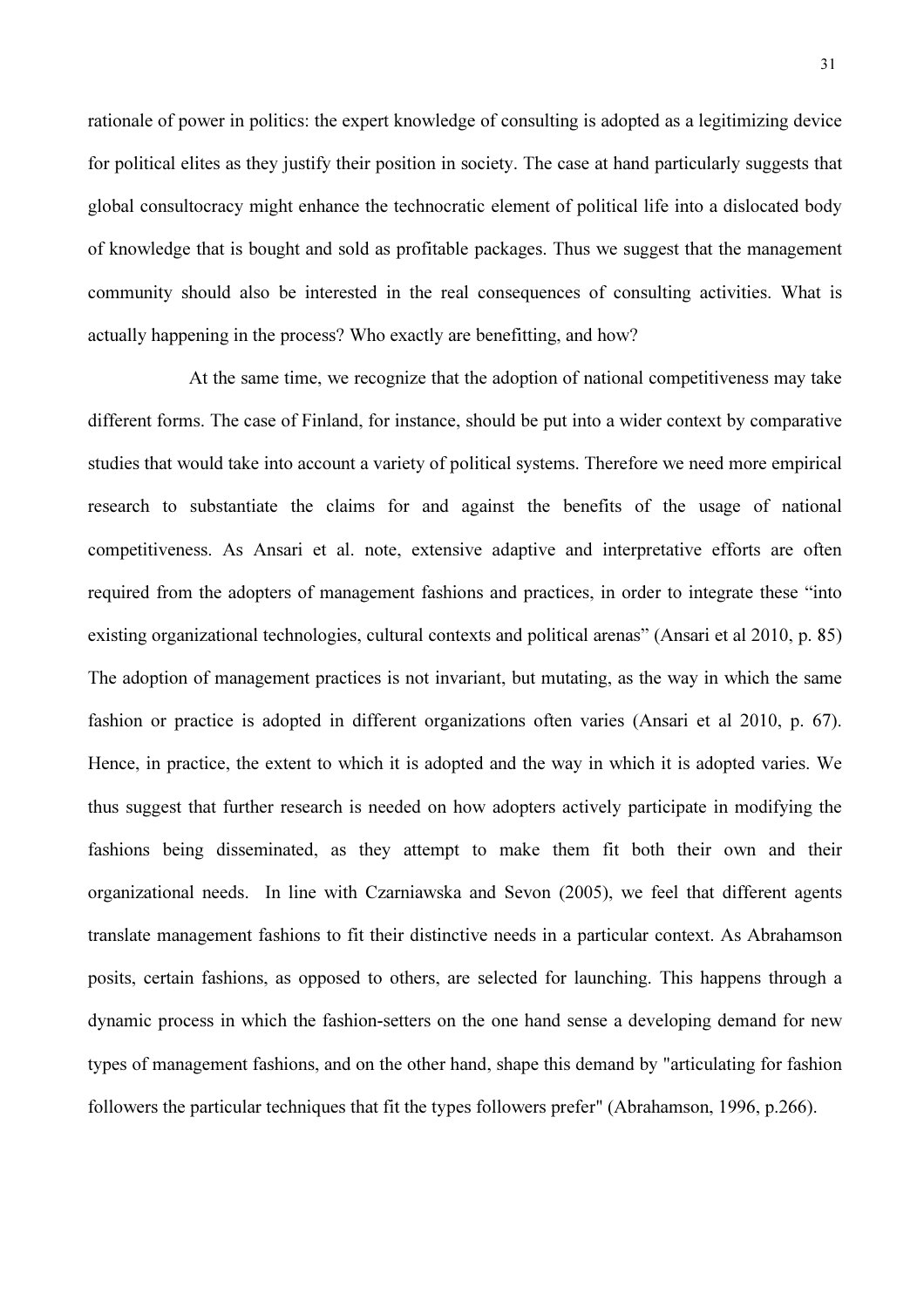The field of management theory in particular, has gone to great lengths to meet the expectations of the business community (Alvesson, 1990; Barley and Kunda, 1992; Whitley, 1994). Kochan et al (2009, 1097) call for the reframing of management research, requesting that instead of concentrating on conducting research for managers and predominantly for their interests, we as management scholars ought to research organizations and their place in society. They go as far as suggesting that management research might need a new name that better reflects this need to combine public policy and management research (Kochan et al. 2009). The literature on management dissemination requires more research on how management fashions are diffused and circulated into politics and on defining their role in politics. Do real changes take place? What is the real impact of these consulting exercises? Is their function predominantly symbolic (Abrahamson, 1991; 1996), or are they used, for instance, to legitimize the power of political elites in nonauthoritarian democracies and authoritarian states alike? With more research into this area, we would also be able to develop the management theories involved. Behind the act of hiring a consultant is often the hope for change or impact. We need not only more research utilizing the agency-perspective in the realm of management dissemination literature, but also management innovations in the realm of politics, which take the cornerstones of democracy and civil society as their starting point.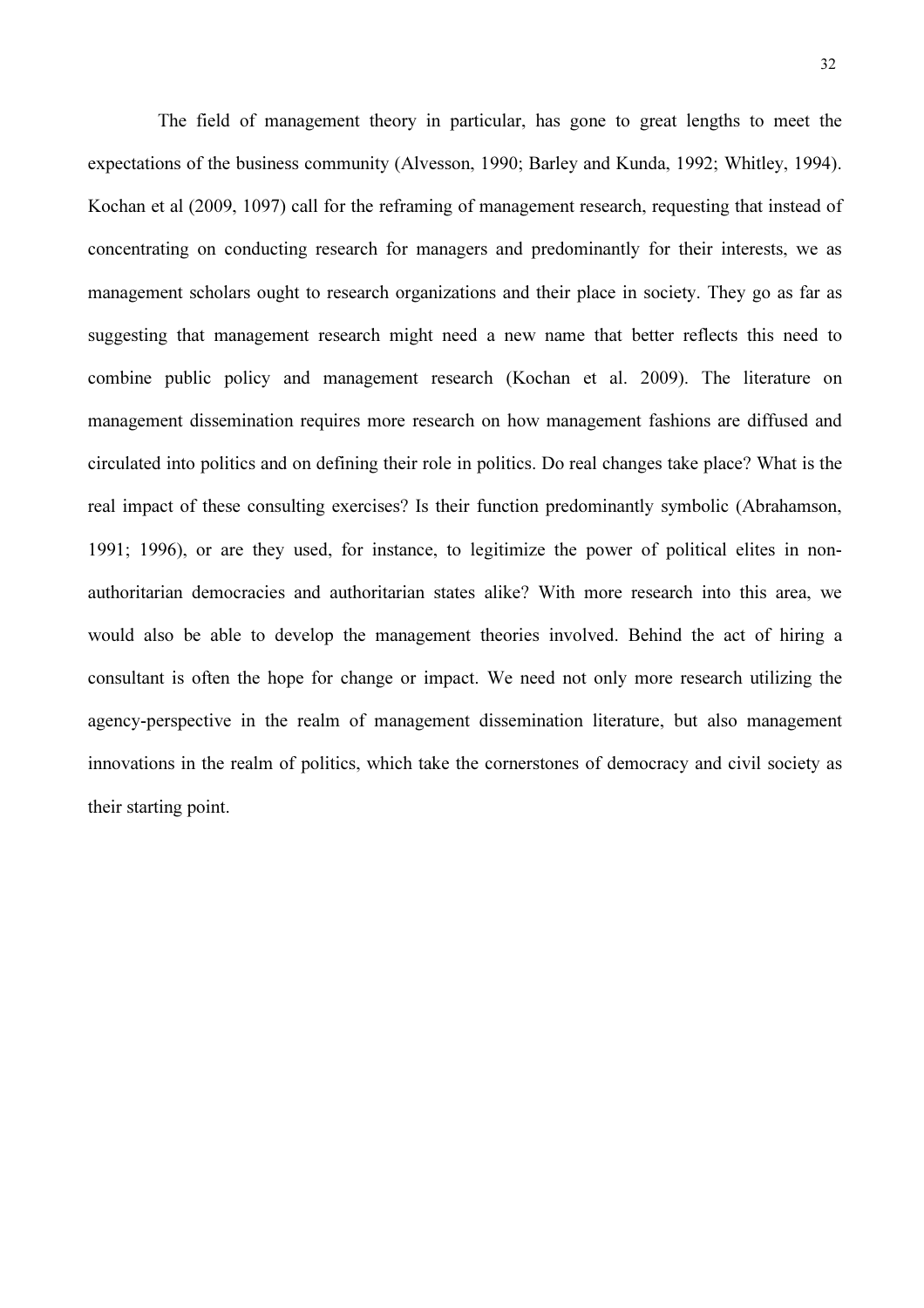## Literature

Abrahamson, E. (1991) 'Managerial Fads and Fashions: The Diffusion and Rejection of Innovations', Academy of Management Review 16(3): 586-612.

Abrahamson, E. (1996) 'Management Fashion', Academy of Management Review 21(1): 254-285.

Abrahamson, E. (1997) 'The Emergence and Prevalence of Employee Management Rhetorics. The Effects of Long Waves, Labor Unions, and Turnover, 1875 to 1992', Academy of Management Journal 40(3): 491-533.

Abrahamson, E. (1999) 'Management Fashion: Lifecycles, Triggers, and Collective Learning Processes', Administrative Science Quarterly, 44: 708-740.

Abrahamson, E. and Fairchild, G. (1999) 'Management Fashion: Lifecycles, Triggers, and Collective Learning Processes', Administrative Science Quarterly 44: 708-740.

Abrahamson, E. and Eisenman, M. (2001) 'Why Management Scholars must Intervene Strategically in the Management Knowledge Market', Human Relations 54(1): 67-75.

Ainamo, A. and Tienari, J. (2002) 'The Rise and Fall of a Local Version of Management Consulting in Finland', in M. Kipping, and L. Engwall (eds), Management Consulting. Emergence and Dynamics of a Knowledge Industry, pp. 70-87. Oxford: Oxford University Press.

Alexander, J. (2006) The Civil Sphere. Oxford: Oxford University Press.

Alvesson, M. (1990) 'On the Popularity of Organizational Culture', Acta Sociologica 33(1): 31-49.

Ansari, S. M., Fiss, P. C. and Zajac E. J. (2010) 'Made to Fit: How Practices vary As They Diffuse' Academy of Management Review 35(1): 67-92.

Banmen, J. (1971) 'The Human Relations Movement in Canada', Canada's Mental Health 19(5): 18- 23.

Barley, S. R. and Kunda, G. (1992) 'Design and Devotion: Surges of Rational and Normative Ideologies of Control in Managerial Discourse', Administrative Science Quarterly, 37(3): 363-399.

Barry, A. (2002) 'The anti-political economy', *Economy and Society*, 31(2): 268-284.

Beath, J. (2002) 'UK Industrial policy: Old tunes on new instruments?', Oxford Review of Economic Policy, 18(2): 221-238.

Birkinshaw, J., Hamel, G. and Mol, M. J. (2008) 'Management Innovation', Academy of Management Review, 33(4): 825-845.

Blomberg, H. and Kroll, C. (1999) 'Who wants to preserve the 'Scandinavian service state'? Attitudes to Welfare Services among Citizens and Local Government Elites in Finland, 1992-6', in S. Svallfors and P. Taylor-Gooby (eds.), The End of the Welfare State? Responses to State Retrenchment, London: Routledge, pp.52-87.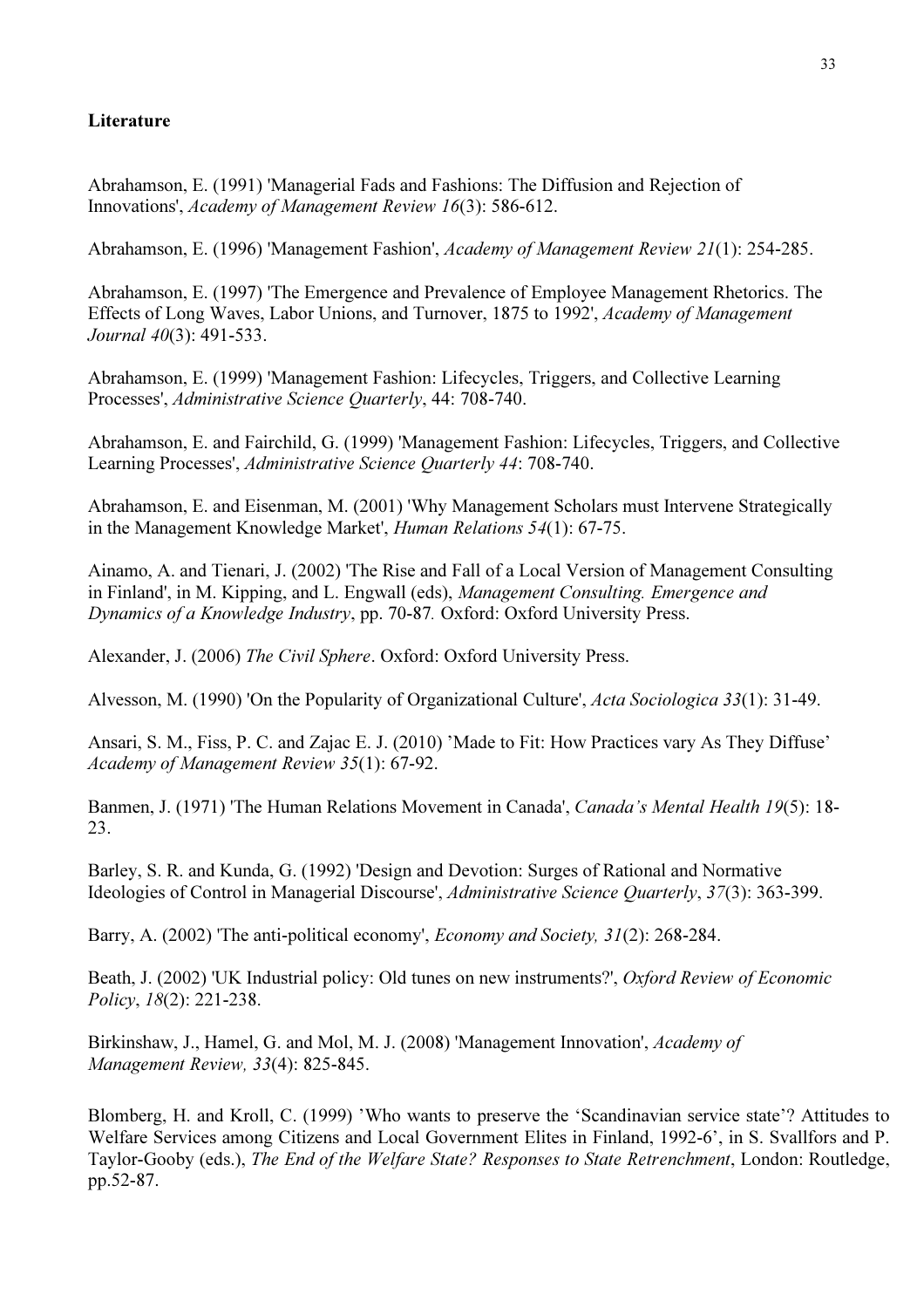Boyett, J. and Boyett, J. (1998) The Guru Guide, The Best Ideas of the Top Management Thinkers. New York: John Wiley & Sons.

Buduru, B. and Pal, L. (2008) The Globalized State: Measuring and Monitoring Governance. Unpublished working paper.

Callon, M. (ed.) (1998) The Laws of the Markets. London: Blackwell Publishers.

Carson, P.P., Lanier, P. A., Carson, K. D. and Birkenmeier, B. J. (1999) 'A historical perspective on fad adoption and abandonment', Journal of Management History 5(6): 320-333.

Carson, P. P., Lanier, P. A., Carson, K. D. and Guidry, B. N. (2000) 'Clearing a Path through the Management Fashion Jungle: Some Preliminary Trailblazing', Academy of Management Journal 43(6): 1143-1158.

Christensen, T. and Laegreid, P. (eds) (2002) New Public Management: The Transformation of Ideas and Practises. Hampshire: Ashgate.

Clark, T. and Greatbatch, D. (2004) Management Fashion as Image-Spectacle. Management Communication Quarterly 17(3), 396-424.

Clarke, J. and Newman, J. (1997) The Managerial State. London: Sage.

Clarke, M. and Butcher, D. (2006) 'Reconciling Hierarchy and Democracy: The Value of Management Learning', Management Learning 37(3): 313-333.

Competitiveness Policy Council (1993) 'A competitiveness strategy for America: second report to the President & Congress', Washington, D.C.

Comtois, E. and Denis J. and Langley A. (2004) 'Rhetorics of Efficiency, Fashion and Politics', Management Learning 35(3): 303–320.

Considine, M. (1990) 'Managerialism strikes out', Australian Journal of Public Administration 49(2): 166-178.

Contardo, I. and Wensley R. (2004) 'The Harvard Business School Story: Avoiding Knowledge by Being Relevant', Organization 11(2): 211-231.

Craig, D. (2005) Rip-Off! The scandalous inside story of the management consulting money machine. London: The Original Book Company.

Czarniawska, B. and Sevón, G. (eds) (1996) Translating Organizational Change. Berlin: de Gruyter.

Czarniawska, B. and Sevón, G. (eds) (2005) Global ideas: How Ideas, Objects and Practises Travel in the Global Economy. Herndon: Copenhagen Business School Press.

De Cock, C. and Jeanes, E. (2006) 'Questioning Consensus, Cultivating Conflict', Journal of Management Inquiry 15(1): 18-30.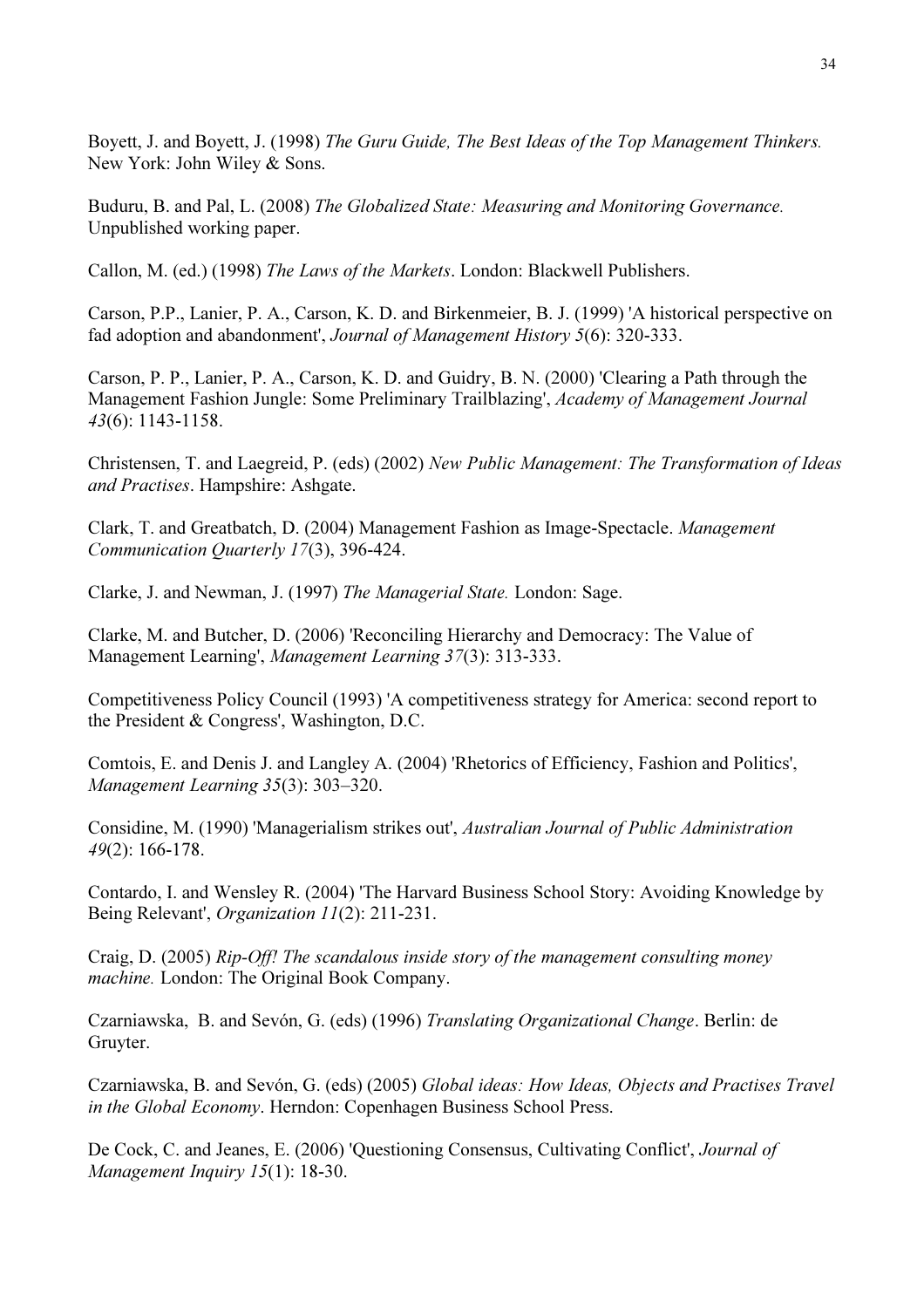De la Mothe, J. and Dufour, P. R. (1995) 'Techno-Globalism and the Challenges to Science and Technology Policy', Daedalus 124(3): 219-234.

DiMaggio, P. J. and Powell, W. W. (1983) 'The Iron Cage Revisited. Institutional Isomorphism and Collective Rationality in Organizational Fields'. American Sociological Review 48(2): 147-160.

Drori, G. S., Meyer, J. W. and Hwang, H. (2006) Globalization and Organization. Oxford: Oxford University Press.

Engwall, L. (2004) 'The Americanization of Nordic management education', Journal of Management Enquiry 13(2): 109-117.

Engwall, L. (2007) 'The anatomy of management education', Scandinavian Journal of Management  $23(1)$ : 4-35.

Engwall, L. and Kipping, M. (2002) 'Introduction: Management Consulting as a Knowledge Industry', in M. Kipping and L. Engwall (eds.) Management Consulting. Oxford: Oxford University Press.

Engwall, L. and Kipping, M. (2004) 'Introduction: The Dissemination of Management Knowledge', Management Learning 35(3): 245-253.

Engwall, L. and Kipping, M. (2006) 'Management education, media and consulting and the creation of European management practice', Innovation: The European Journal of Social Sciences 19(1): 95- 106.

Ernst, B. and Kieser, A. (2002) 'In Search of Explanations for the Consulting Explosion', in K. Sahlin-Andersson and L. Engwall (eds) The Expansion of Management Knowledge. Stanford: Stanford University Press.

Fagerberg, J. (1988) 'International Competitiveness', The Economic Journal 98(391): 355-374.

Flyvbjerg, B. (1991) Rationality and Power. Democracy in Practise. Chicago: The University of Chicago Press.

Forma, P. & Saarinen, A. (2008) 'Väestön mielipiteet sosiaaliturvasta vuonna 2006' [Popular opinion about social security in 2006], in P. Moisio and S. Karvonen and J. Simpura and M. Heikkilä (eds.), Suomalaisten hyvinvointi [The Welfare of the Finnish people]. Helsinki: STAKES, pp. 162-178.

Forman, J. and Rymer, J. (1999) 'The Genre System of the Harvard Case Method', Journal of Business and Technical Communication 13(4): 373-400.

Foucault, M. (2007) Security, Territory, Population. Lectures at the College de France 1977-1978. New York: Palgrave MacMillan.

Fougner, T. (2006) 'The state, international competitiveness and neoliberal globalization: is there a future beyond "the competition state"?', Review of International Studies 32: 165-185.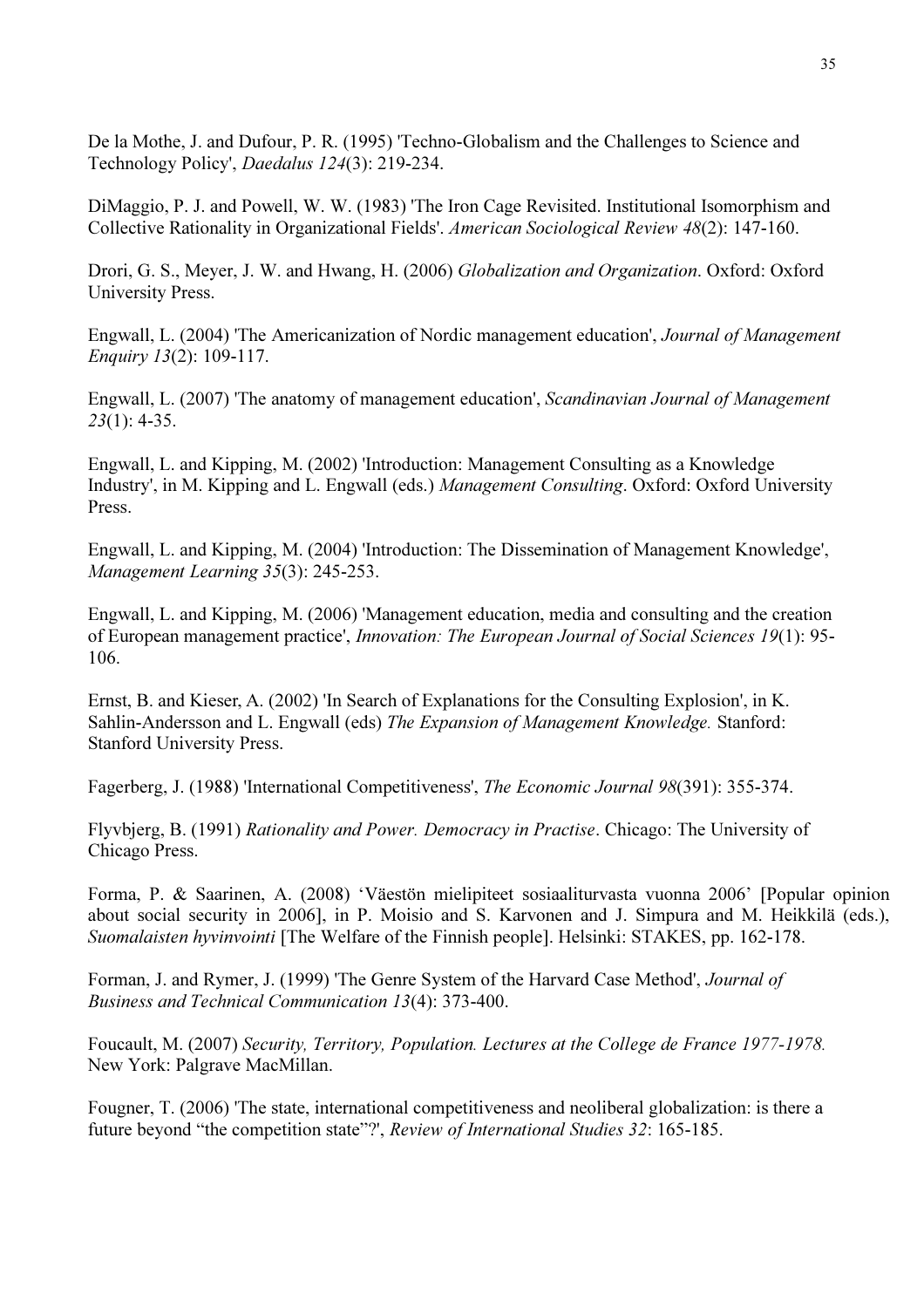Freeman, C. (ed.) (1990) The Economics of Innovation, An Elgar Reference Collection. Brookfield: Edward Elgar.

Freeman, C. (1984) 'Prometheus Unbound', Futures 16(5), 494-500.

Friedman, W. A. (2004) Birth of a Salesman. The Transformation of Selling in America. Cambridge: Harvard University Press.

Godin, B. (2004) 'The obsession for competitiveness and its impact on statistics: the construction of high-technology indicators', Research Policy 33: 1217-1229.

Grant, R. M. (1991) 'Porter's "Competitive Advantage of Nations": An Assessment'. Strategic Management Journal 12: 535-548.

Guillén, M. F. (1994) Models of Management. Work, Authority and Organization in a Comparative Perspective. Chicago: University of Chicago Press.

Hamel, G. and Prahalad, C. K. (1998) 'Strategy as Stretch and Leverage', in S. Segal-Horn (ed.) The Strategy Reader, pp. 35-49. Oxford: Blackwell Publishing.

Harvey, D. (2005) A Brief History of Neoliberalism. Oxford: Oxford University Press.

Hay, C. (2004) 'Credibility, Competitiveness and the Business Cycle in "Third Way" Political Economy: A Critical Evaluation of Economic Policy in Britain since 1997', New Political Economy 9(1): 39-56.

Hay, C. (2006) Why We Hate Politics? Cambridge: Polity Press.

Heidersohn, K. and Hibbert, E. (1997) 'A Sectoral Analysis of Europe's International Competitiveness', Competitiveness Review 7(2): 25-37.

Hendry, J. (2006) 'Educating Managers for Post-Bureaucracy', Management Learning 37(3): 267- 281.

Hirsch, P.M. (1972) 'Processing Fads and Fashions: An Organization Set Analysis of Cultural Industry Systems', American Journal of Sociology 77(4): 639-659.

Huczynski, A. A. (1998) 'Management Gurus: What Makes Them and How to Become One', in S. Segal-Horn (ed.) The Strategy Reader, pp. 430-437. Oxford: Blackwell Publishing.

Humphreys, P. C. and Nappelbaum, E. (1997) 'Structure and communications in the process of organisational change: East European experience and its general relevance', in P. C. Humphreys, S. Ayestaran, A. McCosh, and B. Mayon-White (eds) Decision support in Organisational Transformation, pp. 39-67. London: Chapman-Hall.

Hämäläinen, T. (2003) National Competitiveness and Economic Growth. Cheltenham: Edvar Elgar.

IMD. (2005) World Competitiveness Center. http://www01.imd.ch/wcc/factors/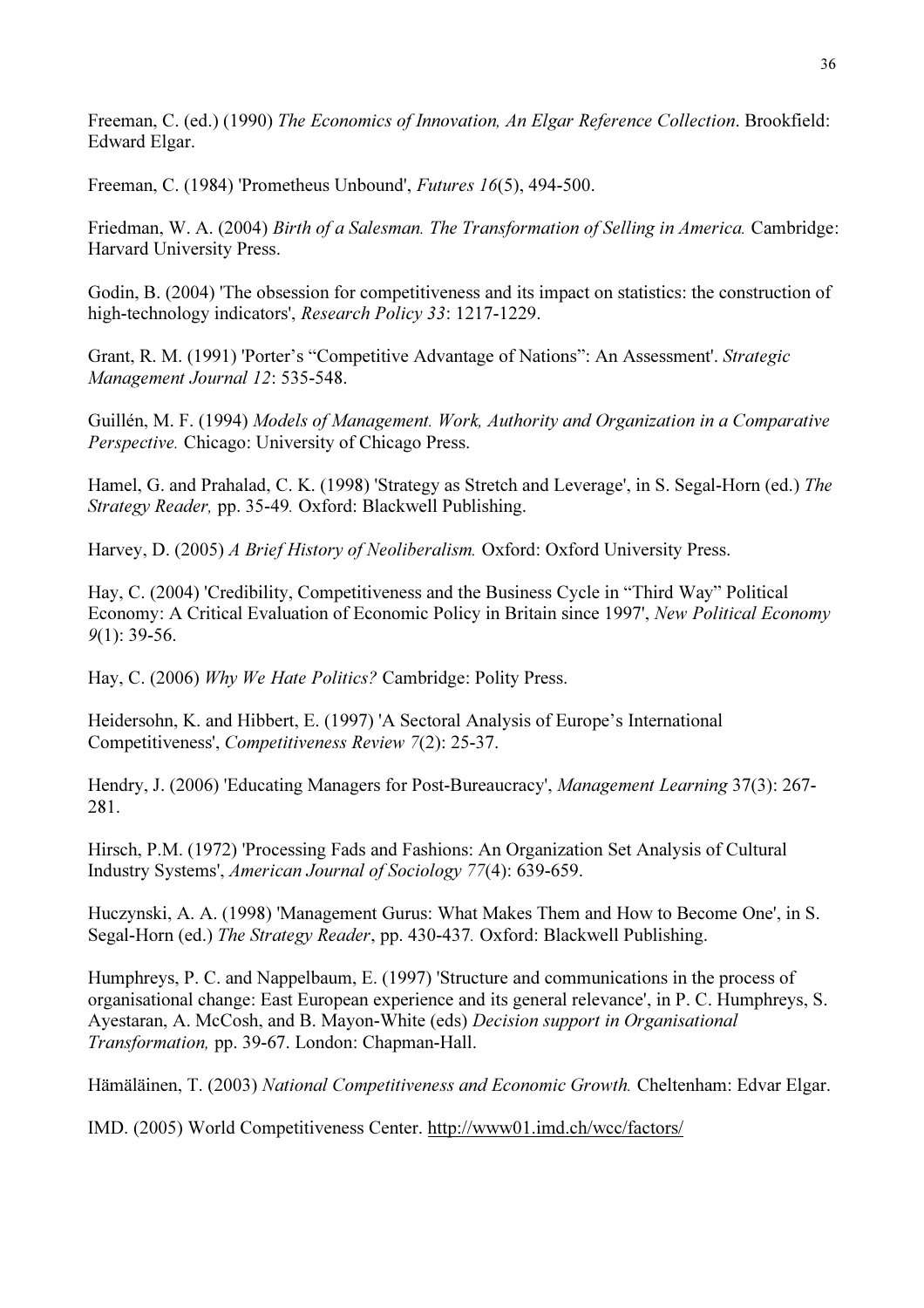Jääskeläinen, J. (2001) Klusteri tieteen ja politiikan välissä: teollisuuspolitiikasta yhteiskuntapolitiikkaan [Cluster – between science and policy. From industrial policy to social policy.] Helsinki: Etla.

Kantola, A. (2006) Suomea trimmaamassa: suomalaisen kilpailuvaltion sanastot [Trimming Finland: the vocabularies of the Finnish competition state], in R. Heiskala, E. Luhtakallio (eds.) Uusi jako [The new deal], pp. 156-178. Helsinki: Gaudeamus.

Kantola, A. (2010) Kilpailukyky politiikan valtastrategiana [Competitiveness as a political power strategy], in J.Kaisto, M.Pyykönen (eds.) Hallintavalta [Governmentality], pp. 97-118. Helsinki: Gaudeamus.

Keep, E. and Mayhew, K. (1999) 'The Assessment: Knowledge, skills, and competitiveness'. Oxford Review of Economic Policy 15(2): 1-18.

Ketels, C. H. M. (2006) 'Michael Porter's Competitiveness Framework – Recent Learnings and New Research Priorities', Journal of Industry, Competition and Trade 6: 115-136.

Kieser, A. (1997) 'Rhetoric and myth in management fashion', Organization 4(1): 49–74.

Kipping, M. (1997) 'Consultancies, Institutions and the Diffusion of Taylorism in Britain, Germany and France, 1920s to 1950s', Business History 39: 67-83.

Kipping, M., Üsdiken, B. and Puig, N. (2004) 'Imitation, Tension, and Hybridization: Multiple "Americanizations" of Management Education in Mediterranean Europe', Journal of Management Inquiry 13(2): 89-99.

Knudsen, D. and Kotlen, M. (2006) 'Systems of production and international competitiveness. Prospects for the developing countries', in D. Conway, and N. Heynen (eds) Globalization's contradictions, pp. 65-76. London: Routledge.

Kochan, T. A., Guillén, M. F., Hunter L. W and O'Mahony S. (2009) Introduction to the Special Research Forum – Public Policy and Management Research: Finding the Common Ground. Academy of Management Journal 52 (6), 1088-1100.

Koontz, H. (1961) 'The Management theory jungle', Journal of the Academy of Management 4(3): 174-188.

Koontz, H. (1980) 'The management theory jungle revisited', Academy of Management Review 5(2): 175-187.

Krugman, P. (1995) 'Technological Change in International Trade' in P. Stoneman (eds), *Handbook* of the Economics of Innovation and Technological Change, pp. 342-365. Oxford: Blackwell.

Krugman, P. (1994) 'Competitiveness: A Dangerous Obsession', Foreign Affairs 73(2), 28-44.

Kunda, G. & Ailon-Sounday, G. (2005). 'Managers, Markets and Ideologies: Design and Devotion Revisited', in S. Ackroyd, R. Batt, P. Thompson, and P. S. Tolbert (eds), The Oxford Handbook of Work and Organization, pp. 200-219. Oxford: Oxford University Press.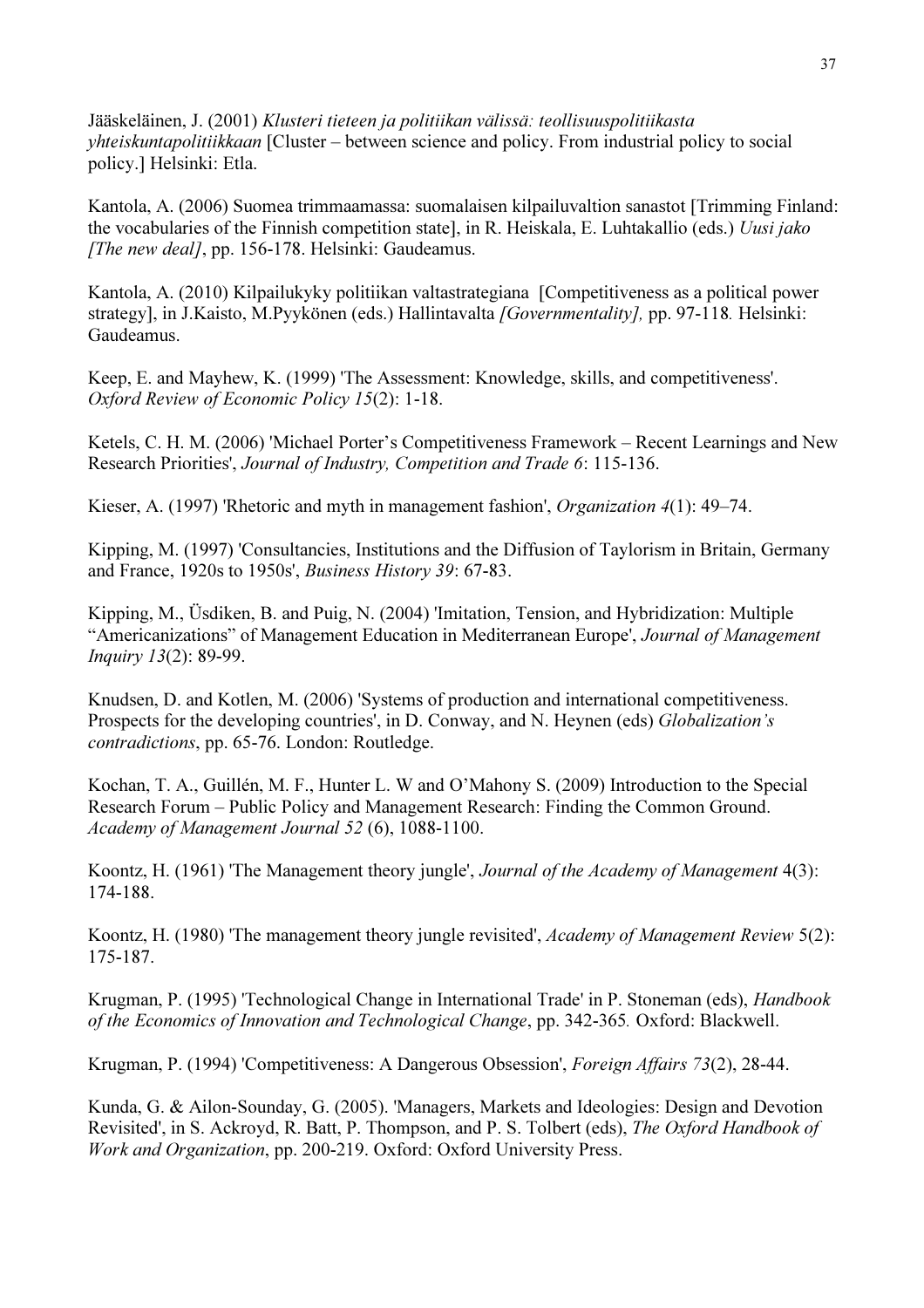Lall, S. (2001) 'Competitiveness Indices and Developing Countries: An Economic Evaluation of the Global Competitiveness Report', World Development 29(9): 1501-1525.

Lemak, D. J. (2004) 'Leading students through the management theory jungle by following the path of the seminal theorists. A paradigmatic approach', Management Decision 42(10), 1309-1325.

Maxwell, S. and Stone, D. (2005) 'Global knowledge networks and international development: bridges across borders', in D. Stone, and S. Maxwell (eds) Global Knowledge Networks and International Development, pp. 1-18. London: Routledge.

McNeill, D. (2005) 'Power and ideas. Economics and global development policy', in D. Stone, and S. Maxwell (eds) Global Knowledge Networks and International Development, pp. 57-71. London: Routledge.

Merkle, J. A. (1980) Management and Ideology. The Legacy of the International Scientific Management Movement. Berkley: University of California Press.

Määttä, S., (2005). Strategian ja strategisen informaation tulkintahorisontteja. Case Valtiovarainministeriö. [Interpreting strategy and strategic information. Case Ministry of Finance.] Publications of the Turku School of Economic and Business Administration. Series A-2: 2005.

Nethercote, J. R. (1989) 'The Rhetorical Tactics of Managerialism', Australian Journal of Public Administration 48(4): 363-367.

Nygård, M. (2006) 'Welfare-Ideological Change in Scandinavia. A comparative analysis of partisan welfare-policy positions in four Nordic countries 1970-2003', Scandinavian Political Studies 29(4): 356- 385.

Oakeshott, M. (1991) Rationalism in Politics and other Essays. London: Methuen & Co.

O'Connor, E. (1999) 'The Politics of Management Thought: A Case Study of the Harvard Business School and the Human Relations School', Academy of Management Review 24(1): 117-131.

OECD (1997) Industrial Competitiveness in the Knowledge-based Economy: The New Role for Governments. Paris: OECD.

Osborne, T. (2004) 'On mediators: intellectuals and the ideas trade in the knowledge society', Economy and Society 33(4): 430-447.

Oughton, C. (1997) 'Competitiveness Policy in the 1990s', The Economic Journal 107: 1486-1503.

Petrella, R. (1995) 'Europe between competitive innovation and a new social contract', International Social Science Journal 47(1): 11-23.

Pollitt, C. (1993) Managerialism and the Public Services (2nd ed). Oxford: Blackwell Publishers.

Pollitt, C. and Bouckaert, G. (2004) Public Management Reform: A Comparative Analysis (2nd ed). New York: Oxford University Press.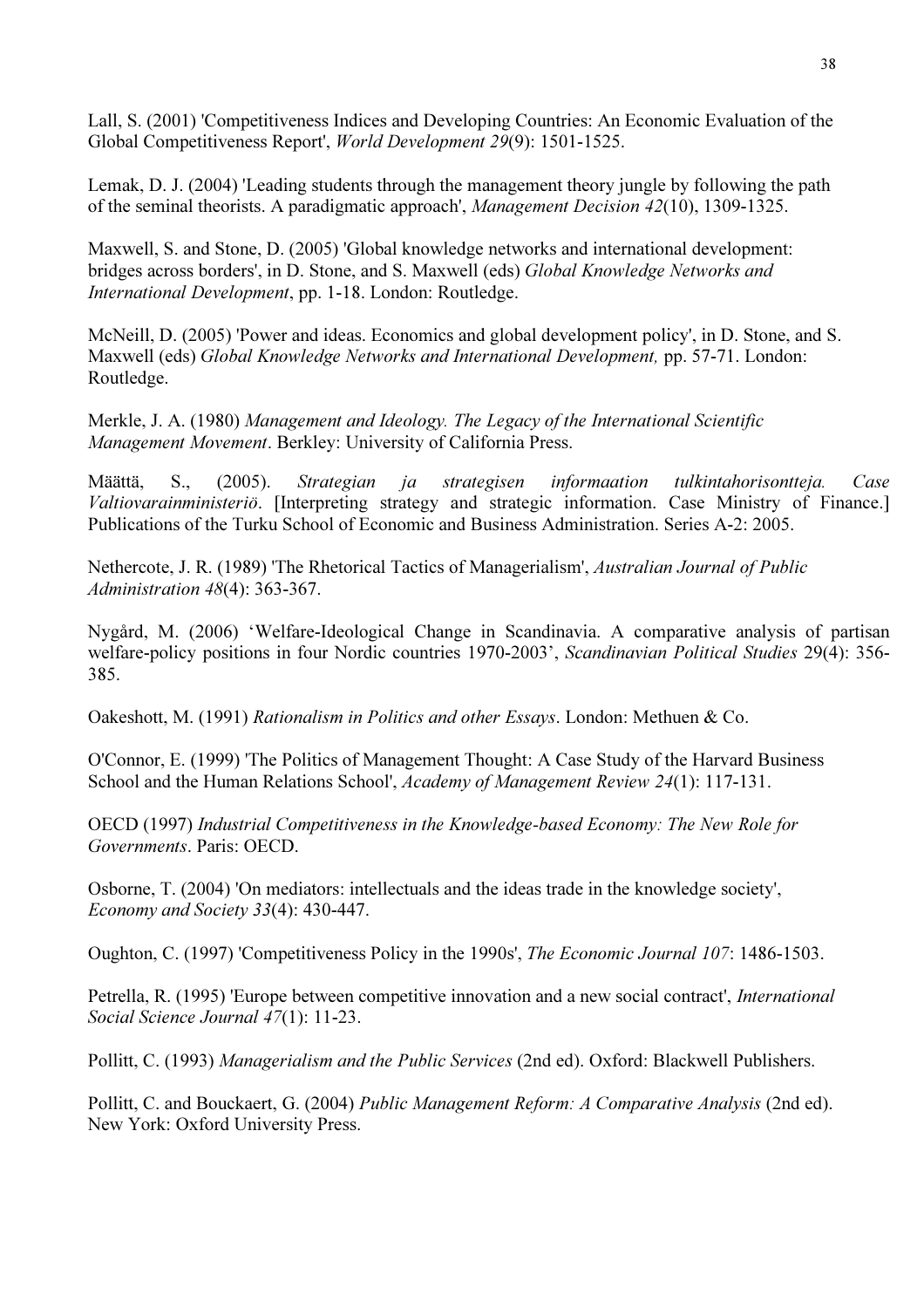Poovey, M. (1998) The History of the Modern Fact. Problems in the Sciences of Wealth and Society. Chicago: The University of Chicago Press.

Porter, T. M. (1995) Trust in Numbers. Princeton: Princeton University Press.

Porter, M. (1998a) The Competitive Advantage of Nations. London: MacMillan Press. (Original work published 1990.)

Porter, M. (1998b) On Competition. Boston: Harvard Business Review.

Porter, M. E. (2008) Michael E. Porter, http://dor.hbs.edu/fi\_redirect.jhtml?facInfo=bio&facEmId=mporter&loc=extn.

Porter, M. E. and Ketels, C. (2003) UK Competitiveness: moving to the next stage, DTI Economics Paper 3, Economic and Social Research Council.

Rodrik, D. (1997) Has Globalization Gone Too Far? Washington: Institute for International Economics.

Rosamond, B. (2002) 'Imagining the European Economy: "Competitiveness" and the Social Construction of "Europe" as an Economic Space', New Political Economy 7(2): 157-177.

Rouvinen, P. (2005) 'Vaurauden lähteet – kilpailukyky, talouskasvu vai molemmat?' ['Sources of Wealth – competiveness, economic growth or both?'], in P. Rouvinen, and A. Hyytinen (eds) Mistä talouskasvu syntyy? [Where does economic growth come from?], pp. 31-50. ETLA Series B 214: 2005.

Ruef, M. (2002) 'At the Interstices of Organization: The Expansion of the Management Consulting Profession, 1933 – 1997', in K. Sahlin-Andersson, and L. Engwall (eds), The Expansion of Management Knowledge, pp. 74-95. Stanford: Stanford Business Books.

Saint-Martin, D. (2000) Building the Managerialist State. Oxford: Oxford University Press.

Schedler, A. (ed.) (1997) The End of Politics? Explorations into Modern Antipolitics. Houndmills: MacMillan Press.

Schröter, H. G. (2005) Americanization of the European Economy. Dordrecht: Springer.

Scott, J. (1998) Seeing Like a State. New Haven: Yale University Press.

Seeck, H. and Eräkivi, O. (2008) 'Rationaalista vai normatiivista ideologiaa? Johtamisoppien käyttö vuosikatsauspuheessa Suomen metsä- ja metalliteollisuudessa 1980–2005', Hallinnon tutkimus 27(2): 13-35.

Sharp, M. (1997) Technology, globalisation and industrial policy, in M. Talalay, C. Farrands, and R. Tooze (eds) Technology, culture and competitiveness, pp. 90-106. London: Routledge.

Starr, M. K. and Ullmann, J. E. (1987) 'The Myth of U.S, Industrial Supremacy', in M. K. Starr (eds.) Global Competitiveness: Getting the U.S. Back on Track, pp. 43-71. New York: W.W. Norton.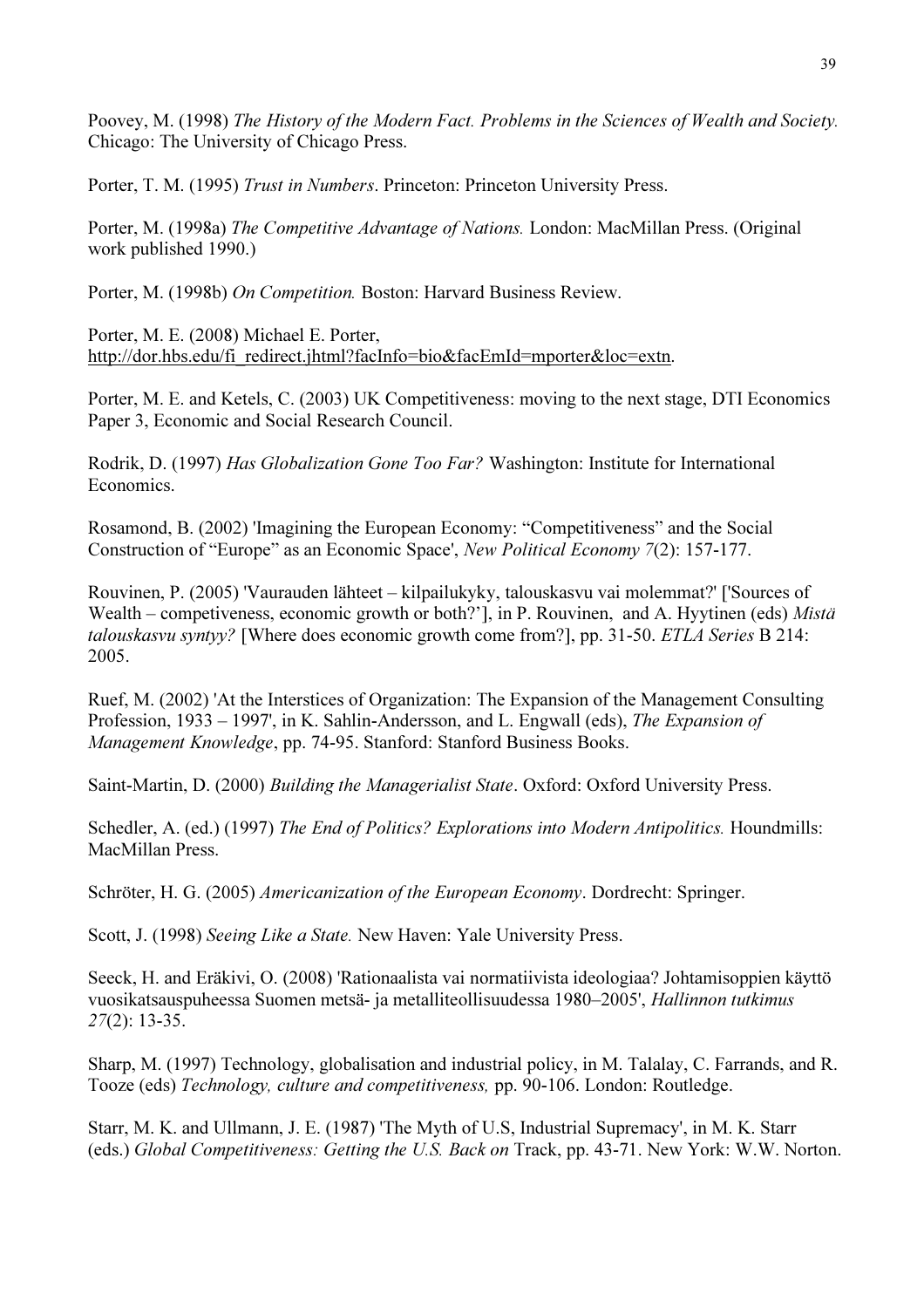Stone, D. (2005) 'Knowledge networks and global policy', in D. Stone, and S. Maxwell (eds.) Global Knowledge Networks and International Development, pp. 89-105. London: Routledge.

Stonehouse, G. and Snowdon, B. (2007) 'Competitive Advantage Revisited. Michael Porter on Strategy and Competitiveness', Journal of Management Inquiry 16(3): 256-273.

Stoneman, P. (ed.) (1995) Handbook of the Economics of Innovation and Technological Change. Oxford: Blackwell.

Streeck, W. (1998) 'The Internationalization of Industrial Relations in Europe: Prospects and Problems', Politics & Society 26(4): 429-459.

Talalay M., Farrands C., and Tooze R. (eds) Technology, culture and competitiveness. London: Routledge.

Tyson, L. (1995) 'Competitiveness: An Analysis of the Problem and a Perspective on Future Policy', in M. K. Starr (Ed.) Global Competitiveness: Getting the U.S. Back on Track. New York: W.W. Norton.

Üsdiken, B. (2004a) 'Exporting Managerial Knowledge to the Outpost: Penetration of Human Relations into Turkish Academia 1950–1965', Management Learning 35(3): 255-270.

Üsdiken, B. (2004b) 'Americanization of European Management Education in Historical and Comparative Perspective. A symposium', Journal of Management Inquiry 13(2): 87-89.

VNK [Valtioneuvoston kanslia, Prime Minister's Office] (2005a) Tuottavuus ja työllisyys. Mitä opittavaa muista Pohjoismaista? [Productivity and employment. What can we learn from other Nordic Countries?], Helsinki: Valtioneuvoston kanslian raportteja 3/2005.

VNK [Valtioneuvoston kanslia, Prime Minister's Office] (2005b) Julkinen hyvinvointivastuu sosiaali- ja terveydenhuollossa [Public welfare resposibility in social and health care], Helsinki: Valtioneuvoston kanslian julkaisusarja 5/2005.

VNK [Valtioneuvoston kanslia, Prime Minister's Office] (2007) Pääministeri Matti Vanhasen hallituksen ohjelman seuranta [The follow-up of Prime Minister Matti Vanhanen's governmental program], Helsinki: Valtioneuvoston kanslian julkaisusarja 6/2007.

Warner, M. (1994) 'Japanese Culture, Western Management: Taylorism and Human Resources in Japan', Organization Studies 15: 509-533.

WEF (2005) 'Global Competitiveness Programme: Frequently Asked Questions', http://www.weforum.org/site/homepublic.nsf/Content/Global+Competitiveness+Programme%5CFA Qs#1.

Whitley, R. (1994) 'Formal knowledge and management education', in L. Engwall and E. Gunnarsson (eds), Management studies in an academic context, pp. 167-190. Uppsala: Acta Universitatis Upsaliensis, Studia Oeaconomiae Negotiorum.